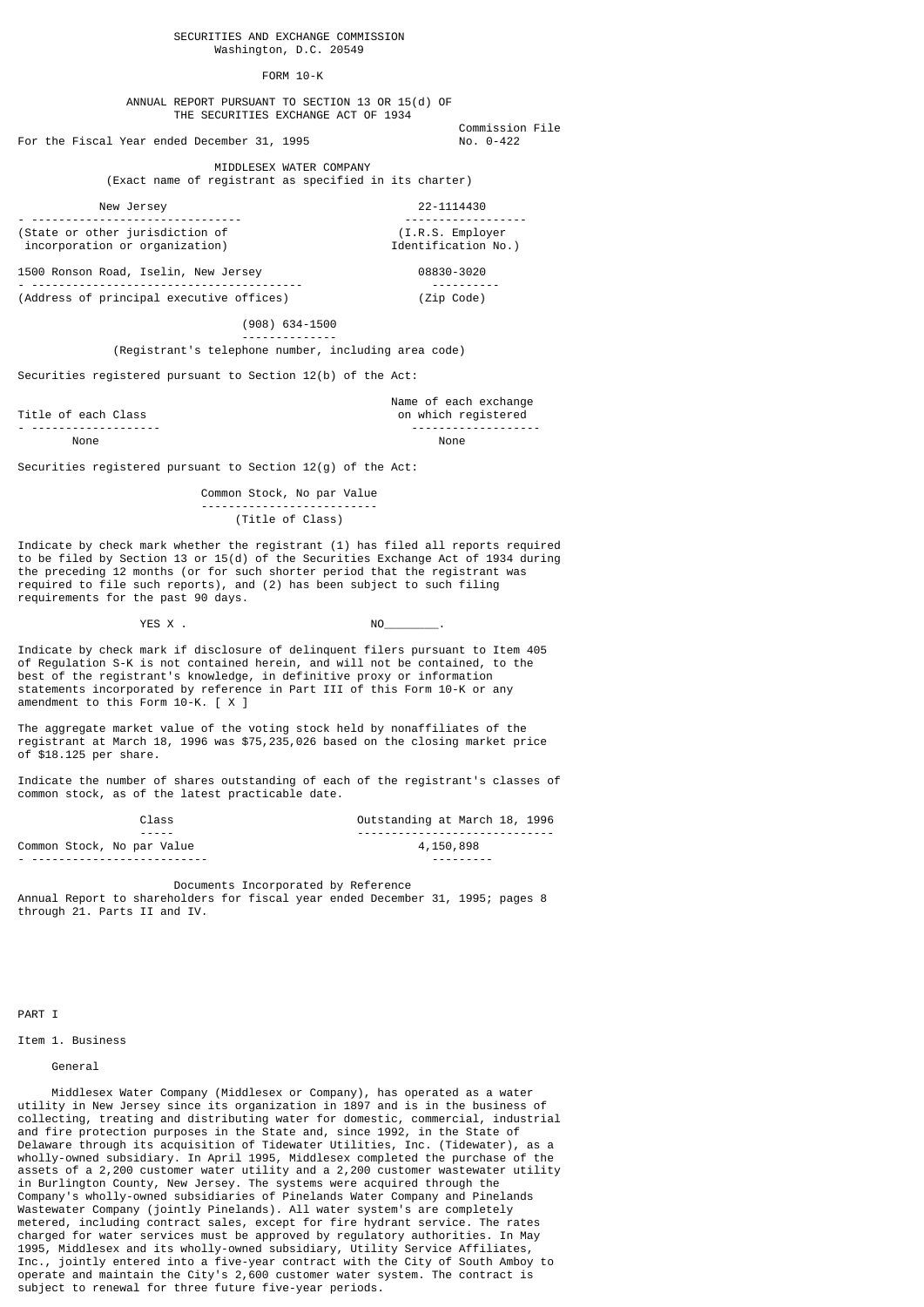#### Retail Sales

 Middlesex provides water services to retail customers primarily in eastern Middlesex County, New Jersey. Water services are now furnished to approximately 53,000 retail customers located in an area of approximately 55 square miles of New Jersey in Woodbridge Township, the Boroughs of Metuchen and Carteret, portions of Edison Township and the Borough of South Plainfield in Middlesex County and, to a minor extent, a portion of the Township of Clark in Union County. The retail customers include a mix of residential customers, large industrial concerns and commercial and light industrial facilities. These retail customers are located in generally well developed areas of central New Jersey.

 Tidewater provides water services to almost 6,000 retail customers for domestic, commercial and fire protection purposes in over 75 community water systems located in Kent, Sussex and New Castle Counties in Delaware.

 Pinelands provides water and wastewater services to approximately 2,200 retail customers in Burlington County, New Jersey.

## Contract Sales

 Middlesex also provides water on a wholesale basis in New Jersey to the Township of Edison (Edison), the Borough of Highland Park (Highland Park), the City of South Amboy (South Amboy), the Old Bridge Municipal Utilities Authority (Old Bridge), the Borough of Sayreville (Sayreville) and the Marlboro Township Municipal Utilities Authority (Marlboro). Under special contract, the Company also provides water treatment and pumping services to the Township of East Brunswick (East Brunswick). East Brunswick, South Amboy, Old Bridge, Sayreville and Marlboro are within an area designated as the South River Basin Study Area.

- 1 -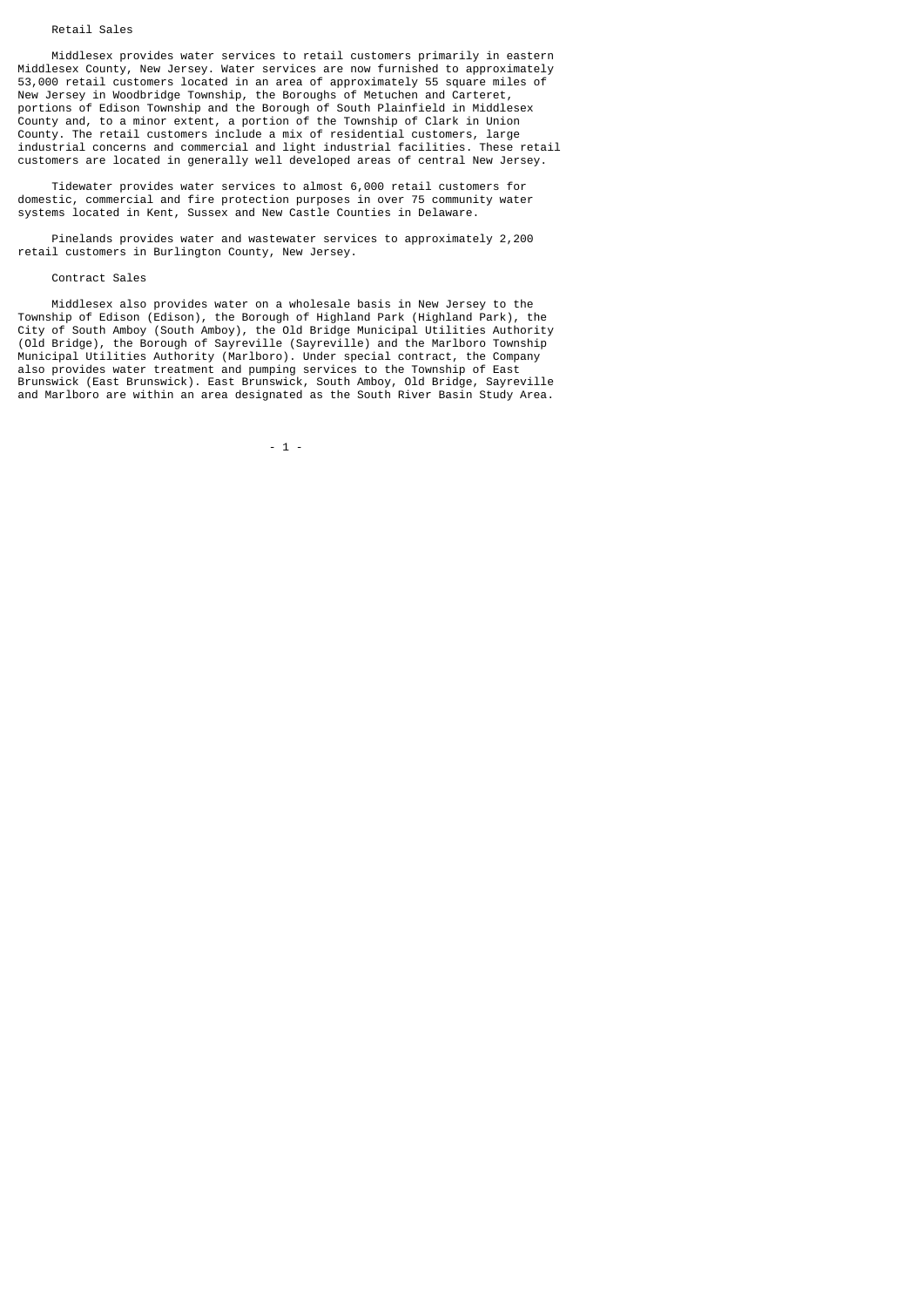The South River Basin Study Area refers to parts of southern Middlesex and northern Monmouth Counties addressed by a 1980's study conducted by the New Jersey Department of Environmental Protection (DEP). According to that study, ninety-five percent of the area's water supply was derived from groundwater sources that were being overpumped at that time and projected growth of the region would further over stress these groundwater resources. These conditions prompted the DEP to create Water Supply Critical Area No. 1 (Critical Area) covering portions of Middlesex, Monmouth and Ocean Counties and to promulgate mandatory reductions in groundwater withdrawals within the Critical Area. During the same mid-1980's time period, East Brunswick entered into a special contract with the Company and in 1986 began receiving water treatment and pumping services under that contract.

 In 1986, as part of the State's South River Basin Feasibility Study, the Company outlined to the DEP and other interested parties a plan to construct facilities to ensure potable water supplies into this area through the year 2020. In connection with this project, the Company entered into long-term water supply agreements with Old Bridge, Marlboro and Sayreville, and the DEP approved these agreements.

 As an interim measure to address the immediate needs of this region, an agreement was reached between the Company and the City of Perth Amboy for the lease of a large diameter pipeline which extends from the northern shore of the Raritan River to central Old Bridge. This pipeline was rehabilitated, isolated from the Perth Amboy system and connected to the Middlesex system, and now provides a supply of the Company's water to substantial portions of the Critical Area (Old Bridge, Sayreville, Marlboro and South Amboy).

 The South River Basin Transmission Main was scheduled to be constructed in three stages, designated Sections C, B, and A, to meet the increasing demands of the customers in the Critical Area. Section C, which was connected to Marlboro in 1991, comprises a 6.5 mile main extending the Middlesex system from the southern end of the Perth Amboy line to Marlboro Township in Monmouth County. The Company completed construction of Section B, a 5 mile extension northwest through Old Bridge to East Brunswick, that was operational in 1993. In 1993, an interconnecting pipeline was constructed by East Brunswick thereby providing for an alternative means of transporting water from the Carl J. Olsen Water Treatment Plant (CJO Plant) to the South River Basin customers. The Company currently anticipates that Section A may be constructed later this decade, when demands in the region grow, and will directly connect Sections B and C to the Company's CJO Plant in Edison.

## Financial Information

 Consolidated operating revenues and operating income relating primarily to operating water utilities are as follows:

|                    | (000's)<br>Years Ended December 31, |          |          |  |  |
|--------------------|-------------------------------------|----------|----------|--|--|
|                    | 1995                                | 1994     | 1993     |  |  |
| Operating Revenues | \$37,847                            | \$36,122 | \$35,479 |  |  |
| Operating Income   | \$8,912                             | \$8,477  | \$8,156  |  |  |
|                    |                                     |          |          |  |  |

 $-2$  -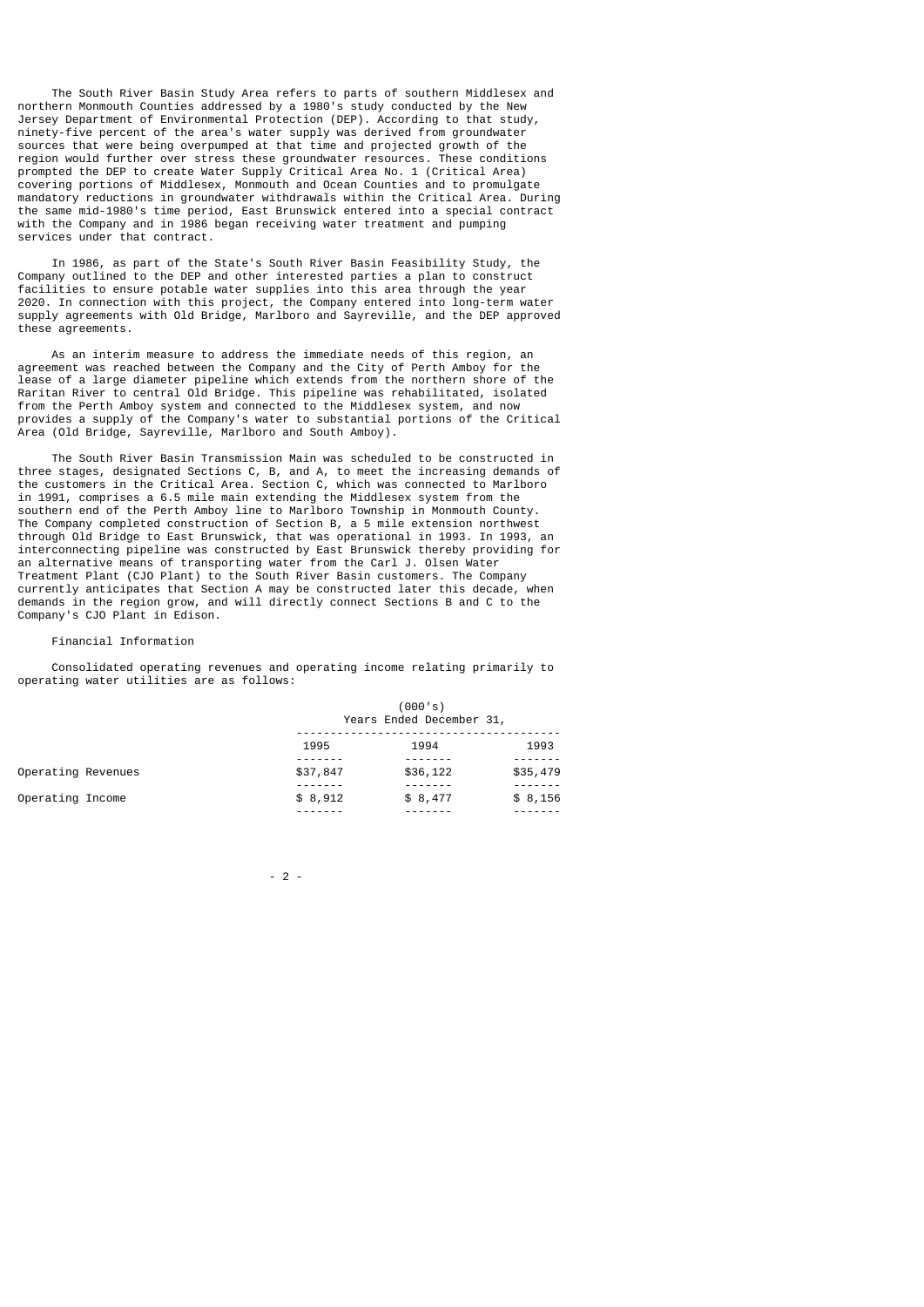## Operating revenues were derived from the following sources:

Years Ended December 31,

|                 | 1995   | 1994   | 1993   |  |  |  |
|-----------------|--------|--------|--------|--|--|--|
|                 |        |        |        |  |  |  |
| Residential     | 40.2%  | 39.6%  | 39.6%  |  |  |  |
| Commercial      | 11.6   | 11.9   | 11.8   |  |  |  |
| Industrial      | 17.6   | 18.3   | 18.3   |  |  |  |
| Fire Protection | 12.0   | 12.1   | 12.2   |  |  |  |
| Contract Sales  | 17.6   | 17.5   | 17.6   |  |  |  |
| Miscellaneous   | 1.0    | 0.6    | 0.5    |  |  |  |
|                 |        |        |        |  |  |  |
| <b>TOTAL</b>    | 100.0% | 100.0% | 100.0% |  |  |  |
|                 |        |        |        |  |  |  |

#### Water Supplies and Contracts

 The Company's water utility plant consists of source of supply, pumping, water treatment, transmission, distribution and general facilities located in New Jersey and Delaware. The New Jersey and Delaware water supply systems are physically separate and are not interconnected. The newely acquired Pinelands system is not interconnected to the Middlesex system.

 Middlesex obtains water from both surface and groundwater sources. In 1995, surface sources of water provided approximately 65% of the Company's water supply, groundwater from wells provided approximately 30% and the balance of 5% was purchased from Elizabethtown Water Company (Elizabethtown), a nonaffiliated water utility. The Company's distribution storage facilities are used to supply water at times of peak demand and for outages and emergencies.

 The principal source of surface supply in New Jersey is the Delaware and Raritan Canal (D&R Canal), owned by the State of New Jersey and operated as a water resource by the New Jersey Water Supply Authority (NJWSA). The Company has contracts with the NJWSA to divert a maximum of 20 million gallons per day (mgd) of untreated water from the D&R Canal as augmented by the Round Valley/Spruce Run Reservoir System. In addition, the Company has a one-year agreement for an additional 5 mgd renewed through April 30, 1996. The Company also has an agreement with Elizabethtown, effective through December 31, 2005, which provides for the minimum purchase of 3 mgd of treated water with provisions for additional purchases.

 Water is also derived from groundwater sources equipped with electric motor-driven deep-well turbine type pumps. Middlesex has 32 wells, which provide a pumpage capacity of approximately 23 mgd. These include the wells of the Park Avenue and Sprague Avenue Well Fields (with a pumpage capacity of over 12 mgd) which during 1993 were provided with treatment, refurbished and retrofitted to insure compliance with water quality standards. See "Regulation - Water Quality and Environmental Regulations."

- 3 -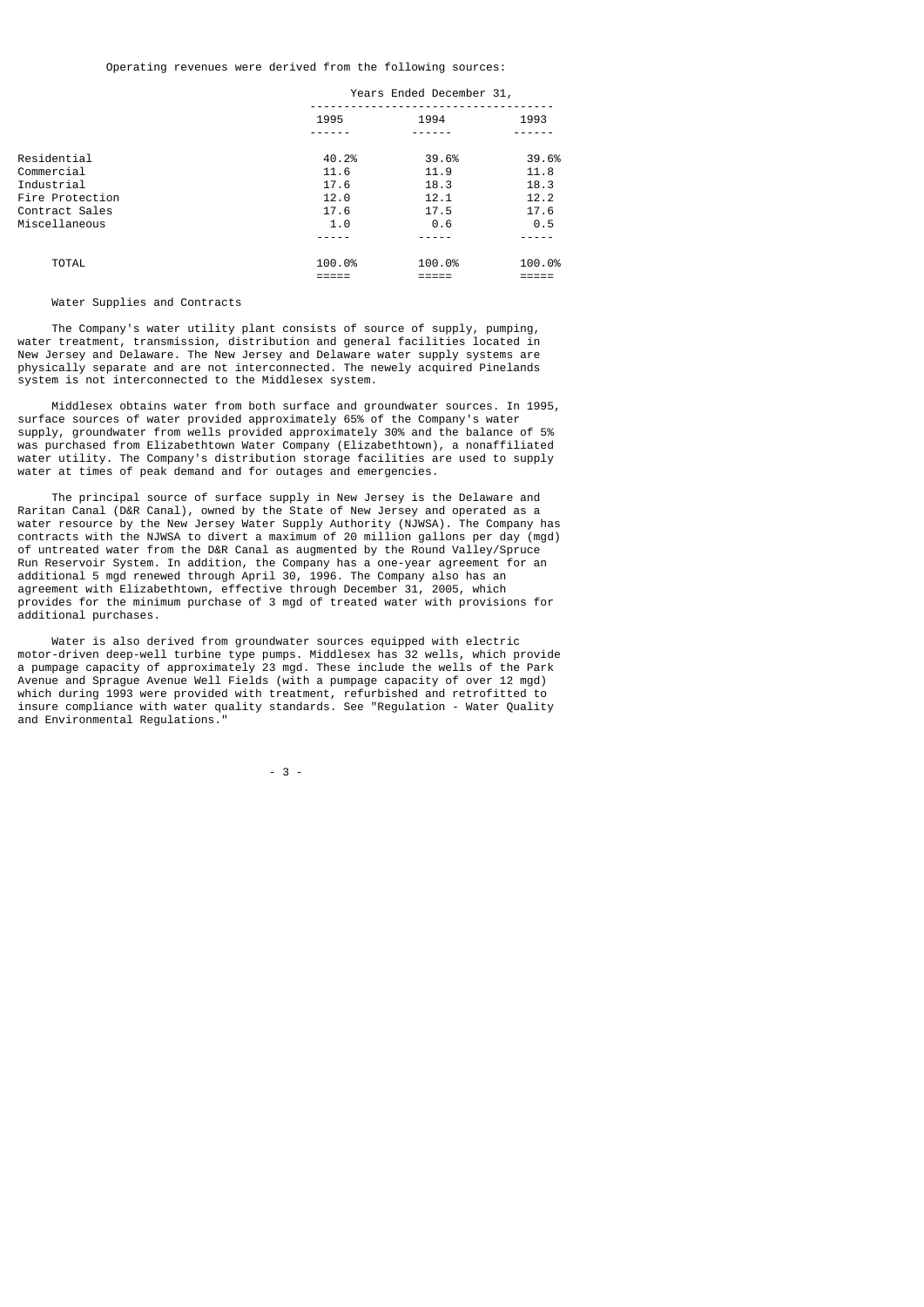The Company's New Jersey groundwater sources are:

|                            |              | 1995 Max. Day<br>Pumpage        |                   |                      |
|----------------------------|--------------|---------------------------------|-------------------|----------------------|
| Middlesex System           | Wells        | No. of (millions of<br>qallons) | Capacity<br>(mgd) | Location             |
|                            |              |                                 |                   |                      |
| Park Avenue                | 15           | 10.3                            | 10.5              | South Plainfield     |
| Tingley Lane North         | 4            | 3.1                             | 3.1               | Edison               |
| Tingley Lane South         | 5            | 2.3                             | 2.6               | Edison               |
| Spring Lake                | 4            | 1.2                             | 1.5               | South Plainfield     |
| Spraque Avenue #1          | 1            | 1.2                             | 1.4               | South Plainfield     |
| Sprague Avenue #2          | 1            | 1.2                             | 1.3               | South Plainfield     |
| Maple Avenue               | 1            | 1.1                             | 1.3               | South Plainfield     |
| Thermal Well               | $\mathbf{1}$ | 0.2                             | 0.2               | Edison               |
|                            | - -          |                                 |                   |                      |
| Total                      | 32           |                                 |                   |                      |
|                            | $=$          |                                 |                   |                      |
| Pinelands System           |              |                                 |                   |                      |
| Leisuretowne/Hampton Lakes | 4            | 2.0                             | 2.2               | Southampton Township |
|                            |              |                                 |                   |                      |

 Water supply to Delaware customers is derived from Tidewater's 77 wells, which provided overall system delivery of 350 mg during 1995. Tidewater does not have a central treatment facility. Several of the water systems in Sussex County have an interconnected transmission system. Construction to link several water systems in New Castle County was completed during 1995. Tidewater currently has applications before the Delaware regulatory authorities for the approval of additional wells. Treatment is by chlorination and, in some cases, pH correction and filtration. Water supply to Pinelands Water customers is through four (4) wells drilled into the Mt. Laurel aquifer. Treatment (disinfection only) is done at individual well sites.

 The Pinelands sewer system discharges into the south branch of the Rancoccos Creek through a tertiary treatment plant. The total capacity of the plant is 0.5 mgd. Current average flow is 0.3 mgd. Pinelands has a current valid NJPDES permit issued by the DEP.

 In the opinion of management, the Company has adequate sources of water supply and other facilities to meet current and anticipated future service requirements in New Jersey, and each of the Tidewater community water systems has adequate sources of water supply and other facilities to meet current and anticipated future service requirements within that water system area.

### Competition

 The business of the Company is substantially free from direct competition with other public utilities, municipalities and other public agencies. Although Tidewater has been granted an exclusive franchise for each of its existing community water systems, its ability to expand service areas can be affected by the Delaware Department of Natural Resources and Environmental Control (DNREC) awarding franchises to other regulated water purveyors.

 $-4$  -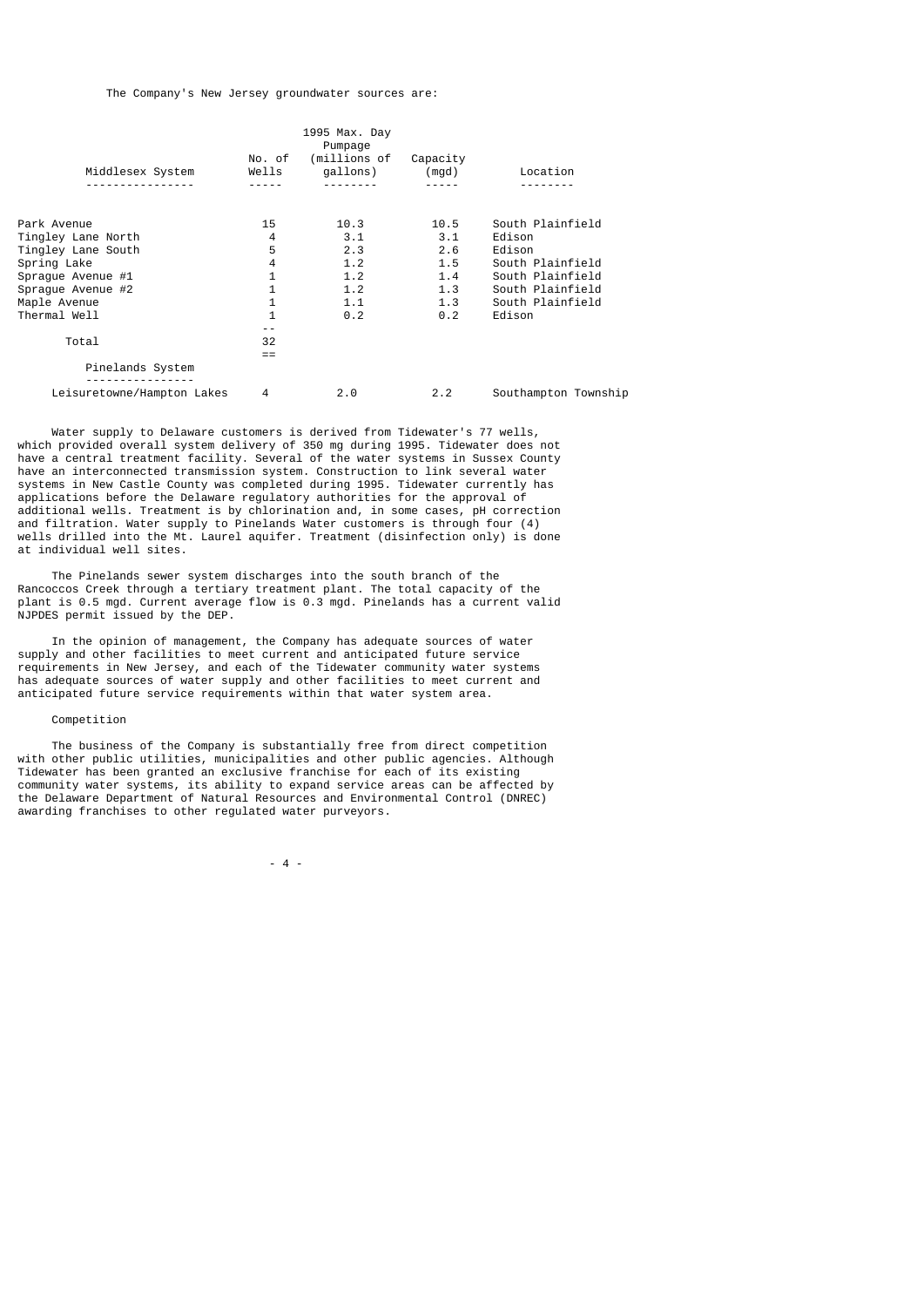## Regulation

 The Company is subject to regulation as to its rates, services and other matters by the States of New Jersey and Delaware with respect to utility service within those states and with respect to environmental and water quality matters. The Company is also subject to regulation as to environmental and water quality matters by the United States Environmental Protection Agency (EPA).

### Regulation of Rates and Services

 The Company and its Pinelands subsidiaries are subject to regulation by the New Jersey Board of Public Utilities (BPU), and Tidewater is similarly subject to regulation by the Delaware Public Service Commission (PSC). These regulatory authorities have jurisdiction with respect to rates, service, accounting procedures, the issuance of securities and other matters of utility companies operating within the States of New Jersey and Delaware, respectively. The Company and Tidewater, for ratemaking purposes, account separately for operations in New Jersey and in Delaware so as to facilitate independent ratemaking by the BPU for New Jersey operations and the PSC for Delaware operations.

## Water Quality and Environmental Regulations

 Both the EPA and the DEP regulate the Company's operation in New Jersey with respect to water supply, treatment and distribution systems and the quality of the water, as do the EPA and the DNREC with respect to operations in Delaware.

 Federal, Delaware and New Jersey regulations adopted over the past five years relating to water quality require expanded types of testing by the Company to insure that its water meets State and Federal water quality requirements. In addition, the environmental regulatory agencies are reviewing current regulations governing the limits of certain organic compounds found in the water as by-products of treatment. The Company, as with many other water companies, participates in industry-related research to identify the various types of technology that might reduce the level of organic, inorganic and synthetic compounds found in the water. The cost to water companies of complying with the proposed water quality standards depends in part on the limits set in the regulation and on the method selected to implement such reduction; however, the cost to the Company of complying with proposed regulations promulgated in light of some of the standards being discussed might, depending upon the treatment process selected, be as high as \$10 million, based upon current estimates. The Company has already begun studies to evaluate alternative treatment processes for upgrading the CJO Plant. The regular testing by the Company of the water it supplies shows that the Company is in compliance with existing Federal, New Jersey and Delaware water quality requirements.

 As required by the Federal Safe Drinking Water Act (FSDWA), the EPA has established maximum contaminant levels (MCLs) for various substances found in drinking water. As authorized by similar state legislation, the DEP has set MCLs for certain substances which are more restrictive than the MCLs set by the EPA. In certain cases, the EPA and the DEP have also mandated that certain treatment procedures be followed in addition to satisfying MCLs established for specific contaminants. The DEP and the DNREC have assumed primacy for

- 5 -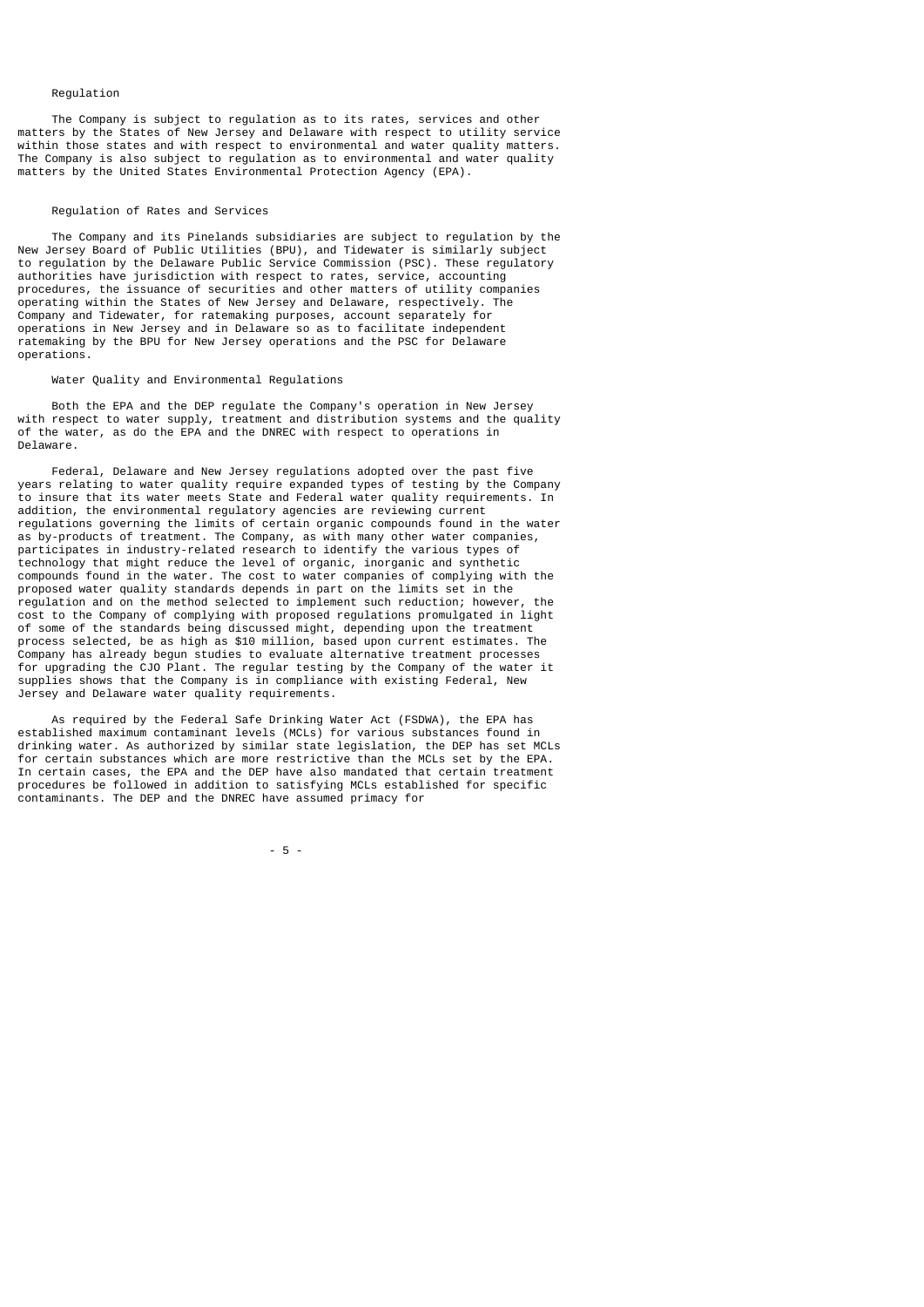enforcing the FSDWA in New Jersey and Delaware, respectively, and, in that capacity, monitor the activities of the Company and review the results of water quality tests performed by the Company for adherence to applicable regulations.

 Other regulations applicable to water utilities generally, including the Company, include the Lead and Copper Rule (LCR), the MCLs established for various volatile organic compounds (VOCs), the Federal Surface Water Treatment Rule, and the Total Coliform Rule.

 The LCR requires the Company to test on a sample basis the quantity of lead and copper in drinking water at the customer's tap and, if certain contaminant levels (Action Levels) are exceeded, to notify customers, initiate a public information campaign advising customers how to minimize exposure to lead and copper, add corrosion inhibitors to water to minimize leaching of lead from piping, faucets and soldered joints into water consumed at the tap, and implement applicable source water treatment requirements. Tests taken within the Company's system yielded results well below the Action Levels.

 VOCs, including primarily petro-chemicals, may percolate into groundwater aquifers from surface sources. The Company has found VOCs in excess of the applicable MCLs in certain of the Middlesex system wells and has constructed air stripping facilities which remove such contaminants from the water by venting them into the atmosphere. In 1990 the air stripping facility was complete at the Spring Lake Well Field. Construction of a similar facility was completed in 1993 and is operational to treat water from the Park Avenue and Sprague Avenue Well Fields, along with a 2 mg storage reservoir. To the extent that contamination in excess of applicable MCLs occurs at wells lacking air stripping and related facilities, the Company will consider building such facilities if feasible and cost effective. VOCs have not been identified in the Delaware wells.

 Federal and State regulations and controls concerning water quality, pollution and the effluent from treatment facilities are still in the process of being developed, and it is not possible to predict the scope or enforceability of regulations or standards which may be established in the future, or the cost and effect of existing and potential regulations and legislation upon any of the existing and proposed facilities and operations of the Company. Further, recent and possible future developments with respect to the identification and measurement of various elements in water supplies and concern with respect to the impact of one or more of such elements on public health may in the future require the Company to replace or modify all or portions of their various water supplies, to develop replacement supplies and/or to implement new treatment techniques. In addition, the Company anticipates that threatened and actual contamination of water sources may become an increasing problem in the future. The Company has expended and may in the future be required to expend substantial amounts to prevent or remove said contamination or to develop alternative water supplies. Any such developments may increase operating costs and capital requirements. Since the rate regulation methodology of both the BPU and the PSC permits a utility to recover through rates prudently incurred expenses and investments in plant, based upon past BPU and PSC practice, the Company expects that all such expenditures and costs should ultimately be recoverable through rates for water service.

#### Employees

 As of December 31, 1995, the Company had a total of 140 employees in New Jersey, and Tidewater had a total of 17 employees in Delaware. None of these employees is represented

- 6 -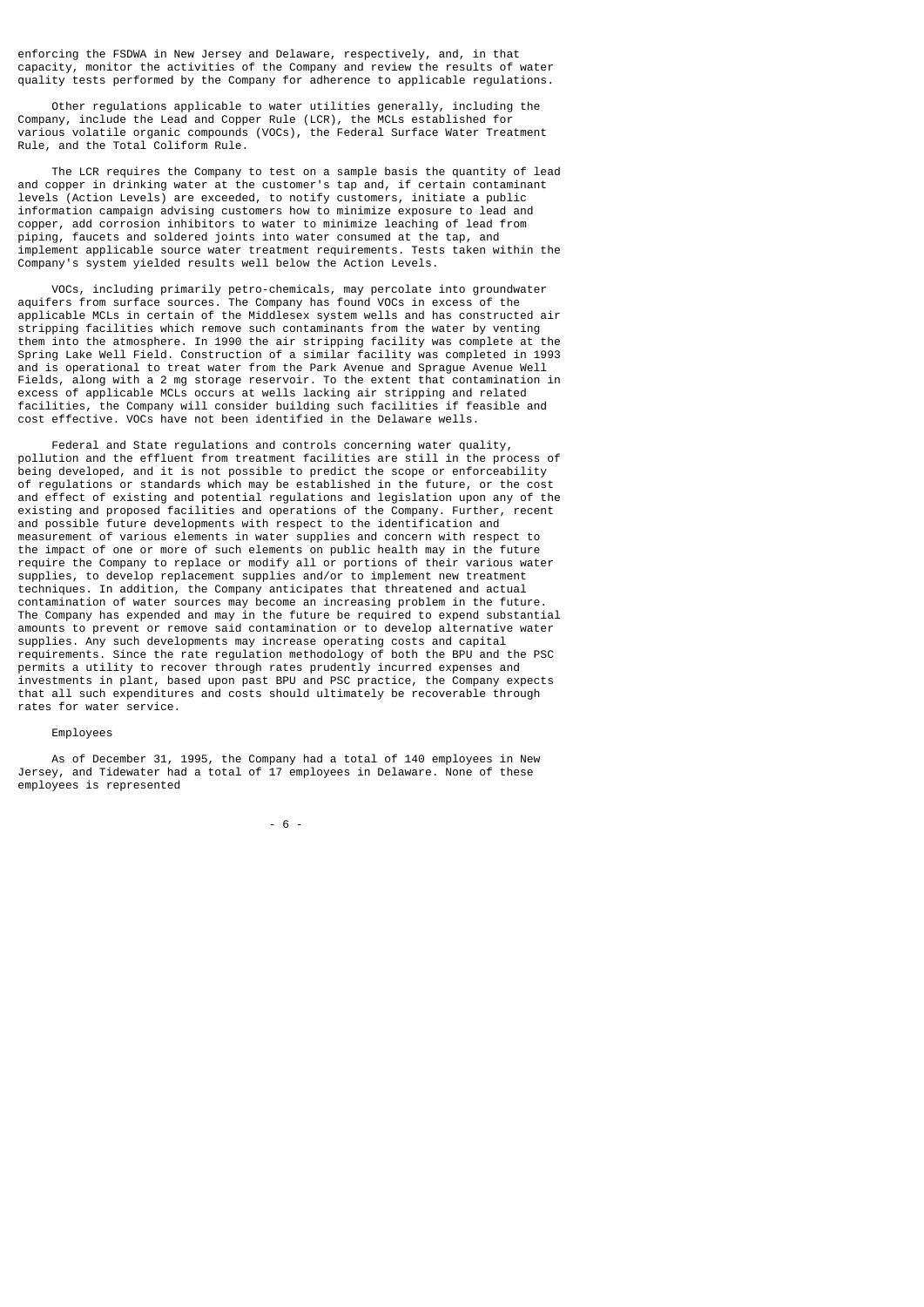by a union. Management considers its relations with its employees to be satisfactory. Wages and benefits are reviewed annually and are considered competitive within the industry.

## Item 2. Properties

 The Company's water utility plant consists of source of supply, pumping, water treatment, transmission and distribution and general facilities.

 The Company's principal source of supply is the D&R Canal owned by the State of New Jersey and operated as a water resource by the NJWSA.

 Water is withdrawn from the D&R Canal at New Brunswick and processed for distribution by the Company. Its facilities consist of an intake and pumping station located on State-owned land bordering the Canal, a water treatment plant in Edison Township (CJO Plant) on property owned by the Company, 4,901 feet of 54-inch reinforced concrete water main connecting the CJO Plant and the intake and pumping station, 23,168 feet of 48-inch reinforced concrete transmission main connecting the water treatment plant to the Company's distribution pipe network, and related storage, pumping, control, laboratory and other facilities. The CJO Plant was placed into service in 1969.

 The design capacity of the intake and pumping station in New Brunswick, New Jersey, and the raw water main is 80 mgd. The four electric motor-driven vertical turbine pumps presently installed have an aggregate design capacity of 65 mgd. The station is designed to permit its pumping capacity to be increased to 80 mgd by the installation of additional pumping units without structural changes. The station has an emergency power supply provided by a diesel-driven generator which, in the event of a power failure, will automatically become the power source to provide uninterrupted water service.

 The CJO Plant includes chemical storage and chemical feed equipment, dual-rapid mixing basins, four reinforced concrete mechanical flocculation compartments, four underground reinforced concrete settling basins, eight rapid filters containing gravel, sand and anthracite for water treatment and a steel wash-water tank. The nominal design capacity of the CJO Plant is 30 mgd (45 mgd maximum capacity). Provision has been made to increase the nominal design capacity to 60 mgd (90 mgd maximum capacity) by the future construction of additional treatment facilities. The Company is currently studying treatment technologies prior to making a decision on the expansion of this facility.

 The main pumping station at the CJO Plant has a design capacity of 90 mgd. The four electric motor-driven vertical turbine pumps presently installed have an aggregate capacity of 65 mgd. The station is constructed so that an additional pumping unit can be installed without structural change.

 In addition to the main pumping station at the CJO Plant, there is a l5 mgd auxiliary pumping station located in a separate building. It has a dedicated substation and emergency power supply provided by a diesel-driven generator. It pumps from the l0 mg reservoir directly into the distribution system.

- 7 -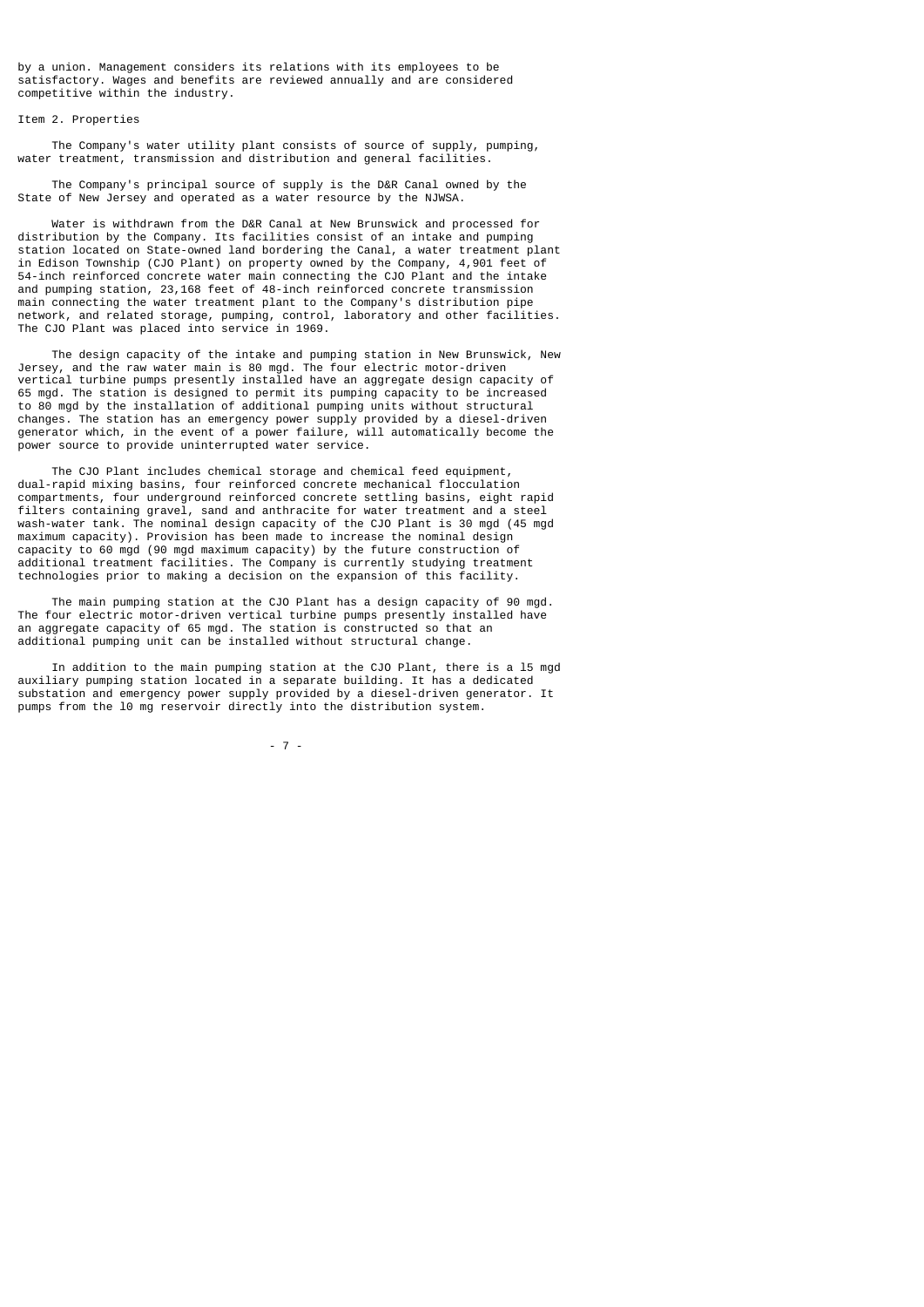The Company also owns property and other facilities located at the Robinson's Branch of the Rahway River. The storage facilities, consisting of an impounding reservoir, have been classified as nonutility plant. They are located in Clark Township, near the north central part of the territory served. The reservoir has a capacity of 232 mg and a tributary drainage area of approximately 25 square miles. There are no treatment facilities at this site.

 The Company owns the properties on which its 32 wells are located. The Company owns its two-building headquarters complex at 1500 Ronson Road, Iselin, New Jersey, consisting of a 27,000 square foot, two-story office building and a 16,500 square foot maintenance facility. The Company's Delaware operations are managed from Tidewater's newly leased offices in Odessa, Delaware. The property, owned by White Marsh Environmental Systems, Inc., a wholly-owned subsidiary of Tidewater consists of a newly renovated 1,600 square foot building situated on a one (1) acre lot with ample room for expansion. The area is commercially zoned. Pinelands Water owns the well site properties which are located in Southampton Township, New Jersey. The 12 acre wastewater plant site is owned by Pinelands Wastewater.

 Middlesex storage facilities consist of a 10 mg reservoir at the CJO Plant, 5 mg and 2 mg reservoirs in Edison (Grandview), 5 mg reservoir in Carteret (Eborn) and 2 mg reservoir at the Park Avenue Well Field. Pinelands Water storage facility is a 1.2 mg standpipe. Tidewater's systems include 18 ground level storage tanks with the following capacities; 11 - 30,000 gallons, 4 - 25,000 gallons, 2 - 120,000 gallons and 1 - 82,000 gallons.

#### Item 3. Legal Proceedings

 A local entity and its owner have filed a negligence claim against the Company, for which the Company is insured, with a claim for punitive damages which may not be insured. Their action alleges financial losses arising out of improper water pressure and service. An amendment to the claim alleges damages resulting from some poor quality water. Other parties who dealt with the claimants have joined the matter. Without taking a position on the negligence claim, the Company does not believe that the claim for punitive damages will prevail. While the outcome of this case is not presently determinable, management believes that the final resolution will not have a significant effect on the Company's financial position or results of operations or cash flows.

Item 4. Submission of Matters to a Vote of Security Holders

None.

PART II

Item 5. Market for the Registrant's Common Equity and Related Stockholder Matters

Price Range of Common Stock

- 8 -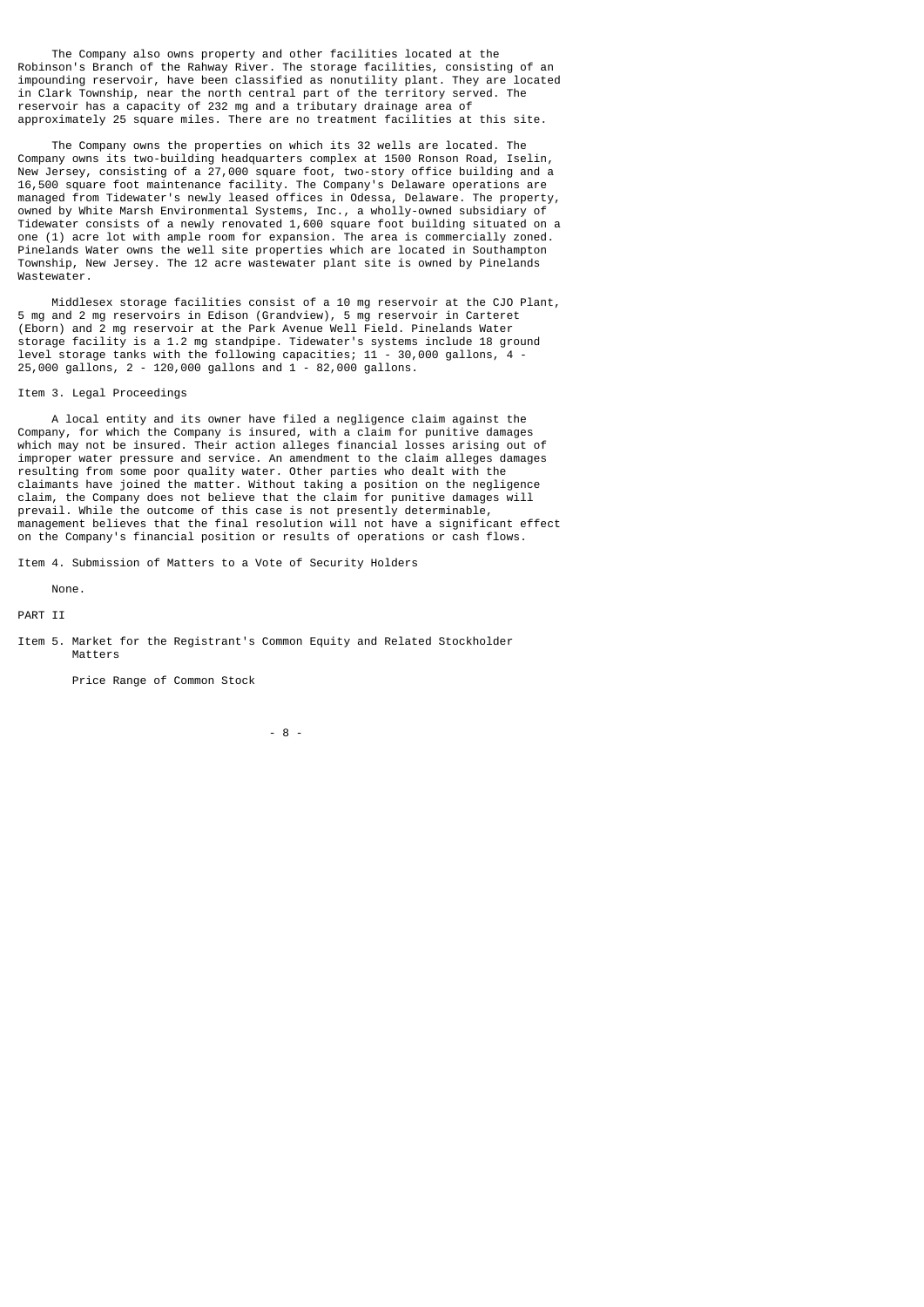The following table shows the range of closing prices for the Common Stock on the NASDAQ Stock Market for the calendar quarter indicated.

| 1995                                                               | High                               | Low                                | Dividend                                          |
|--------------------------------------------------------------------|------------------------------------|------------------------------------|---------------------------------------------------|
|                                                                    |                                    |                                    |                                                   |
| First Quarter<br>Second Quarter                                    | \$17.00<br>16.50                   | \$15.25<br>15.25                   | \$0.27<br>0.27                                    |
| Third Quarter                                                      | 17.75                              | 15.75                              | 0.27                                              |
| Fourth Quarter                                                     | 18.75                              | 16.75                              | $0.27$ 1/2                                        |
| 1994                                                               | High<br>$- - - - -$                | Low<br>---                         | Dividend<br>--------                              |
| First Quarter<br>Second Quarter<br>Third Quarter<br>Fourth Quarter | \$21.25<br>20.00<br>18.25<br>18.50 | \$19.25<br>16.00<br>15.75<br>16.25 | $$0.26$ $1/4$<br>$0.26$ 1/4<br>$0.26$ 1/4<br>0.27 |
|                                                                    |                                    |                                    |                                                   |

Approximate Number of Equity Security Holders As of December 31, 1995

| Title of Class                                        | Number of<br>Record Holders |
|-------------------------------------------------------|-----------------------------|
|                                                       |                             |
| Common Stock, No par Value                            | 2,353                       |
| Cumulative Preferred Stock, No par Value:             |                             |
| Series<br>\$7                                         | 33                          |
| \$4.75 Series                                         | -1                          |
| Cumulative Convertible Preferred Stock, No par Value: |                             |
| Series<br>\$7                                         | 4                           |

## Dividends

 The Company has paid dividends on its Common Stock each year since 1912. Although it is the present intention of the Board of Directors of the Company to continue to pay regular quarterly cash dividends on its Common Stock, the payment of future dividends is contingent upon the future earnings of the Company, its financial condition and other factors deemed relevant by the Board of Directors at its discretion.

 The Common Stock of the Company is traded on the NASDAQ Stock Market under the symbol MSEX.

Item 6. Selected Financial Data

 This information is incorporated herein by reference to the attached Exhibit 13, 1995 Annual Report to Shareholders, Page 21.

Item 7. Management's Discussion and Analysis of Financial Condition and Results of Operations

 This information is incorporated herein by reference to the attached Exhibit 13, 1995 Annual Report to Shareholders, Pages 8 and 9.

 $-9$  -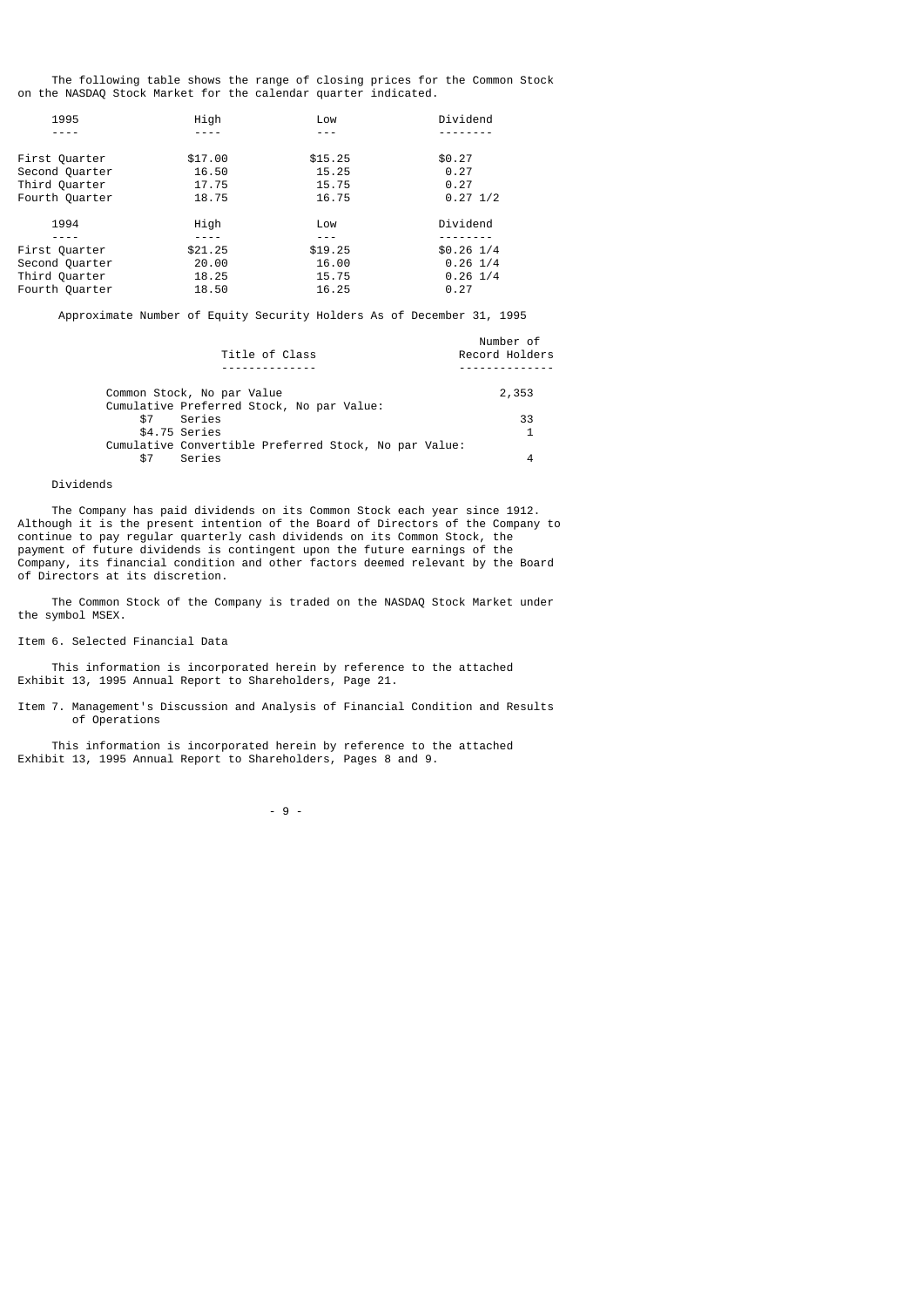Item 8. Financial Statements and Supplementary Data

 The consolidated financial statements and Independent Auditors' Report are incorporated herein by reference to the attached Exhibit 13, 1995 Annual Report to Shareholders, Pages 10 through 20. The supplementary data is included as indicated under Part IV, Item 14.

Item 9. Changes in and Disagreements with Accountants on Accounting and Financial Disclosures

None.

PART III

Item 10. Directors and Executive Officers of the Registrant

 The following information is provided with respect to each Director and Executive Officer of the Company.

|                       |     | Director | Term    |                                                                                |
|-----------------------|-----|----------|---------|--------------------------------------------------------------------------------|
| Name                  | Age | Since    | Expires | Position                                                                       |
|                       |     |          |         |                                                                                |
| Walter J. Brady       | 54  | N/A      | N/A     | Vice President-Administration                                                  |
| Ernest C. Gere        | 63  | 1988     | 5/97    | Senior Vice President & Chief Financial<br>Officer                             |
| Stephen H. Mundy      | 62  | 1977     | 5/98    | Director                                                                       |
| A. Bruce O'Connor     | 37  | N/A      | N/A     | Vice President and Controller                                                  |
| Philip H. Reardon     | 59  | 1991     | 5/97    | Director                                                                       |
| Marion F. Reynolds    | 56  | N/A      | N/A     | Vice President, Secretary and Treasurer                                        |
| Richard A. Russo      | 50  | 1994     | 5/98    | Executive Vice President                                                       |
| Carolina M. Schneider | 77  | 1982     | 5/98    | Director                                                                       |
| William E. Scott      | 76  | 1978     | 5/96    | Director                                                                       |
| Jeffries Shein        | 55  | 1990     | 5/96    | Director                                                                       |
| Dennis G. Sullivan    | 54  | N/A      | N/A     | Vice President and General Counsel,<br>Assistant Secretary-Assistant Treasurer |
| J. Richard Tompkins   | 57  | 1981     | 5/96    | Chairman of the Board and President                                            |
| Ronald F. Williams    | 47  | N/A      | N/A     | Vice President-Operations                                                      |
| Joseph S. Yewaisis    | 56  | 1989     | 5/97    | Director                                                                       |

Walter J. Brady, who joined the Company in 1962, was elected Assistant Secretary-Assistant Treasurer in 1979, Assistant Vice President in 1982, Vice President-Human Resources in 1987, and Vice President-Administration in 1989. He had served in the capacity of Manager of Accounting from 1977 to 1985. He is a Director of White Marsh Environmental Systems, Inc., Pinelands Water Company, Pinelands Wastewater Company and Utility Service Affiliates, Inc.

Ernest C. Gere, who had been Vice President & Controller of the Company since 1978 was promoted to Senior Vice President & Controller in 1986 and is responsible for rate cases, cash management, financings and pension benefit plans. He was employed by the Company from 1964 to 1970 and from 1976 to present. On January 1, 1992 he assumed the designated title of Senior Vice President & Chief Financial Officer. He is Treasurer and Director of Tidewater Utilities,

- 10 -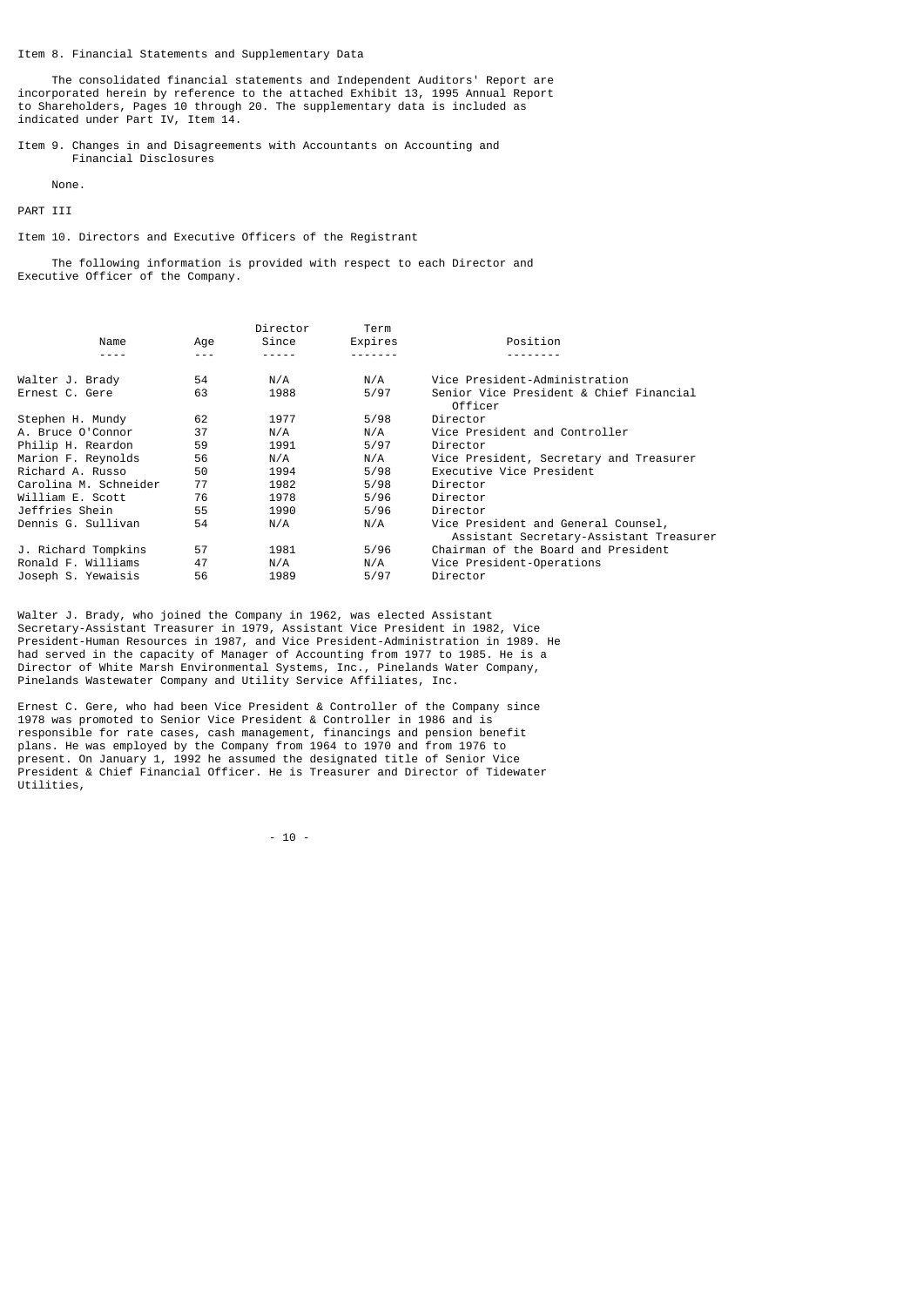Inc., Vice President and Director of Pinelands Water Company and Pinelands Wastewater Company. Mr. Gere will retire from active employment with Middlesex and its subsidiaries, effective March 31, 1996.

Stephen H. Mundy until his retirement in 1995, was Vice President of A. Stanley Mundy, Inc., public utility contractors, Virginia Beach, Virginia, since 1985 and was a Partner of A. Stanley Mundy & Co.

A. Bruce O'Connor who joined the Company in 1990 as Assistant Controller was elected Controller in 1992 and Vice President in 1995. He was formerly employed by Deloitte & Touche LLP, a certified public accounting firm from 1984 to 1990. He is Controller of Tidewater Utilities, Inc., and Treasurer of White Marsh Environmental Systems, Inc., and Utility Service Affiliates, Inc.

Philip H. Reardon has been President and Chief Executive Officer of Essex County Gas Company, Amesbury, Massachusetts, since December 1992, and prior to that date was President and Chief Executive Officer of New Jersey Natural Gas Company, Wall, New Jersey since 1987. He is a Director of Essex County Gas Company, New England Gas Association and First Ocean National Bank, Newberry Port, MA.

Marion F. Reynolds who had been Secretary-Treasurer since 1987 was elected Vice President, Secretary and Treasurer in 1993. Prior to her election she had been employed by Public Service Electric and Gas Company, Newark, New Jersey since 1958, and was elected Assistant Corporate Secretary in 1976. She is Secretary of Tidewater Utilities, Inc., and Secretary/Treasurer of Pinelands Water Company and Pinelands Wastewater Company and a Director of Utility Service Affiliates, Tnc.

Richard A. Russo who had been Vice President-Operations since 1989 was elected Executive Vice President in 1995 and is responsible for engineering, water production, water treatment, and distribution maintenance. He was formerly employed by Trenton Water Works as General Superintendent and Chief Engineer since 1979. He is President and Director of Tidewater Utilities, Inc., White Marsh Environmental Systems, Inc., Pinelands Water Company and Pinelands Wastewater Company. He is also Executive Vice President and Director of Utility Service Affiliates, Inc.

Carolina M. Schneider, until her retirement in 1987, was Secretary-Treasurer of the Company since 1948.

William E. Scott, until his retirement in 1985, was Senior Executive Vice President of Public Service Electric and Gas Company (PSE&G), Newark, New Jersey since 1984 and had been Executive Vice President-Finance of PSE&G for over five years. He is a Trustee of Delta Dental Plan of New Jersey, Inc.

Jeffries Shein is a Partner in the firm of Jacobson, Goldfarb & Tanzman Associates, a large industrial and commercial brokerage firm in New Jersey. He is a Director of First Savings Bank/SLA of Perth Amboy, New Jersey.

- 11 -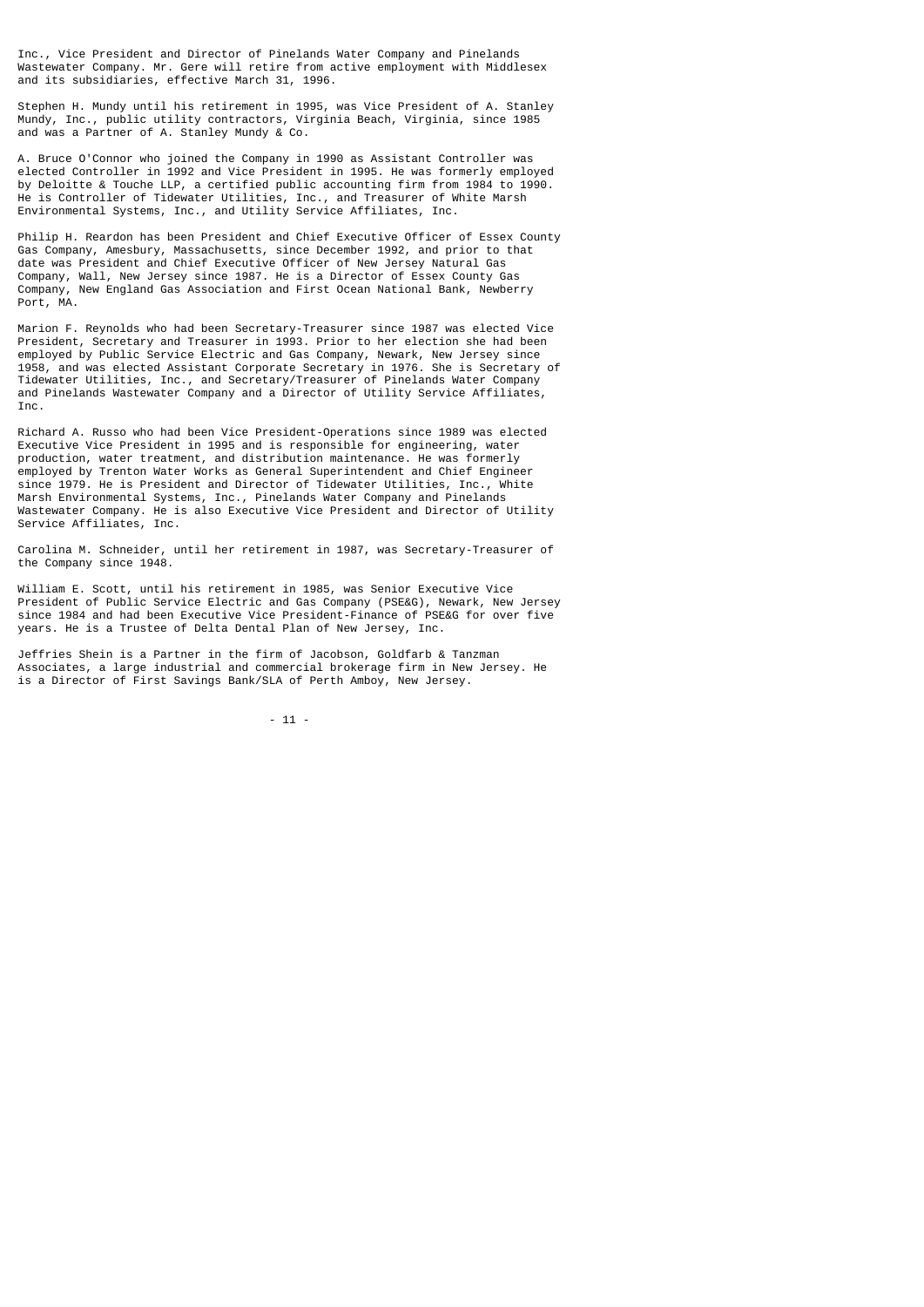Dennis G. Sullivan was hired in 1984 as Corporate Attorney, responsible for general corporate internal legal matters. He was elected Assistant Secretary-Assistant Treasurer in 1988 and Vice President and General Counsel in 1990. He was employed in a private law practice from 1981 to 1984 as a staff attorney. He is Assistant Secretary and Assistant Treasurer and a Director of Tidewater Utilities, Inc., Vice President, Secretary and Director of White Marsh Environmental Systems, Inc.; a Director of Pinelands Water Company and Pinelands Wastewater Company and a Director and Secretary of Utility Service Affiliates, Tnc.

Ronald F. Williams, was hired in March 1995 as Assistant Vice President-Operations, responsible for the Company's Engineering and Distribution Departments. He was elected Vice President-Operations in October 1995. He was formerly employed with the Garden State Water Company as President and Chief Executive Officer since 1991.

J. Richard Tompkins was elected President of the Company in 1981 and was elected Chairman of the Board in 1990. In 1979 he was employed by Associated Utility Services, an independent utility consulting firm in New Jersey, as Vice President. From 1962 to 1979 he was employed by Buck, Seifert & Jost, Incorporated, consulting engineers in New Jersey and was appointed Vice President in 1973. He is Chairman and Director of Tidewater Utilities, Inc., White Marsh Environmental Systems, Inc., Pinelands Water Company, Pinelands Wastewater Company and Utility Service Affiliates, Inc. He is also a Director of Raritan Bay Healthcare Foundation.

Joseph S. Yewaisis is Chairman of the Board and President of First Savings Bank/SLA of Perth Amboy, New Jersey and a Director. He is also a Director of Financial Institutions Retirement Fund, Raritan Bay Healthcare Foundation, Chairman of the Board of Regents of St. Peter's College and Chairman of the Board of Raritan Bay Medical Center.

- 12 -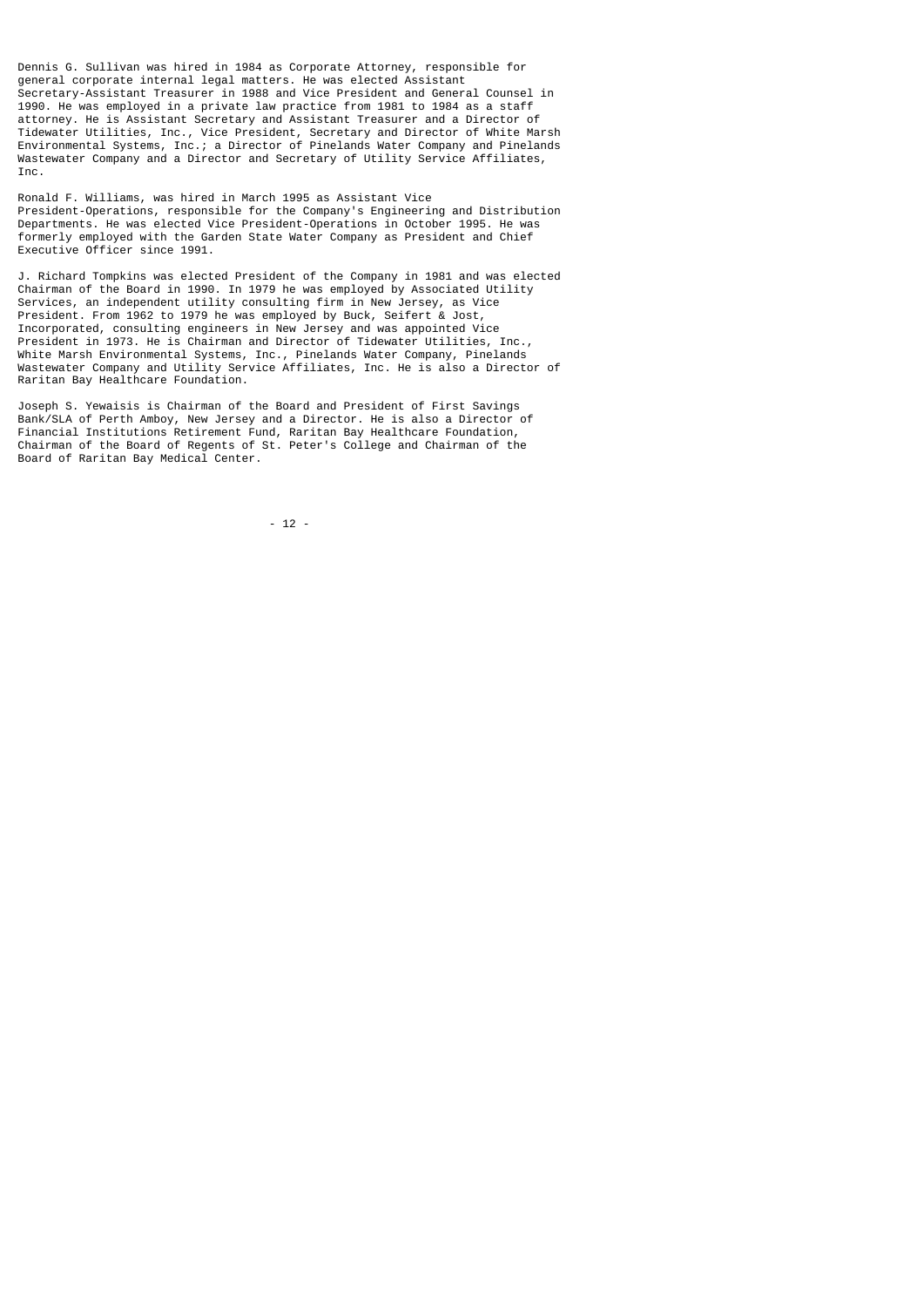#### Item 11. Executive Compensation

 There is shown below information concerning the annual and long-term compensation for services in all capacities to the Company for the years 1995, 1994 and 1993 of the Chief Executive Officer and the other four most highly compensated officers.

## SUMMARY COMPENSATION TABLE

| Name and<br>Principal Position               | Year    | Salary    | Other Annual<br>Compensation | Restricted<br>Stock<br>Awards | All<br>Other Annual<br>Compensation |
|----------------------------------------------|---------|-----------|------------------------------|-------------------------------|-------------------------------------|
|                                              | - - - - | ------    | (1)                          | $- - - - - - -$<br>(2)        | (3)                                 |
| J. Richard Tompkins                          | 1995    | \$217,261 | \$7,652                      | \$42,188                      | \$7,560                             |
| Chairman of the Board                        | 1994    | \$208,350 | \$7,491                      | \$22,855                      | \$7,280                             |
| and President                                | 1993    | \$190,150 | \$6,771                      | \$18,075                      | \$6,720                             |
| Ernest C. Gere                               | 1995    | \$132,100 | \$7,941                      | \$13,500                      | \$4,620                             |
| Senior Vice President &                      | 1994    | \$128,323 | \$7,073                      | \$13,060                      | \$4,480                             |
| Chief Financial Officer                      | 1993    | \$119,350 | \$6,042                      | \$9,038                       | \$4,235                             |
| Richard A. Russo                             | 1995    | \$132,885 | \$5,941                      | \$16,875                      | \$4,616                             |
| Executive Vice President                     | 1994    | \$121,504 | \$3,236                      | \$13,060                      | \$4,249                             |
|                                              | 1993    | \$110,350 | \$2,676                      | \$12,653                      | \$3,850                             |
| Walter J. Brady                              | 1995    | \$111,350 | \$3,000                      | \$10,125                      | \$3,885                             |
| Vice President-                              | 1994    | \$107,350 | \$2,881                      | \$9,795                       | \$3,745                             |
| Administration                               | 1993    | \$101,350 | \$2,828                      | \$9,038                       | \$3,535                             |
| Dennis G. Sullivan                           | 1995    | \$106,816 | \$3,136                      | \$13,500                      | \$3,710                             |
| Vice President &                             | 1994    | \$99,754  | \$2,962                      | \$11,428                      | \$3,479                             |
| General Counsel                              | 1993    | \$89,950  | \$2,716                      | \$9,038                       | \$3,136                             |
| Assistant Secretary &<br>Assistant Treasurer |         |           |                              |                               |                                     |

- (1) Includes Auto Allowance and Group Life Insurance for all officers and Directors Fees for Messrs. Tompkins, Gere and Russo.
- (2) The number and value of Restricted Stock held in escrow as of December 31, 1995 were as follows: Mr. Tompkins - 10,900/\$166,893; Mr. Gere - 4,500/\$68,063; Mr. Russo - 5,300/\$81,138; Mr. Brady - 4,100/\$61,423; and Mr. Sullivan - 4,800/\$72,720. Generally, the restrictions lapse on these awards five years from the date of grant. The restrictions on Mr. Gere's awards will lapse on March 31, 1996, Mr. Gere's retirement date. The restrictions also lapse in the event of a change in control of the Company. All dividends on these shares are paid to the awardees.
- (3) Employer contribution to the Company's Defined Contribution Plan.

- 13 -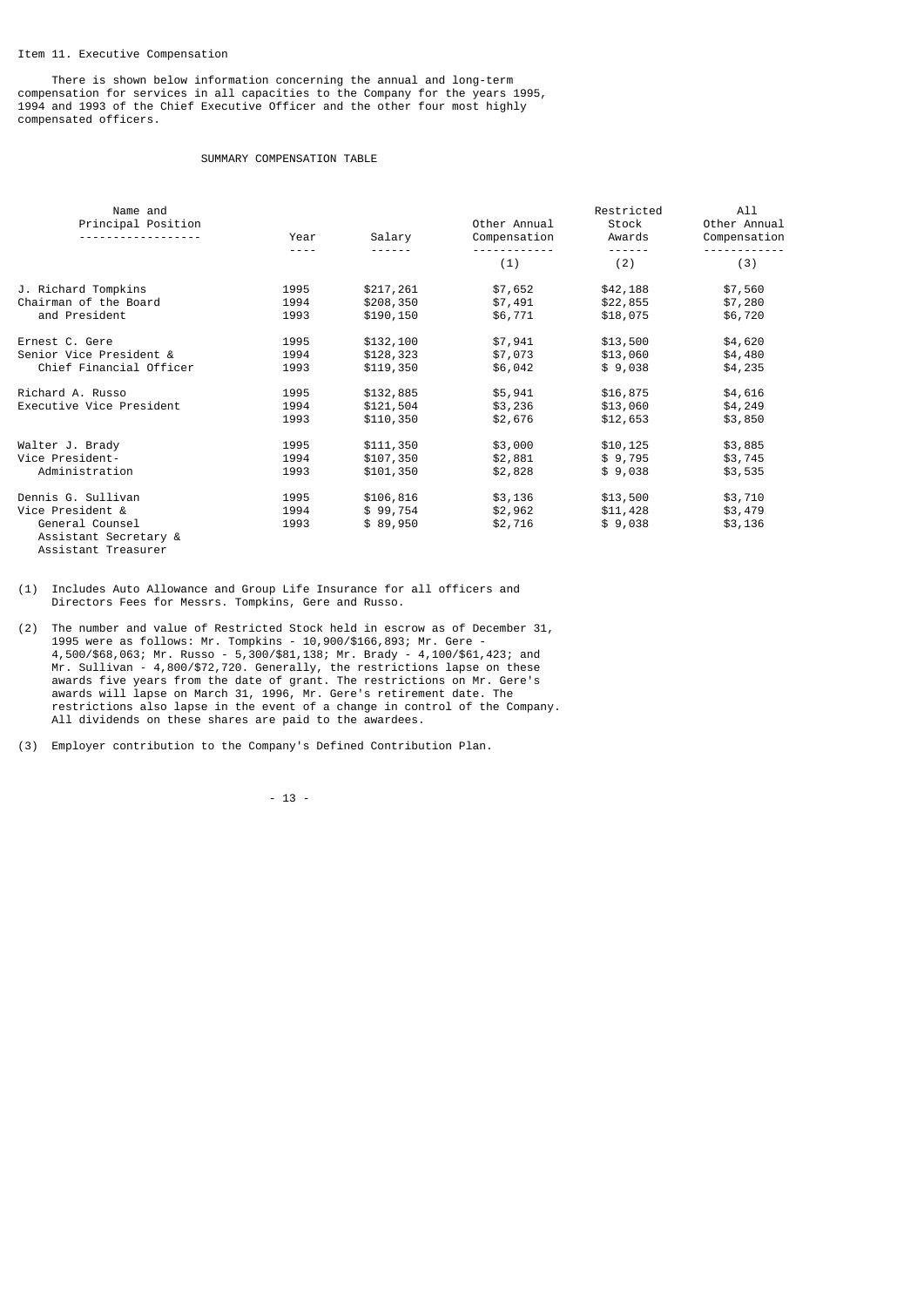#### COMPENSATION PURSUANT TO PENSION PLANS Annual Benefit based on Compensation and Years of Service

| Final        |           |           | Years of Service |           |           |           |
|--------------|-----------|-----------|------------------|-----------|-----------|-----------|
| Year's       |           |           |                  |           |           |           |
| Compensation | 15        | 20        | 25               | 30        | 35        | 45        |
|              | - -       | - -       | $ -$             | $ -$      | $ -$      | $ -$      |
| \$100,000    | \$60,611  | \$60.611  | \$60,611         | \$60,611  | \$60,611  | \$73,102  |
| \$125,000    | \$79,361  | \$79,361  | \$79,361         | \$79,361  | \$79,361  | \$92,852  |
| \$150,000    | \$98.111  | \$98.111  | \$98.111         | \$98.111  | \$98.111  | \$112,602 |
| \$175,000    | \$116,861 | \$116,861 | \$116,861        | \$116,861 | \$116,861 | \$116,861 |
| \$200,000    | \$135,611 | \$135,611 | \$135,611        | \$135,611 | \$135,611 | \$135,611 |
| \$225,000    | \$154,361 | \$154,361 | \$154,361        | \$154,361 | \$154,361 | \$154,361 |
| \$250,000    | \$173,111 | \$173,111 | \$173,111        | \$173,111 | \$173,111 | \$173,111 |
| \$300,000    | \$210,611 | \$210,611 | \$210,611        | \$210,611 | \$210,611 | \$210,611 |

 All employees who receive pay for 1,000 hours during the year are included in the Plan. Under the noncontributory trusteed defined benefit plan current service costs are funded annually. The Company's annual contribution is determined on an actuarial basis. Benefits are measured from the member's entry date and accrue to normal retirement date or date of early retirement. Benefits are calculated, at normal retirement, at 1.25% of pay up to the Executive's benefit integration level, plus 1.9% of such excess pay, multiplied by service to normal retirement date, capped at 35 years of such excess pay, multiplied by service to normal retirement date of age 65. Average pay is the highest annual average of total pay during any 5 consecutive years within the 10 calendar-year period prior to normal retirement date. The benefit integration level is based on the 1995 Summary Compensation Table. The benefit amounts are not subject to any deduction for Social Security benefits or other offset amounts.

 During the year 1995, the Company made a contribution to the Pension Plan in the amount of \$372,000. The range of the permissible Plan contribution was \$351,000 to \$385,000. Remuneration covered under the Pension Plan includes base wages only and not Directors' fees.

 The estimated credited years of service based on normal retirement at age 65 includes 22 years, 21 years, 20 years, 44 years and 22 years for Messrs. Tompkins, Gere, Russo, Brady and Sullivan, respectively.

 Supplemental Executive Retirement Plan - All executive officers are eligible to participate in the Deferred Compensation Plan known as the Supplemental Executive Retirement Plan at the direction of the Board of Directors.

 A participant who retires on his normal retirement date is entitled to an annual retirement benefit equal to 75% of his compensation reduced by his primary Social Security benefit and further reduced by any benefit payable from the Qualified Pension Plan. In certain cases further reductions are made for benefits from other employment.

 Vesting provisions start at 50% for 5 years of service and increases 10% for each year of service for a maximum of 100% vesting at 10 years of service. Annual retirement benefits are payable for 15 years either to the participant or his beneficiary.

- 14 -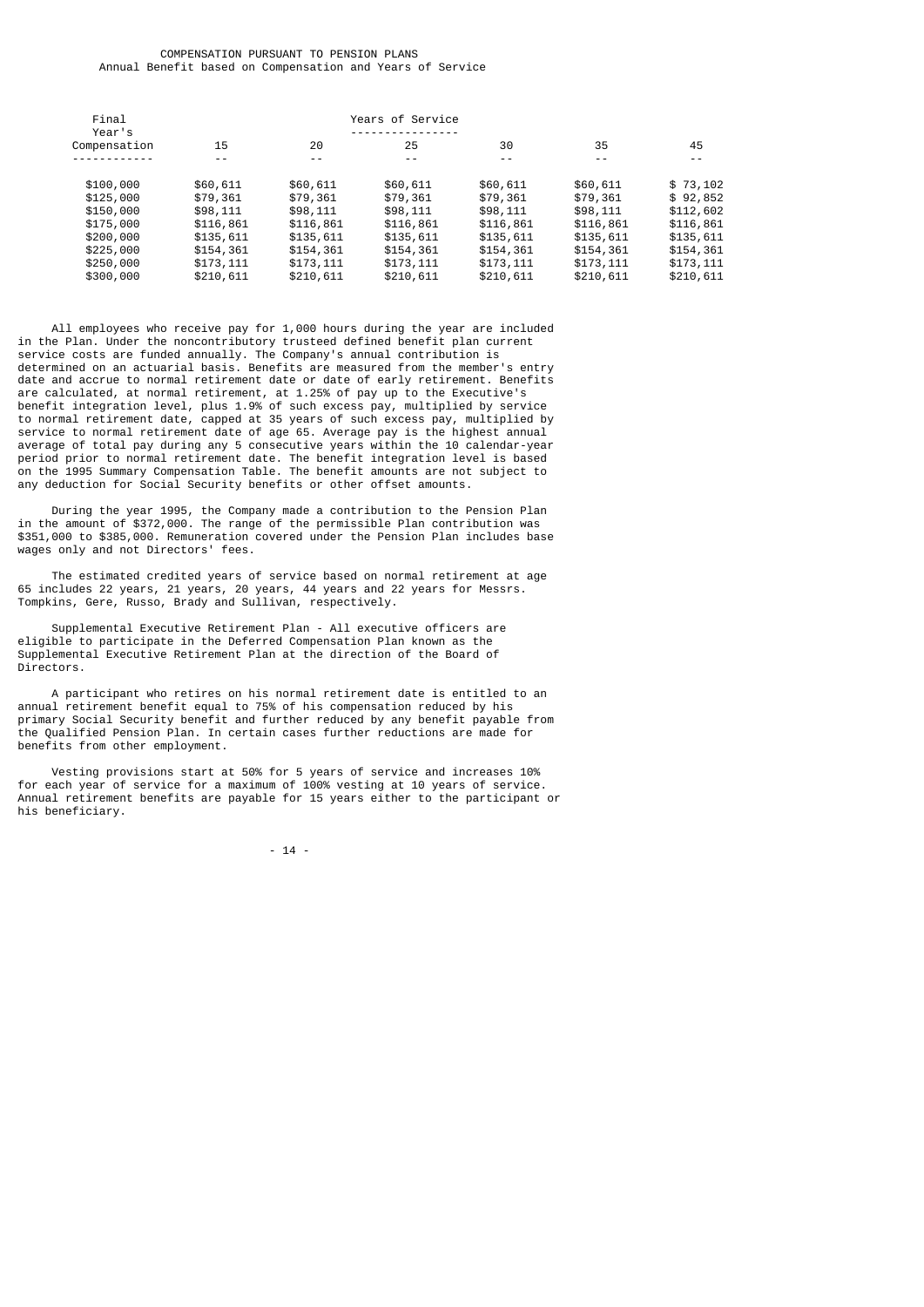Retirement benefits may be in the form of single life annuity, joint and 50% survivors annuity, joint and 100% survivors annuity, single life annuity with a 10-year certain period and single life annuity with a 15-year certain period paid on an actuarial equivalent basis.

 The Company is not obligated to set aside or earmark any monies or other assets specifically for the purpose of funding the Plan. The benefits are in the form of an unfunded obligation of the Company. The Company has elected to purchase Corporate-owned life insurance as a means of satisfying its obligation under this Plan. The Company reserves the right to terminate any plan of life insurance at any time, however, a participant is entitled to any benefits he would have been entitled to under the Plan provisions. For the year 1995 the Company paid life insurance premiums totaling \$131,767, for Messrs. Tompkins, Gere, Russo, Brady and Sullivan, which provides a preretirement net death benefit of 1-1/2 times base salary at date of death.

 Defined Contribution Plan - The Company matches 100% of that portion of the contribution which does not exceed 1% of basic pay plus an additional 50% of that portion from 2% to 6% of basic pay. Distributions under the Plan are made upon normal retirement, total and permanent disability or death and are subject to certain vesting provisions as to Company contributions. During 1995, this Plan was converted from an after tax plan to a 401(k) pre tax plan.

#### Compensation of Directors

 A director who is not an officer of the Company or its subsidiary is paid an annual retainer of \$6,000, increased from \$5,400 and a fee of \$500 for attendance at Board of Directors (Board) meetings, a fee of \$250 for attendance at special meetings of the Board, and a fee of \$150 for attendance at special Board committee meetings by means of communications facilities, and a fee of \$350, increased from \$300 for each committee meeting attended. Committee chairmen receive an additional \$200 for each committee meeting chaired. Directors who are officers of the Company are paid a fee of \$250 for each meeting of the Board attended. Directors of all subsidiaries, except USA receive \$50 for attendance at Board meetings. All fee increases were effective February 1, 1996.

## Compensation Committee Interlocks and Insider Participation

 During 1995, the members of the Executive Development and Compensation Committee were William E. Scott, Stephen H. Mundy, and Jeffries Shein. During 1995 no member of the Executive Development and Compensation Committee was an officer or employee of the Company or a subsidiary. Mr. Stephen H. Mundy has a financial interest in a construction company that was awarded a contract in the amount of \$0.9 million in 1995.

#### Report of the Executive Development and Compensation Committee

 The compensation program for executive officers of the Company is administered by the Executive Development and Compensation Committee of the Board of Directors. The 1995 Committee was composed of three independent directors: William E. Scott, Stephen H. Mundy and Jeffries Shein. The Committee is responsible for setting and administering the policies which govern annual compensation and Restricted Stock awards. Policies and plans developed by the Committee are approved by the full Board of Directors.

 $-15$  -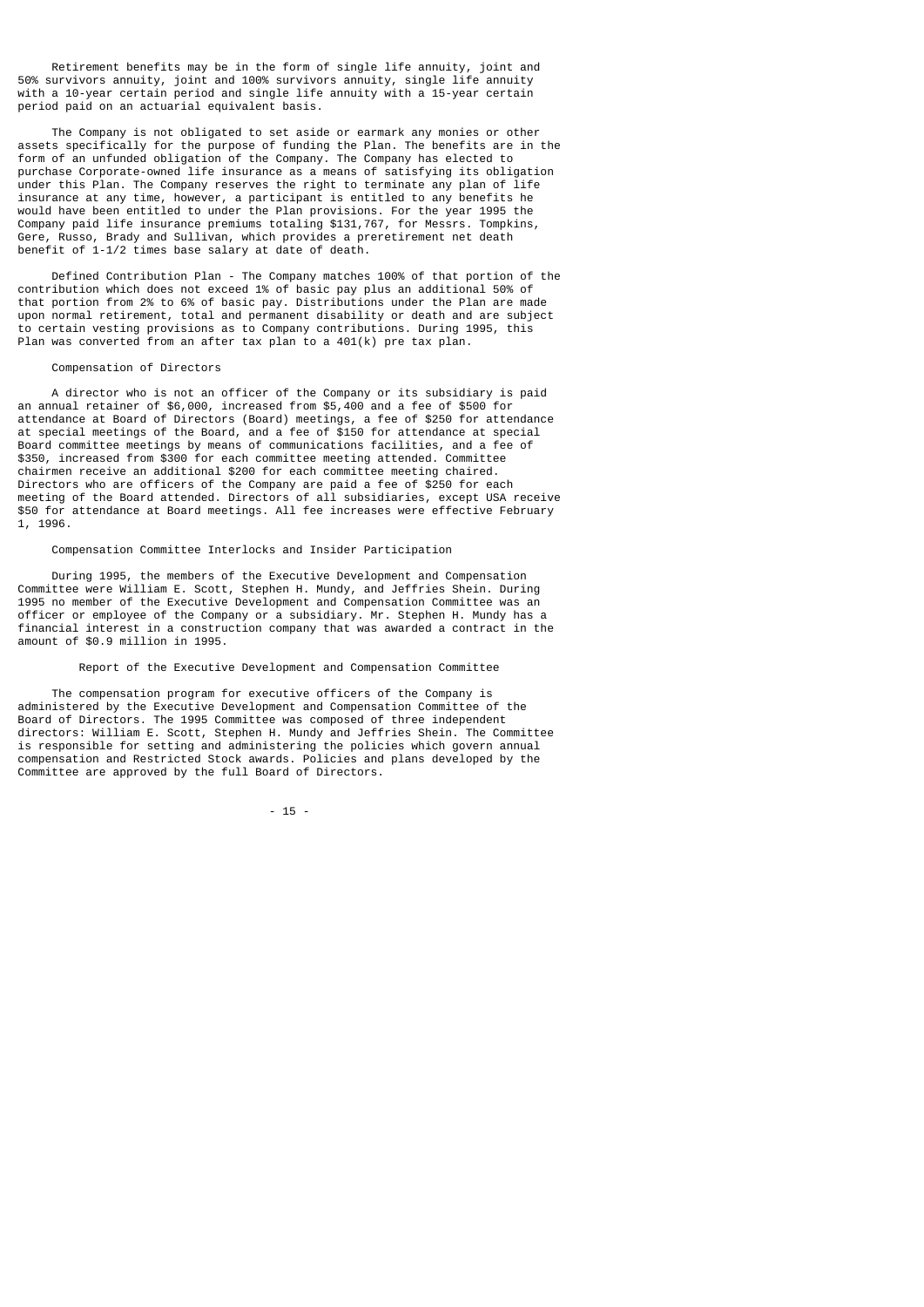The Committee's compensation policies and plans applicable to the executive officers seek to enhance the profitability of the Company and shareholder value, as well as control costs and maintain reasonable rates for the customers. The Committee's practices reflect policies that compensation should (1) attract and retain well-qualified executives, (2) support short- and long-term goals and objectives of the Company, (3) reward individuals for outstanding contributions to the Company's success, (4) be meaningfully related to the value created for shareholders, and (5) relate to maintenance of good customer relations and reasonable rates.

 The Committee meets with Mr. Tompkins to evaluate the performance of the other executive officers and meets in the absence of Mr. Tompkins to evaluate his performance. The Committee reports on all executive evaluations to the full Board of Directors.

 Base salary levels are reviewed annually using compensation data produced by an outside compensation expert for similar positions and comparable companies. Base salaries for satisfactory performance are targeted at the median of the competitive market. Individual performance of the executive is determined and taken into account when setting salaries against the competitive market data. The Committee reviews, as well, the individual's efforts on cost control and his or her contributions to the results of the year. The Committee also reviews the Company's financial results compared with prior years and compared with other companies. It compares salaries with both water and general industry salaries.

 The factors and criteria upon which Mr. Tompkins' compensation was based generally include those discussed with respect to all the executive officers. Specifically, however, his salary is based on his overall performance and that of the Company. His salary was set at a rate which was approximately the median of the utility market and below that of the general industry. In addition, in evaluating the performance of the CEO, the Committee has taken particular note of management's success with respect to the growth of the Company.

 The Company maintains a restricted stock plan for the purpose of attracting and retaining certain key employees of the Company who have contributed, or are likely to contribute, significantly to the long-term performance and growth of the Company. This plan is designed to enhance financial performance, customer service and corporate efficiency through a performance-based stock award. Annual stock awards are based upon several factors including the participant's ability to contribute to the overall success of the Company.

 The level of awards and the value of the performance are reviewed annually by the Committee. The Committee submits reports on all executive evaluations and restricted stock awards to the full Board of Directors for approval.

> 1996 Executive Development and Compensation Committee Jeffries Shein, Chairman Stephen H. Mundy William E. Scott

- 16 -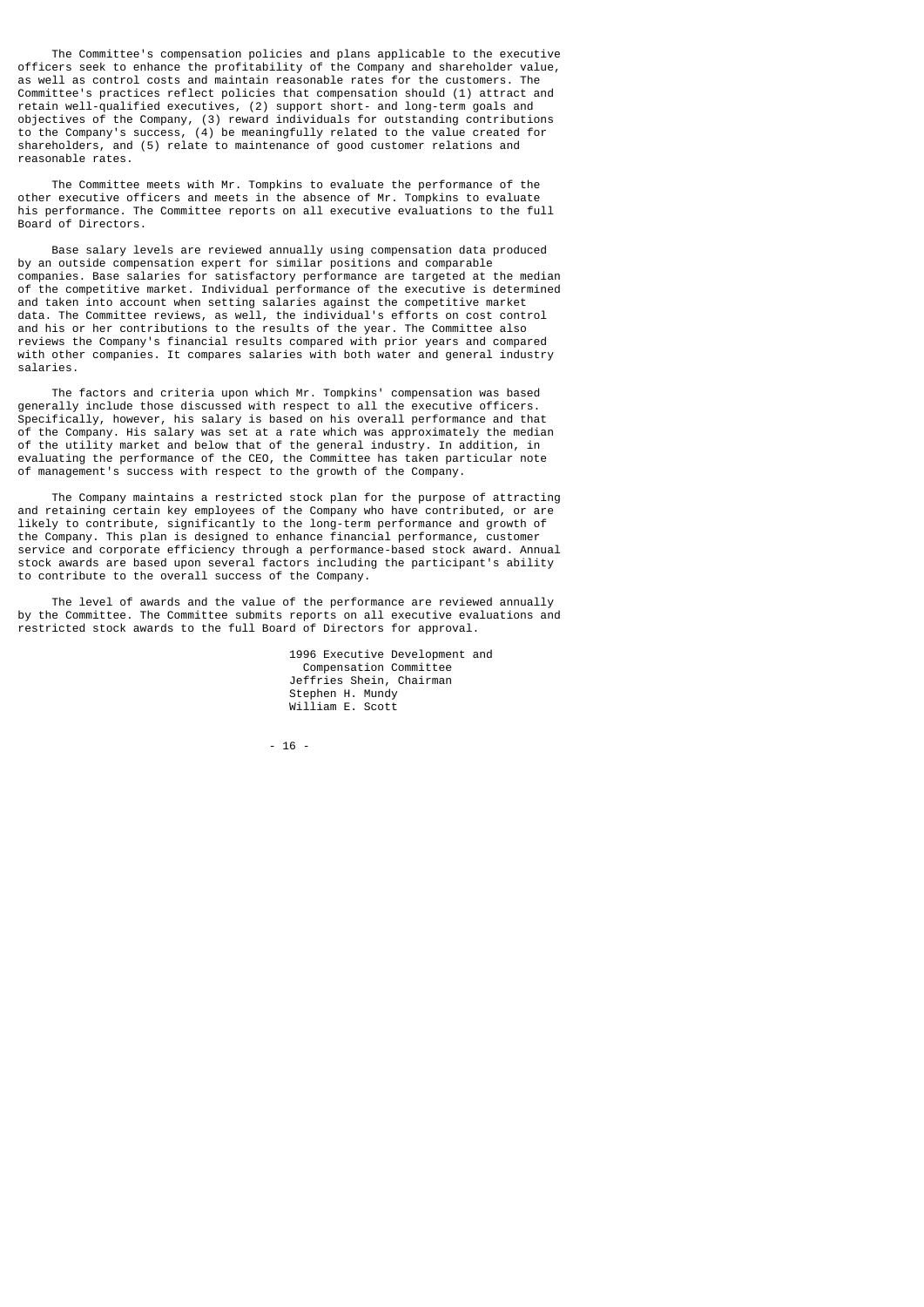#### Performance Graph

 Set forth below is a line graph comparing the yearly change in the cumulative total return (which includes reinvestment of dividends) of a \$100 investment for the Company's Common Stock, the NASDAQ and a peer group of investor-owned water utilities for the period of five years commencing December 31, 1990. The peer group includes Aquarion Company, California Water Service Company, Connecticut Water Service, Inc., Consumers Water Company, E'town Corporation, IWC Resources Corporation, Philadelphia Suburban Corporation, SJW Corporation, Southern California Water Company, United Water Resources and the Company.

## [GRAPHIC]

In the printed document there is a line graph depicting the following:

|               |       |       | 12/31/90 12/31/91 12/31/92 12/31/93 12/31/94 12/31/95 |       |       |       |  |
|---------------|-------|-------|-------------------------------------------------------|-------|-------|-------|--|
| <b>MSEX</b>   | \$100 | \$130 | \$171                                                 | \$226 | \$183 | \$219 |  |
| <b>NASDAQ</b> | 100   | 161   | 187                                                   | 215   | 210   | 296   |  |
| Peer Group    | 100   | 130   | 146                                                   | 166   | 155   | 177   |  |
|               |       |       |                                                       |       |       |       |  |

- 17 -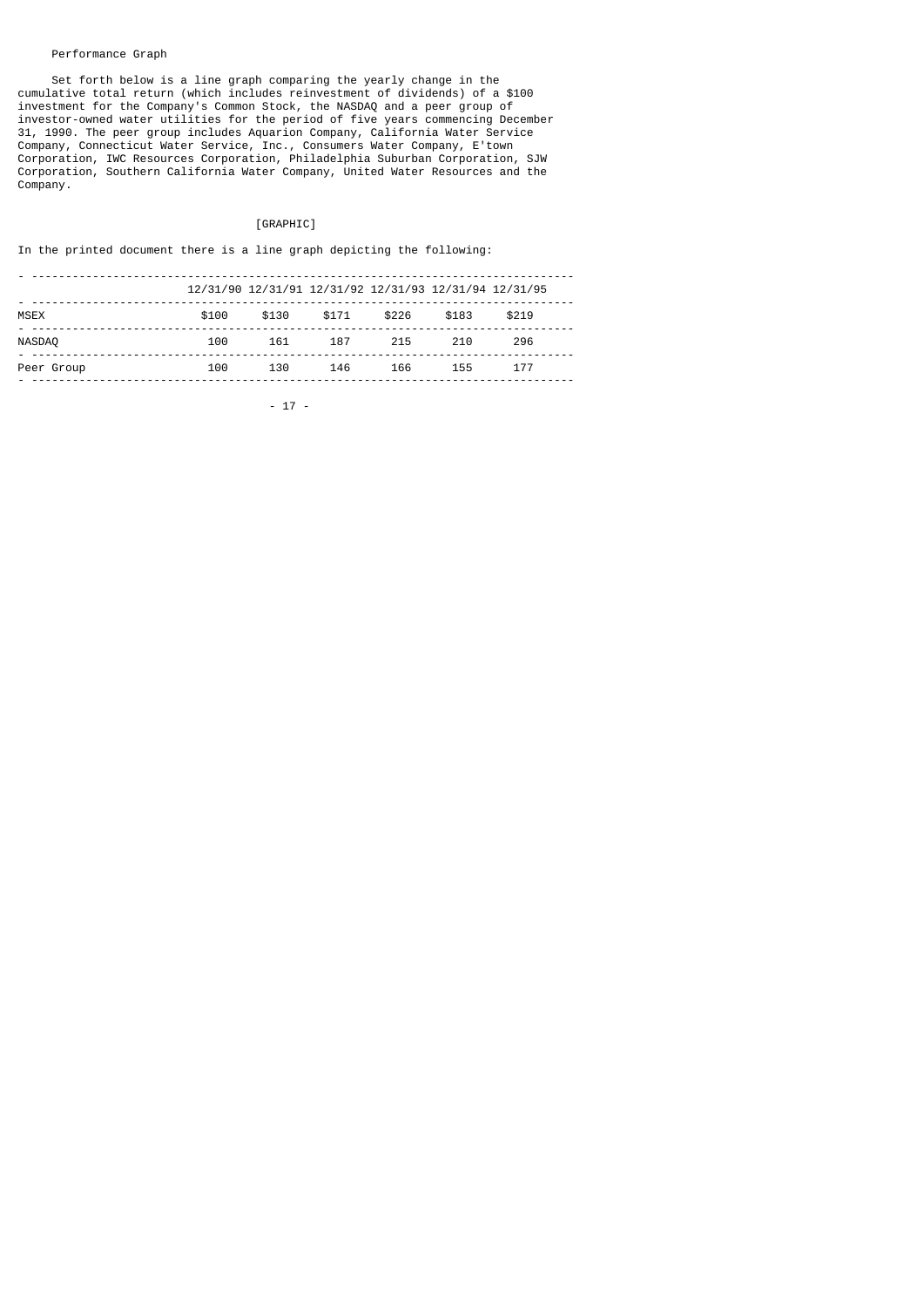Item 12. Security Ownership of Certain Beneficial Owners and Management

 The following table sets forth information made known to the Company as of December 31, 1995 of any person or group to be a beneficial owner of more than five percent of the Company's Common Stock.

|                                                         | Number of Shares<br>Beneficially Owned<br>and Nature of | Percent  |
|---------------------------------------------------------|---------------------------------------------------------|----------|
| Name and Address                                        | Beneficial Ownership(1)                                 | of Class |
|                                                         |                                                         |          |
| PNC Bank Corp.<br>One PNC Plaza<br>Pittsburgh, PA 15265 | 299,602                                                 | 7.24     |

(1) Beneficial owner has sole power to vote and dispose of shares.

 The following information pertains to the Common Stock of the Company beneficially owned, directly or indirectly, by all Directors and Officers of the Company as a group, as of December 31, 1995.

|                                                                                                                                                                    | Common Stock                                                          |                                                       |
|--------------------------------------------------------------------------------------------------------------------------------------------------------------------|-----------------------------------------------------------------------|-------------------------------------------------------|
|                                                                                                                                                                    | Number<br>of i<br>Shares                                              | Percent<br>οf<br>Class                                |
| Walter J. Brady<br>Ernest C. Gere<br>Stephen H. Mundy<br>A. Bruce O'Connor<br>Philip H. Reardon<br>Marion F. Reynolds<br>Richard A. Russo<br>Carolina M. Schneider | 7,022<br>6,490<br>30,154<br>1,632<br>4,487<br>7,562<br>6,702<br>7,920 | .17<br>.16<br>.73<br>.04<br>.10<br>. 18<br>.16<br>.19 |
| William E. Scott<br>Jeffries Shein<br>Dennis G. Sullivan<br>J. Richard Tompkins<br>Ronald F. Williams<br>Joseph S. Yewaisis                                        | 5,071<br>53,534<br>6,568<br>16,958<br>48<br>1,871                     | .12<br>1.29<br>.16<br>.41<br>.05                      |
| Totals                                                                                                                                                             | 156,019                                                               | 3.76<br>$====$                                        |

No Preferred Stock is beneficially owned, directly or indirectly by any Officer or Director.

Item 13. Certain Relationships and Related Transactions

 During 1995, 1994 and 1993, the Company had transactions with a construction company in which a Director has a financial interest. Major construction transactions were awarded on the basis of negotiated bids approved by the Board of Directors (with the interested

- 18 -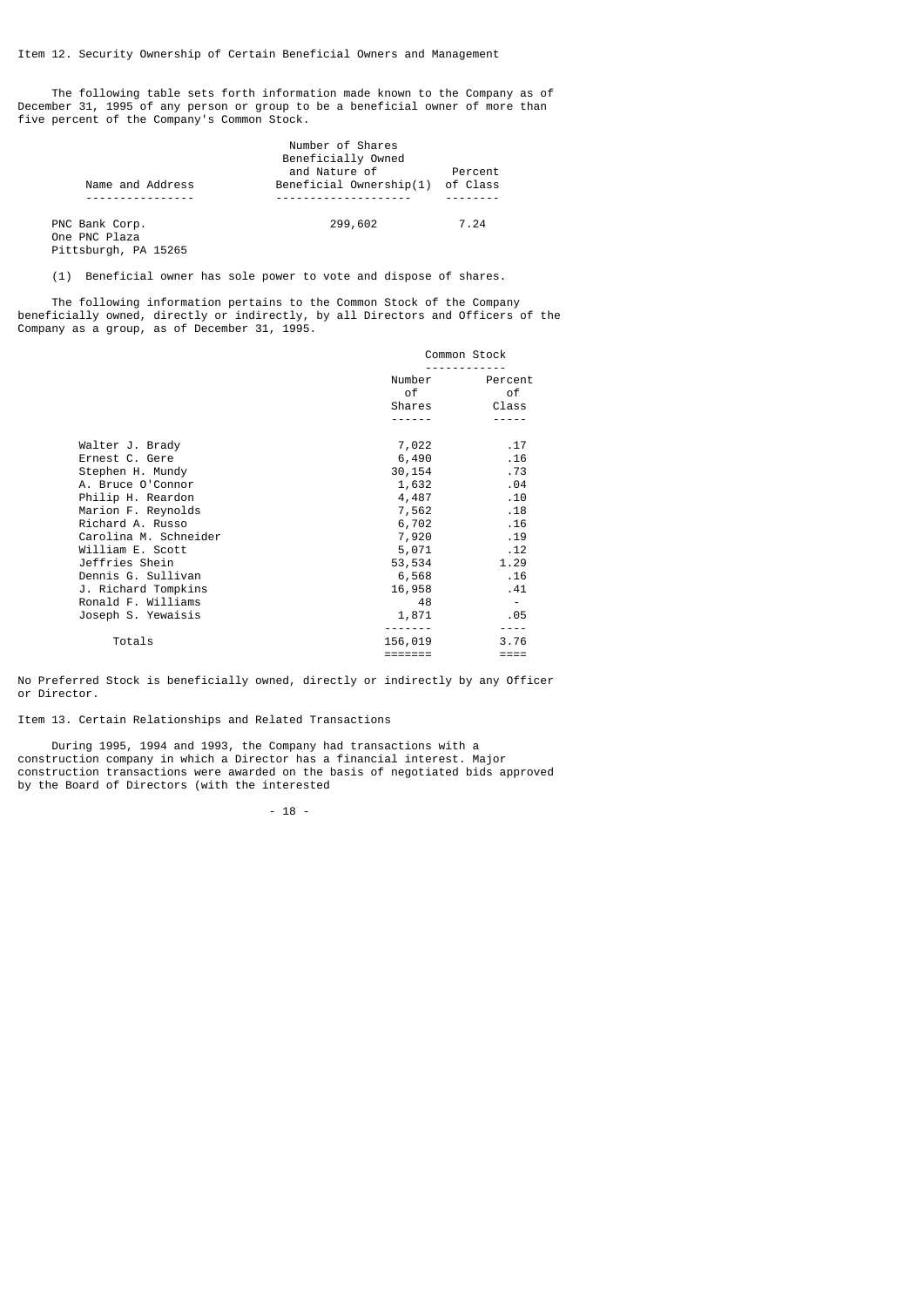Director abstaining) and amounted to \$0.9 million, \$0.6 million and \$0.6 million for the years 1995, 1994 and 1993, respectively. These amounts included less than \$0.1 million due the construction company at December 31, 1995, 1994 and 1993.

PART IV

Item 14. Exhibits, Financial Statement Schedules and Reports on Form 8-K

(a) 1. Financial Statements

The following information is incorporated herein by reference to the attached Exhibit 13, 1995, Annual Report to Shareholders, pages 8 through 21:

Management's Discussion and Analysis, Pages 8-9

Consolidated Balance Sheets at December 31, 1995, and 1994, Pages 10-11

Consolidated Statements of Income for each of the three years in the period ended December 31, 1995, Page 12

Consolidated Statements of Capital Stock and Long-term Debt at December 31, 1995, and 1994 Page 13

Consolidated Statements of Cash Flows for each of the three years in the period ended December 31, 1995, Page 14

Consolidated Statements of Retained Earnings for each of the three years in the period ended December 31, 1995, Page 15

Notes to Consolidated Financial Statements, Pages 15-20

Independent Auditors' Report, Page 20

(a) 2. Financial Statement Schedules

All Schedules are omitted because of the absence of the conditions under which they are required or because the required information is shown in the financial statements or notes thereto.

(a) 3. Exhibits

See Exhibit listing on Pages 21-23.

(b) Reports on Form 8-K None

- 19 -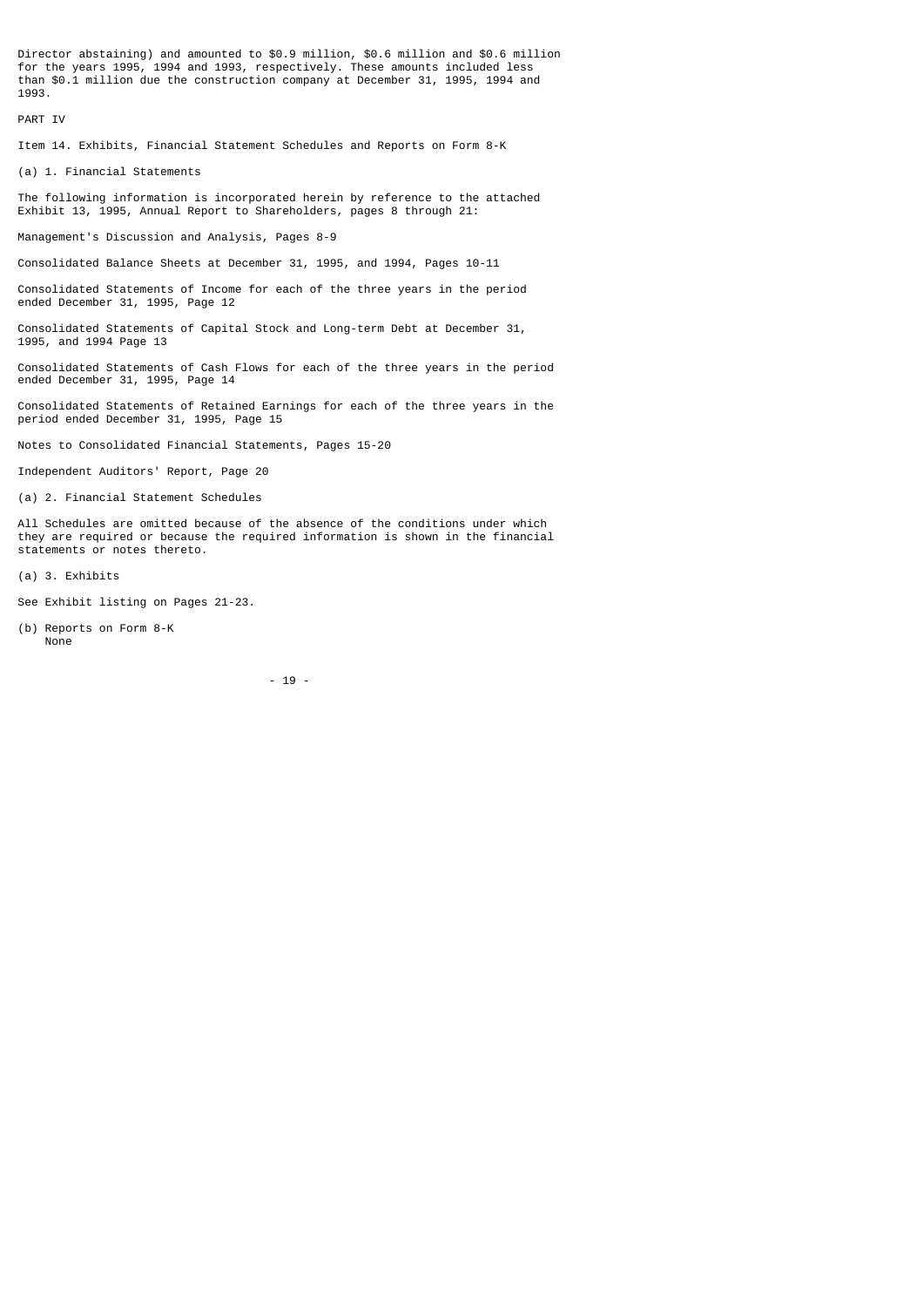## SIGNATURES

 Pursuant to the requirements of Section 13 or 15(d) of the Securities and Exchange Act of 1934, the registrant has duly caused this report to be signed on its behalf by the undersigned, thereunto duly authorized.

| Chairman of the Board and<br>President and Director                                       | /J. Richard Tompkins/ 3/28/96<br>-------------------------------------- |         |
|-------------------------------------------------------------------------------------------|-------------------------------------------------------------------------|---------|
|                                                                                           | J. Richard Tompkins Date                                                |         |
| Senior Vice President & Chief<br>Financial Officer and Director / Ernest C. Gere/ 3/28/96 |                                                                         |         |
|                                                                                           | Ernest C. Gere                                                          | Date    |
| Vice President and Controller<br>Principal Accounting Officer                             | /A. Bruce 0'Connor/ 3/28/96<br>-----------------------------------      | 3/28/96 |
|                                                                                           | A. Bruce O'Connor                                                       | Date    |
| Executive Vice President and / Richard A. Russo/ 3/28/96<br>Director                      |                                                                         |         |
|                                                                                           | Richard A. Russo                                                        | Date    |
| Director                                                                                  | /Stephen H. Mundy/ 3/28/96                                              |         |
|                                                                                           | Stephen H. Mundy                                                        | Date    |
| Director                                                                                  | /Philip H. Reardon/ 3/28/96                                             |         |
|                                                                                           | Philip H. Reardon Date                                                  |         |
| Director                                                                                  | /Carolina M. Schneider/ 3/28/96                                         |         |
|                                                                                           | Carolina M. Schneider Date                                              |         |
| Director                                                                                  | /William E. Scott/                                                      | 3/28/96 |
|                                                                                           | William E. Scott                                                        | Date    |
| Director                                                                                  | /Jeffries Shein/ 3/28/96                                                |         |
|                                                                                           | Jeffries Shein                                                          | Date    |
| Director                                                                                  | /Joseph S. Yewaisis/ 3/28/96                                            |         |
|                                                                                           | Joseph S. Yewaisis                                                      | Date    |

- 20 -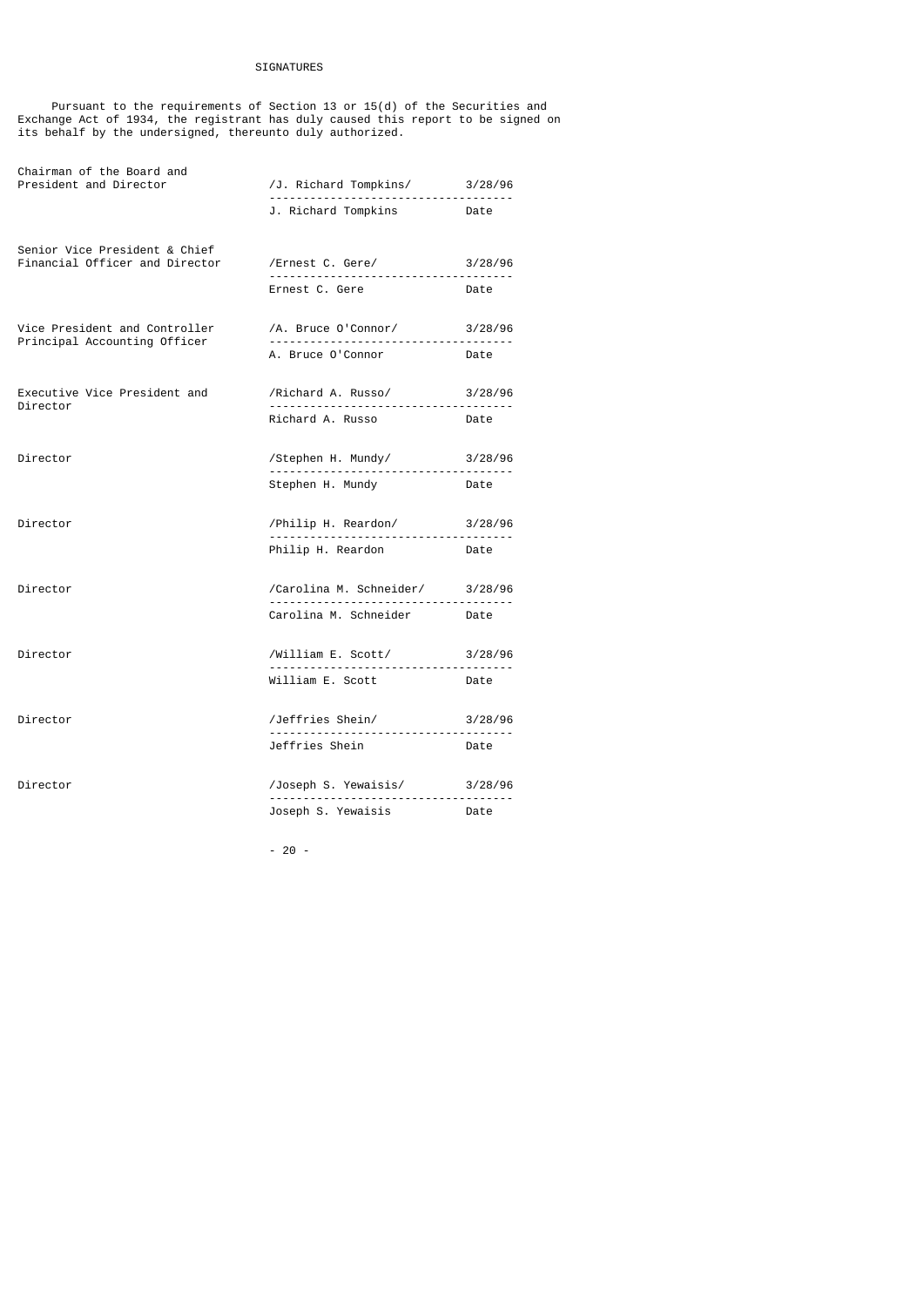## EXHIBIT INDEX

Exhibits designated with an asterisk (\*) are filed herewith. The exhibits not so designated have heretofore been filed with the Commission and are incorporated herein by reference to the documents indicated in the previous filing columns following the description of such exhibits.

|                |                                                                                                                                                                                                                                                                     | Previous Filing's           |               |
|----------------|---------------------------------------------------------------------------------------------------------------------------------------------------------------------------------------------------------------------------------------------------------------------|-----------------------------|---------------|
| Exhibit<br>No. | Document Description<br>-----------------------                                                                                                                                                                                                                     | Registration Exhibit<br>No. | No.           |
| 3.1            | Certificate of Incorporation of the Company,<br>as amended, filed as Exhibit 3.1 of 1993<br>Form 10-K.                                                                                                                                                              |                             |               |
| 3.2            | Bylaws of the Company, as amended.                                                                                                                                                                                                                                  | 33-54922                    | 3.2           |
| 4.1            | Form of Common Stock Certificate.                                                                                                                                                                                                                                   | 2-55058                     | 2(a)          |
| 4.2            | Registration Statement, Form S-3, under<br>Securities Act of 1933 filed February 3,<br>1987, relating to the Dividend Reinvestment<br>and Common Stock Purchase Plan.                                                                                               | 33-11717                    |               |
| 4.3            | Post Effective Amendments No. 3 and No. 4,<br>Form S-3, under Securities Act of 1933 filed<br>May 28, 1993, relating to the Dividend Reinvestment<br>and Common Stock Purchase Plan.                                                                                | 33-11717                    |               |
| 10.1           | Agreement, dated December 4, 1990, between<br>the Company and Elizabethtown Water Company.                                                                                                                                                                          | 33-54922                    | 10.1          |
| 10.2           | Copy of Mortgage, dated April 1, 1927,<br>between the Company and Union County Trust<br>Company, as Trustee, as supplemented by<br>Supplemental Indentures, dated as of<br>October 1, 1939, April 1, 1946, April 1,<br>1949, February 1, 1955 and December 1, 1959. | 2-15795                     | $4(a) - 4(f)$ |
| 10.3           | Copy of Supplemental Indenture, dated as<br>of January 15, 1963, between the Company<br>and Union County Trust Company, as Trustee.                                                                                                                                 | $2 - 21470$                 | 4(b)          |
| 10.4           | Copy of Supplemental Indentures, dated as<br>of July 1, 1964, June 1, 1965, February 1, 1968,<br>December 1, 1968, December 1, 1970, December 1,<br>1972 and June 15, 1991, between the Company and<br>Union County Trust Company, as Trustee                       | 33-54922 and 10.16          | $10.4 - 10.9$ |

- 21 -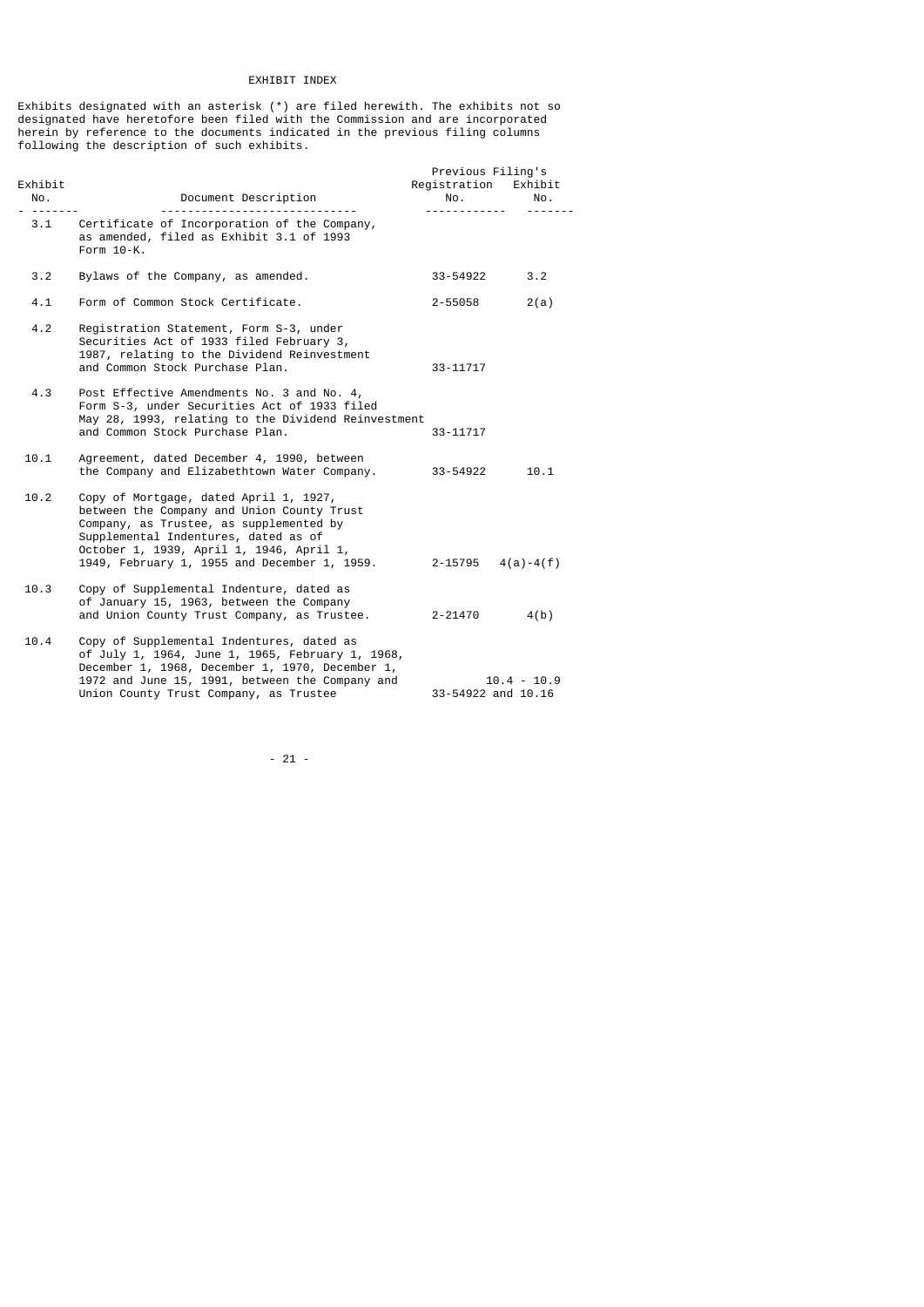## EXHIBIT INDEX

|                |                                                                                                                                                                                                                                                    | Previous Filing's           |       |
|----------------|----------------------------------------------------------------------------------------------------------------------------------------------------------------------------------------------------------------------------------------------------|-----------------------------|-------|
| Exhibit<br>No. | Document Description                                                                                                                                                                                                                               | Registration Exhibit<br>No. | No.   |
| 10.5           | Copy of Supplemental Indenture, dated as of<br>April 1, 1979, between the Company and United<br>Counties Trust Company, as successor Trustee.                                                                                                      | 2-64770                     | 5.9   |
| 10.6           | Copy of Supplemental Indenture, dated as of<br>April 1, 1983, between the Company and United<br>Counties Trust Company, as successor Trustee.                                                                                                      | 2-94106                     | 10.12 |
| 10.7           | Copy of Supplemental Indenture, dated as of<br>August 15, 1988, between the Company and United<br>Counties Trust Company, as Trustee.                                                                                                              | 33-31476                    | 4.3   |
| 10.8           | Copy of Trust Indenture, dated as of June 15,<br>1991, between the New Jersey Economic Development<br>Authority and Midlantic National Bank, as Trustee.                                                                                           | 33-54922                    | 10.17 |
| 10.9           | Copy of Supply Agreement, dated as of November<br>17, 1986, between the Company and the Old Bridge<br>Municipal Utilities Authority.                                                                                                               | 33-31476                    | 10.12 |
| 10.10          | Copy of Supply Agreement, dated as of July 14,<br>1987, between the Company and the Marlboro<br>Township Municipal Utilities Authority, as amended. 33-31476                                                                                       |                             | 10.13 |
| 10.11          | Copy of Supply Agreement, dated as of February 11,<br>1988, with modifications dated February 25, 1992,<br>and April 20, 1994, between the Company and the<br>Borough of Sayreville filed as Exhibit No. 10.11 of<br>1994 First Quarter Form 10-Q. |                             |       |
| 10.12          | Copy of Water Purchase Contract and Supple-<br>mental Agreement, dated as of May 12, 1993,<br>between the Company and the New Jersey<br>Water Supply Authority filed as Exhibit No. 10.12 of<br>1993 Form 10-K.                                    |                             |       |
| 10.13          | Copy of Treating and Pumping Agreement, dated<br>April 9, 1984, between the Company and the<br>Township of East Brunswick.                                                                                                                         | 33-31476                    | 10.17 |
| 10.14          | Copy of Supply Agreement, dated June 4, 1990,<br>between the Company and Edison Township.                                                                                                                                                          | 33-54922                    | 10.24 |

- 22 -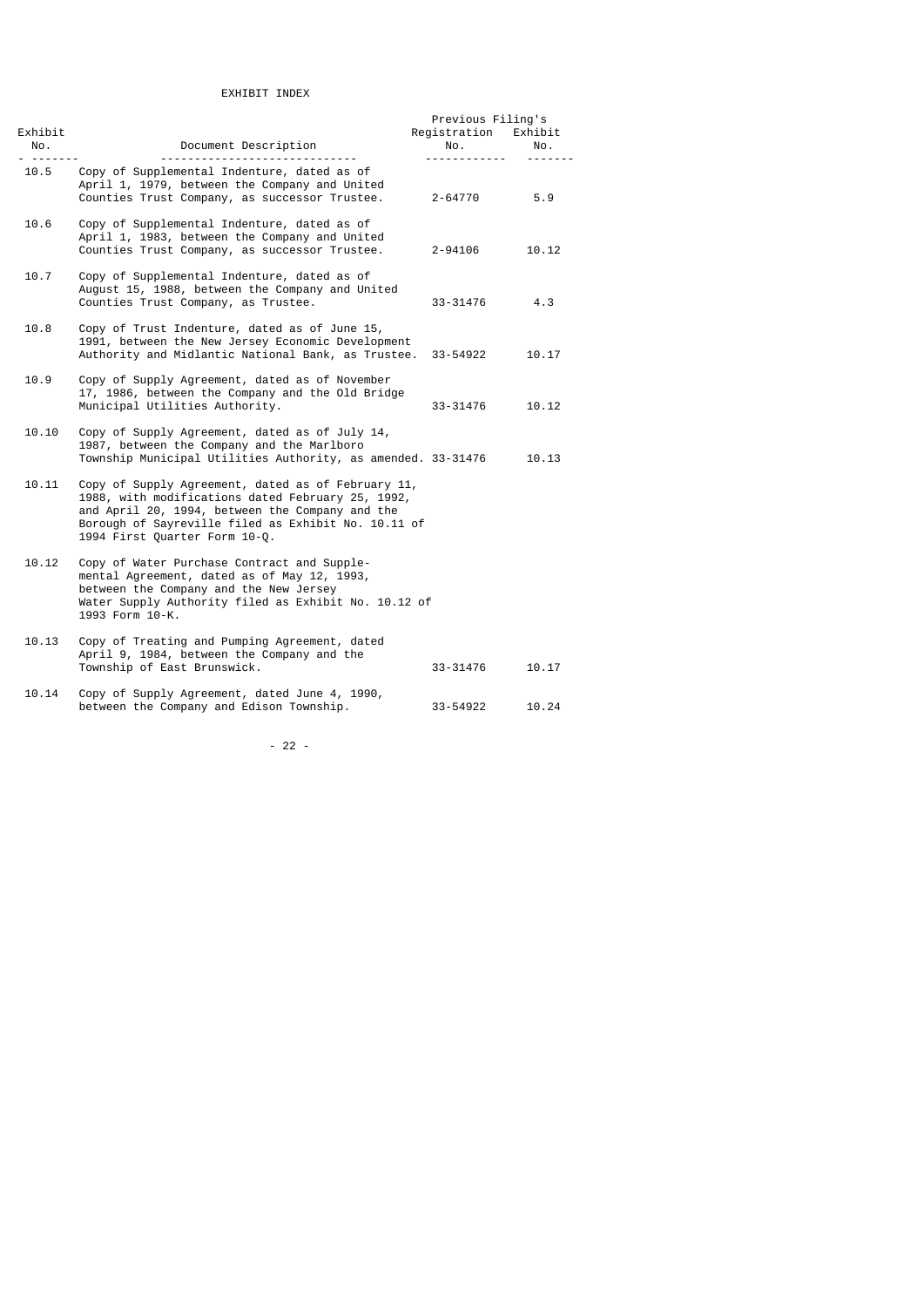| Exhibit |                                                                                                                                                                                                                                                                                                                                    | Previous Filing's<br>Registration | Exhibit |
|---------|------------------------------------------------------------------------------------------------------------------------------------------------------------------------------------------------------------------------------------------------------------------------------------------------------------------------------------|-----------------------------------|---------|
| No.     | Document Description                                                                                                                                                                                                                                                                                                               | No.                               | No.     |
| 10.15   | Copy of Supply Agreement, dated as of December 5,<br>1991, between the Company and the Borough of<br>Highland Park.                                                                                                                                                                                                                | 33-54922                          | 10.25   |
| 10.16   | Copy of Pipeline Lease Agreement, dated as of<br>January 9, 1987, between the Company and the<br>City of Perth Amboy.                                                                                                                                                                                                              | 33-31476                          | 10.20   |
| 10.17   | Copy of Supplemental Executive Retirement<br>Plan, effective January 1, 1984, as amended.                                                                                                                                                                                                                                          | 33-31476                          | 10.21   |
| 10.18   | Copy of 1989 Restricted Stock Plan, filed as<br>Appendix A to the Company's Definitive Proxy<br>Statement, dated April 19, 1989, and filed<br>April 5, 1989.                                                                                                                                                                       | 33-31476                          | 10.22   |
| 10.19   | Amendment to Supplemental Executive Retirement<br>Plan, dated May 23, 1990, filed as Exhibit No. 10.23<br>of 1991 Form 10-K.                                                                                                                                                                                                       |                                   |         |
| 10.20   | Copy of Transmission Agreement, dated October 16,<br>1992, between the Company and the Township of<br>East Brunswick.                                                                                                                                                                                                              | 33-54922                          | 10.23   |
| 10.21   | Copy of Agreement and Plan of Merger, dated<br>January 7, 1992, between the Company, Midwater<br>Utilities, Inc. and Tidewater Utilities, Inc.                                                                                                                                                                                     | 33-54922                          | 10.29   |
| 10.22   | Copy of Supplemental Indentures, dated March 1,<br>1993 (Series P-1), September 1, 1993, (Series S &<br>T) and January 1, 1994, (Series U & V), between the<br>Company and United Counties Trust Company, as<br>Trustee, filed as Exhibit No. 10.22 of 1993 Form<br>$10-K.$                                                        |                                   |         |
| 10.23   | Copy of Trust Indentures, dated September 1, 1993,<br>(Series S & T) and January 1, 1994, (Series V),<br>between the New Jersey Economic Development<br>Authority and First Fidelity Bank (Series S & T),<br>as Trustee, and Midlantic National Bank (Series V),<br>as Trustee, filed as Exhibit No. 10.23 of 1993 Form<br>$10-K.$ |                                   |         |
| *13     | Annual Report to Shareholders for the year ended<br>December 31, 1995, pages 8 through 21.                                                                                                                                                                                                                                         |                                   |         |

\*23 Independent Auditors' Consent.

\*27 Financial Data Schedule

- 23 -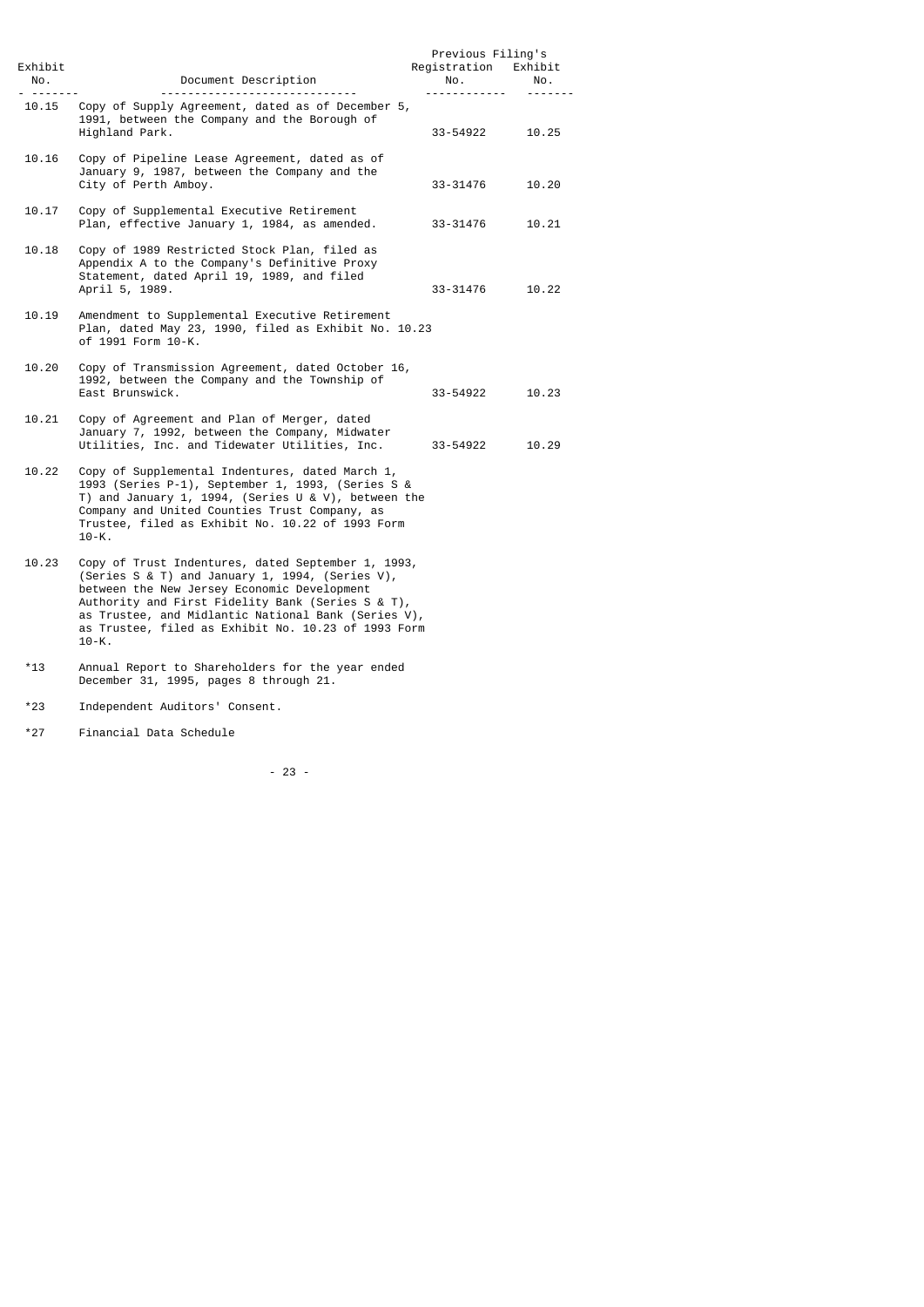#### LIQUIDITY AND CAPITAL RESOURCES

The Company's expenditures on property, plant and equipment during 1995 totaled \$9.0 million and consisted of the following: \$2.3 million for the utility plant purchased by the Pinelands Companies; \$3.8 million for routine capital additions, which include transmission and distribution mains, hydrants, service lines, meters, and general equipment; \$0.6 million for the Route 1 main relocation; \$0.3 million for the South Amboy Transmission Main; and \$2.0 million for water systems development in Delaware. These expenditures were financed by some utilization of the December 31, 1994 cash balance, internally-generated funds from operations, the sale of common stock through the Dividend Reinvestment Plan and proceeds from the amortizing secured term note.

The Company has projected capital expenditures of \$12.9 million, \$17.6 million, and \$16.0 million, for 1996, 1997, and 1998, respectively. For 1996, \$5.0 million is for routine capital expenditures; \$2.6 million for water systems additions and improvements in Delaware; \$1.0 million for plant modifications and improvements; \$3.5 million for treatment of well supplies; \$0.2 million for the South River Basin regional supply; and \$0.6 million for miscellaneous items. For 1997 and 1998 combined, \$11.1 million is for routine capital expenditures; \$21.1 million for treatment plant modifications and improvements; \$0.5 million for the South River Basin regional supply; and \$0.9 million for miscellaneous items.

Sources of Capital - To finance the 1996 Capital Program, the Company will utilize the balance available under the amortizing secured term note, internally-generated cash and cash balances on hand at December 31, 1995, and possibly short-term borrowings through available lines of credit. The 1997 and 1998 Capital Programs, although not firm at this time, will require some form of external financing.

RESULTS OF OPERATIONS 1995 COMPARED TO 1994

Operating revenues increased \$1.7 million or 4.8% over the previous year. Of that amount, \$0.5 million is due to the inclusion of the Pinelands Companies for almost nine months during 1995. The remainder is the result of increased consumption, which is due to Tidewater increasing their customer base by 13% and the extended dry weather pattern during the summer.

Operations and maintenance expenses increased by \$0.8 million or 4.6% over 1994. Of this increase, \$0.4 million relates to the inclusion of the Pinelands Companies. Additionally, there were increases in water treatment of \$0.3 million; pumping expenses of \$0.2 million; and transmission and distribution expenses of \$0.2 million; which were offset by decreases in purchased water of \$0.2 million; and administrative and general expenses of \$0.1 million.

Depreciation increased \$0.2 million or 6.2% due to a higher depreciation base and the inclusion of the newly acquired subsidiaries. Taxes, other than income taxes, increased \$0.1 million or 2.5% due largely to higher revenue-related taxes. Federal income taxes increased \$0.2 million due to higher taxable income.

Net income increased 3.8% reflecting overall higher revenues, continued monitoring of operating expenses, and a noted increase in Tidewater's customer base.

The Financial Accounting Standards Board (FASB) issued Statement of Financial Accounting Standards (SFAS) No. 121, 'Accounting for the Impairment of Long-Lived Assets and for Long-Lived Assets to Be Disposed Of,' which requires that long-lived assets be reviewed for impairment whenever events or changes in circumstances indicate that the carrying amount of an asset may not be recoverable. The FASB also issued SFAS No. 123, 'Accounting for Stock-Based Compensation.' SFAS No. 123, establishes financial accounting and reporting standards for stock-based compensation plans. The Company is evaluating the requirements of SFAS No. 121 and No. 123, both of which must be adopted in fiscal year 1996 and currently believes that they will not have a material impact on its results of operations or cash flows.

RESULTS OF OPERATIONS 1994 COMPARED TO 1993

Operating revenues increased \$0.6 million or 1.7% over the previous year. Of that amount, \$1.0 million is due to the 1993 rate increase, and \$0.4 million is due to a decrease in consumption for all classes of customers.

Operations and maintenance expenses increased by \$0.2 million or 1.3% over 1993. The principal components of the increase were for administrative and general expenses and purchased water.

- --------------------------------------------------------------------------------

- --------------------------------------------------------------------------------

Depreciation increased \$0.3 million or 11.5% due to a higher depreciation base and a higher depreciation rate of 2.17% granted as part of the 1993 rate increase. Taxes, other than income taxes, increased \$0.1 million or 2.3% due largely to higher revenue-related taxes. Federal income taxes decreased \$0.3 million due to lower taxable income. The other income decreased \$0.3 million due to lower earnings on investments, less funds available for investments, and no Allowance for Funds Used During Construction (AFUDC). The decrease in preferred stock dividends reflects the redemption of the \$8.25 and \$6.00 Redeemable Series and partial redemption of the \$7.00 Series.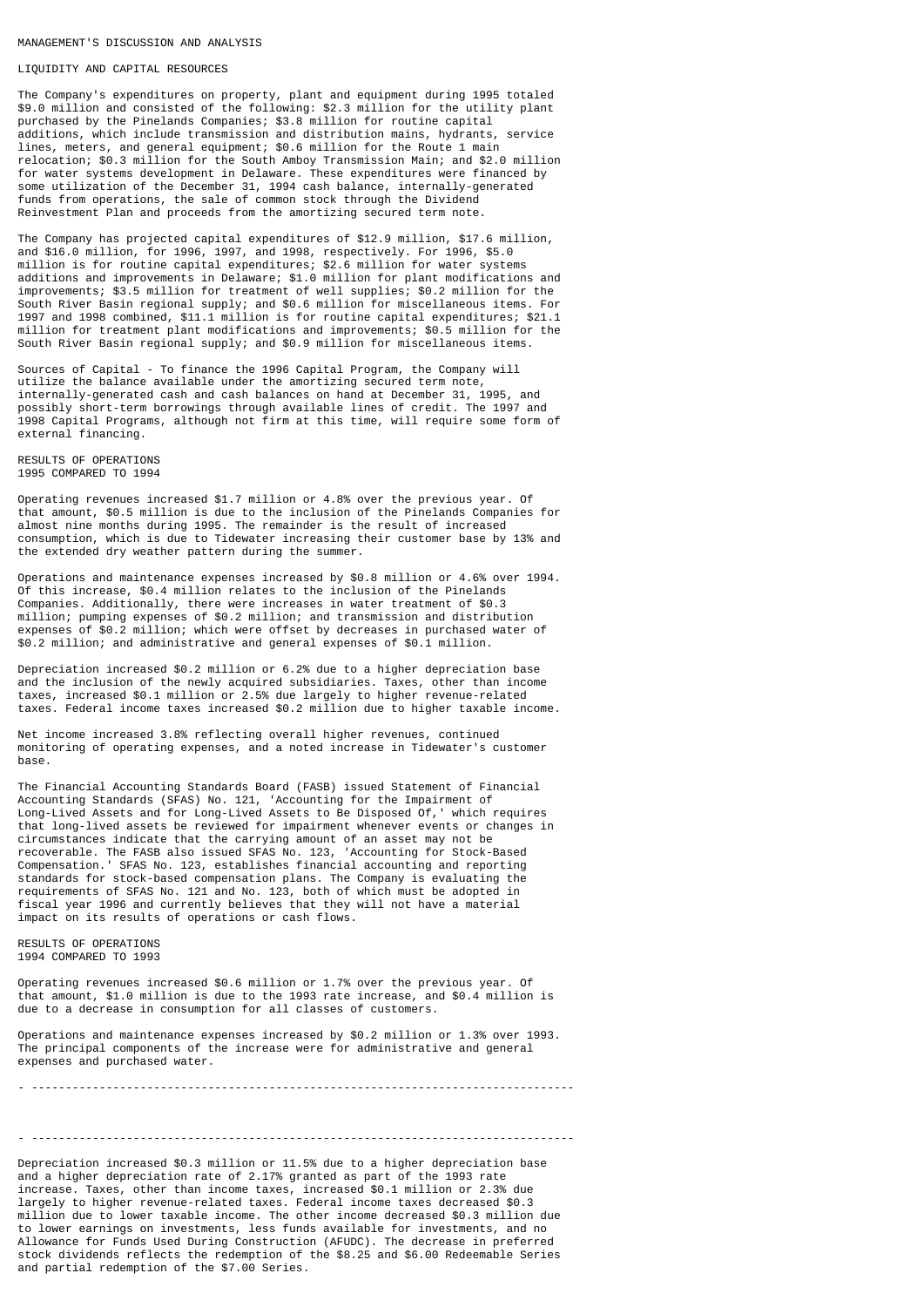Net income remained stable despite the less than 2% increase in revenues. This was accomplished by continued monitoring of operating expenses, lower taxes and interest charges, and higher earnings from Tidewater operations.

#### OUTLOOK FOR 1996

The Company expects modest gains in revenue with the continued growth opportunities in Delaware, the full effect of the service contract with South Amboy and anticipated rate relief for the Pinelands Companies by the fourth quarter. A projected favorable inflation rate, along with low interest rates, are just two of the tools that will assist management in our effort to monitor and control costs and finance future growth at a reasonable cost. The need for base rate case filings for Middlesex and Tidewater will be evaluated if there are deviations from projected growth and consumption levels. Constant monitoring will assure that timely rate relief will be sought.

## REPORT OF MANAGEMENT

The consolidated financial statements and other financial information included in this annual report have been prepared by and are the responsibility of Management. The statements have been prepared in conformity with generally accepted accounting principles considered appropriate under the circumstances and include amounts based on necessary judgment and estimates deemed appropriate.

The Company maintains a system of internal accounting controls designed to provide reasonable assurance that assets are protected from improper use and loss and to provide reliable financial information.

The consolidated financial statements of the Company have been audited by its independent auditors, Deloitte & Touche LLP, and their report is included herein.

The Board of Directors, through its Audit Committee consisting solely of outside Directors, is responsible for overseeing and reviewing the Company's financial reporting and accounting practices. The Audit Committee meets periodically with the independent auditors to review the scope of their work and discuss any changes and developments that may impact the Company.

J. RICHARD TOMPKINS FRNEST C. GERE A. BRUCE O'CONNOR

J. Richard Tompkins Ernest C. Gere A. Bruce O'Connor nairman of the Board Senior Vice President & Chief Vice President and President Financial Officer (2011) Financial Officer

February 14, 1996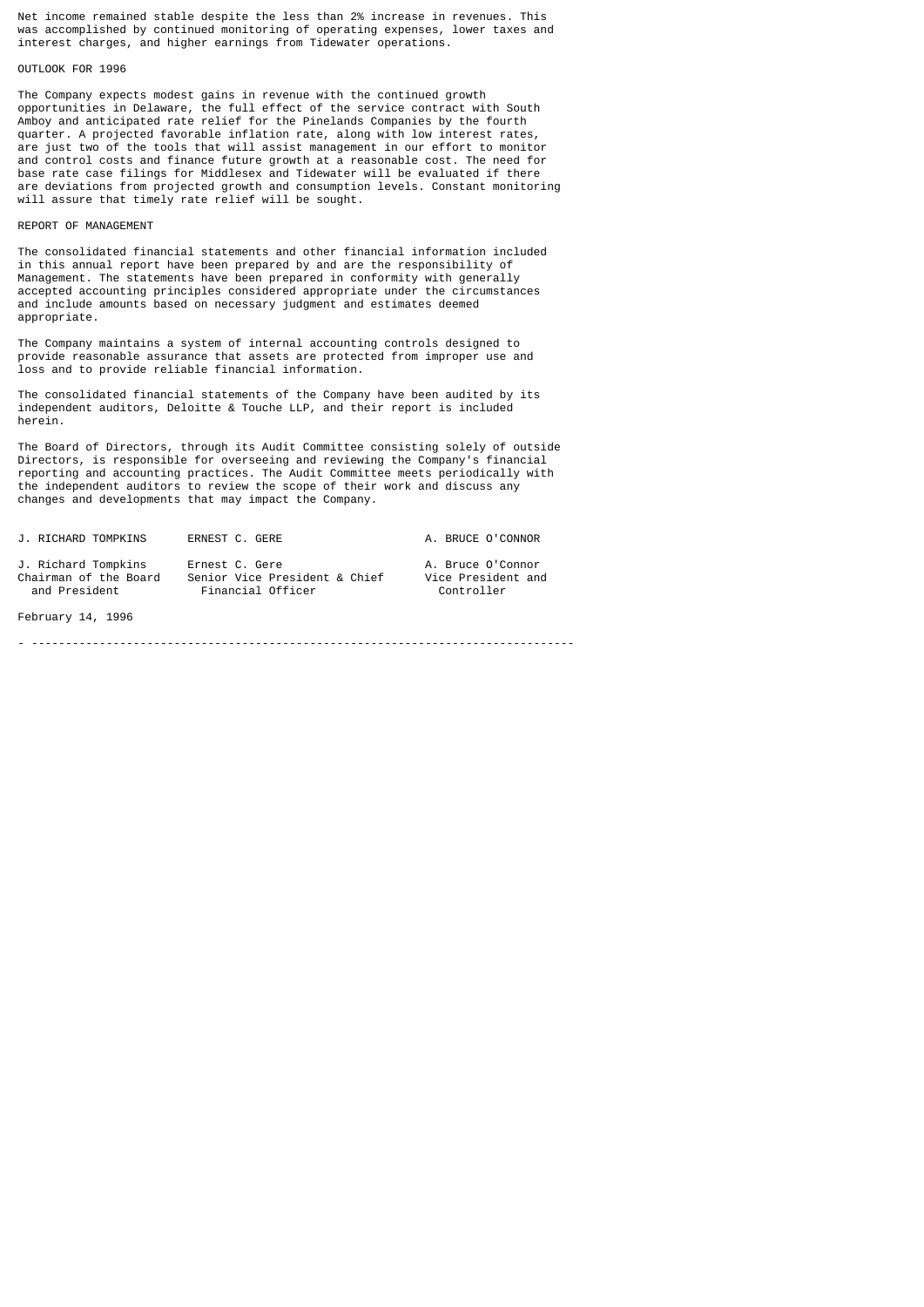### MIDDLESEX WATER COMPANY CONSOLIDATED BALANCE SHEETS Assets

|                                    |                                                                                                                                                                                                      | DECEMBER 31,                                                                     |                                                                                    |
|------------------------------------|------------------------------------------------------------------------------------------------------------------------------------------------------------------------------------------------------|----------------------------------------------------------------------------------|------------------------------------------------------------------------------------|
|                                    |                                                                                                                                                                                                      | 1995                                                                             | 1994                                                                               |
| UTILITY PLANT<br>$(NOTE 5)$ :      | Water Production<br>Transmission and Distribution<br>General<br>Construction Work in Progress                                                                                                        | \$27,598,613<br>97, 359, 802<br>18,169,056<br>1,207,538                          | \$25,612,023<br>93, 334, 300<br>11, 202, 947<br>262,249                            |
|                                    | <b>TOTAL</b><br>Less Accumulated Depreciation                                                                                                                                                        | 144,335,009<br>26, 402, 377                                                      | 130, 411, 519<br>21,668,506                                                        |
|                                    | UTILITY PLANT - NET                                                                                                                                                                                  | 117,932,632                                                                      | 108,743,013                                                                        |
|                                    | NONUTILITY ASSETS - NET                                                                                                                                                                              | 1,735,048                                                                        | 400,209                                                                            |
| <b>CURRENT ASSETS:</b>             | Cash and Cash Equivalents<br>Marketable Securities<br>Temporary Cash Investments - Restricted<br>Accounts Receivable<br>Unbilled Revenues<br>Materials and Supplies (at average cost)<br>Prepayments | 4,900,640<br>1,548<br>77,190<br>4, 224, 653<br>2,170,143<br>1,030,801<br>584,124 | 3,854,186<br>933,298<br>289,552<br>4,236,800<br>2, 143, 795<br>991, 116<br>503,808 |
|                                    | TOTAL CURRENT ASSETS                                                                                                                                                                                 | 12,989,099                                                                       | 12,952,555                                                                         |
| <b>DEFERRED</b><br><b>CHARGES:</b> | Unamortized Debt Expense<br>Preliminary Survey and Investigation Charges<br>Requlatory Assets:                                                                                                       | 2,969,281<br>833,869                                                             | 3,082,420<br>653,328                                                               |
|                                    | Income Taxes (Note 3)<br>Postretirement Costs (Note 4)<br>Other (Note 2)                                                                                                                             | 6,052,524<br>1,108,009<br>1,201,745                                              | 4,950,522<br>868,008<br>762,703                                                    |
|                                    | TOTAL DEFERRED CHARGES                                                                                                                                                                               | 12, 165, 428                                                                     | 10, 316, 981                                                                       |
|                                    | <b>TOTAL</b>                                                                                                                                                                                         | \$144,822,207                                                                    | \$132,412,758                                                                      |

See Notes to Consolidated Financial Statements.

- --------------------------------------------------------------------------------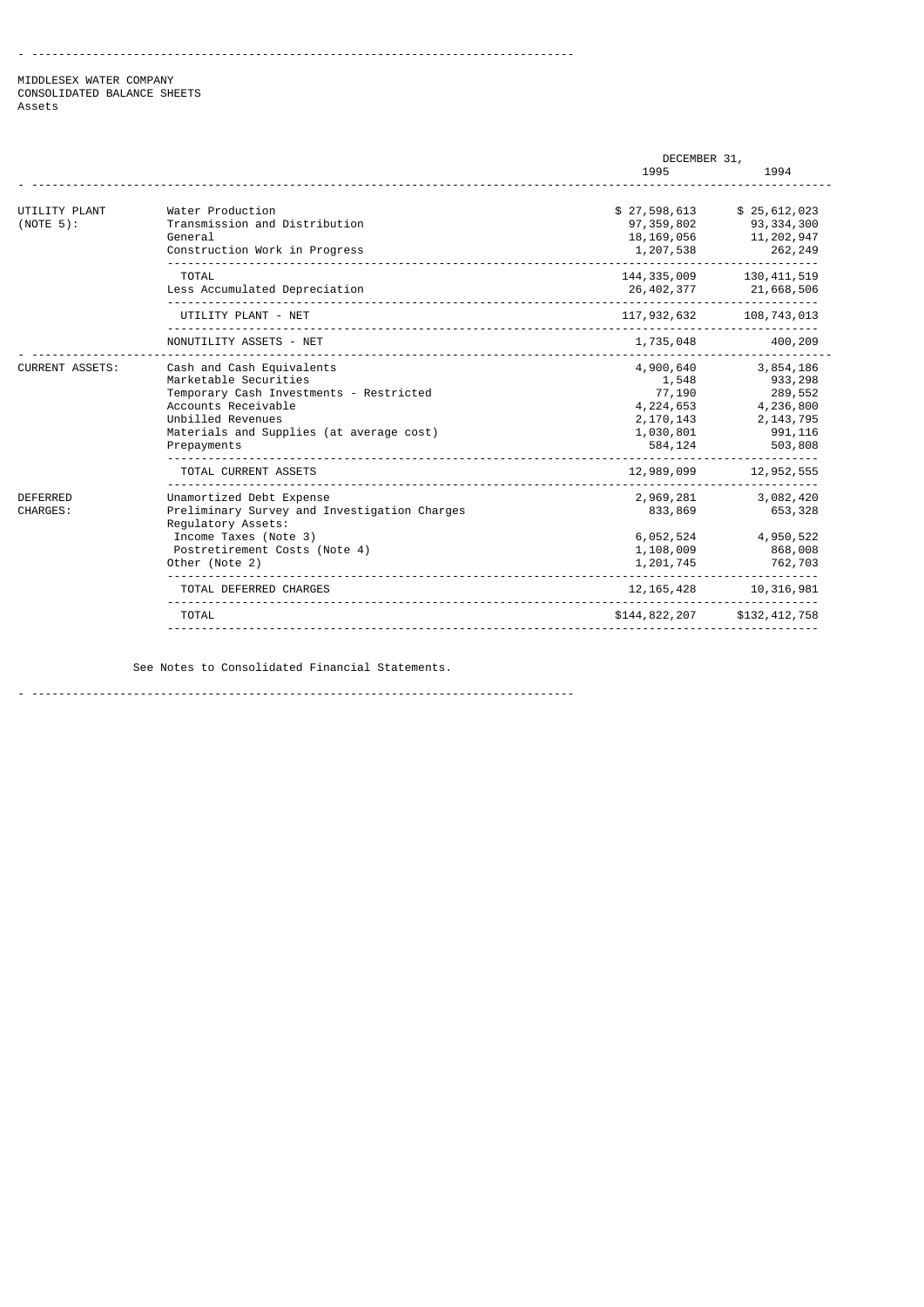## - -------------------------------------------------------------------------------- Capitalization and Liabilities

|                                                       |                                                                                                                          | DECEMBER 31,                                                           |                                                             |
|-------------------------------------------------------|--------------------------------------------------------------------------------------------------------------------------|------------------------------------------------------------------------|-------------------------------------------------------------|
|                                                       |                                                                                                                          | 1995                                                                   | 1994                                                        |
| CAPITALIZATION<br>(SEE ACCOMPANYING<br>STATEMENTS AND | Common Stock<br>Retained Earnings                                                                                        | \$28,820,844<br>18,822,817                                             | \$27, 151, 673<br>17,699,422                                |
| $NOTE 9$ :                                            | TOTAL COMMON EQUITY                                                                                                      | 47,643,661                                                             | 44,851,095                                                  |
|                                                       | Cumulative Preferred Stock<br>Long-term Debt                                                                             | 2,666,305<br>52,960,000                                                | 2,790,105<br>49,500,000                                     |
|                                                       | TOTAL CAPITALIZATION                                                                                                     | 103, 269, 966                                                          | 97, 141, 200                                                |
| <b>CURRENT</b><br>LIABILITIES:                        | Accounts Payable<br>Current Portion of Long-term Debt<br>Customer Deposits<br>Taxes Accrued<br>Interest Accrued<br>Other | 1,521,515<br>240,000<br>348,631<br>4,321,919<br>1,216,851<br>1,161,630 | 1,616,945<br>308,174<br>4, 444, 372<br>1,134,223<br>877,283 |
|                                                       | TOTAL CURRENT LIABILITIES                                                                                                | 8,810,546                                                              | 8,380,997                                                   |

COMMITMENTS AND CONTINGENT LIABILITIES (NOTE 5)

| DEFERRED<br>CREDITS: | Customer Advances for Construction<br>Accumulated Deferred Investment Tax Credits (Note 3)<br>Accumulated Deferred Federal Income Taxes (Note 3)<br>Other | 9,207,565<br>2,380,416<br>11, 147, 627<br>1,985,654 | 9,199,363<br>2,452,096<br>9,767,241<br>1,312,961 |
|----------------------|-----------------------------------------------------------------------------------------------------------------------------------------------------------|-----------------------------------------------------|--------------------------------------------------|
|                      | TOTAL DEFERRED CREDITS                                                                                                                                    | 24,721,262                                          | 22,731,661                                       |
|                      | CONTRIBUTIONS IN AID OF CONSTRUCTION                                                                                                                      | 8,020,433                                           | 4,158,900                                        |
|                      | TOTAL                                                                                                                                                     | \$144,822,207                                       | \$132,412,758                                    |

See Notes to Consolidated Financial Statements.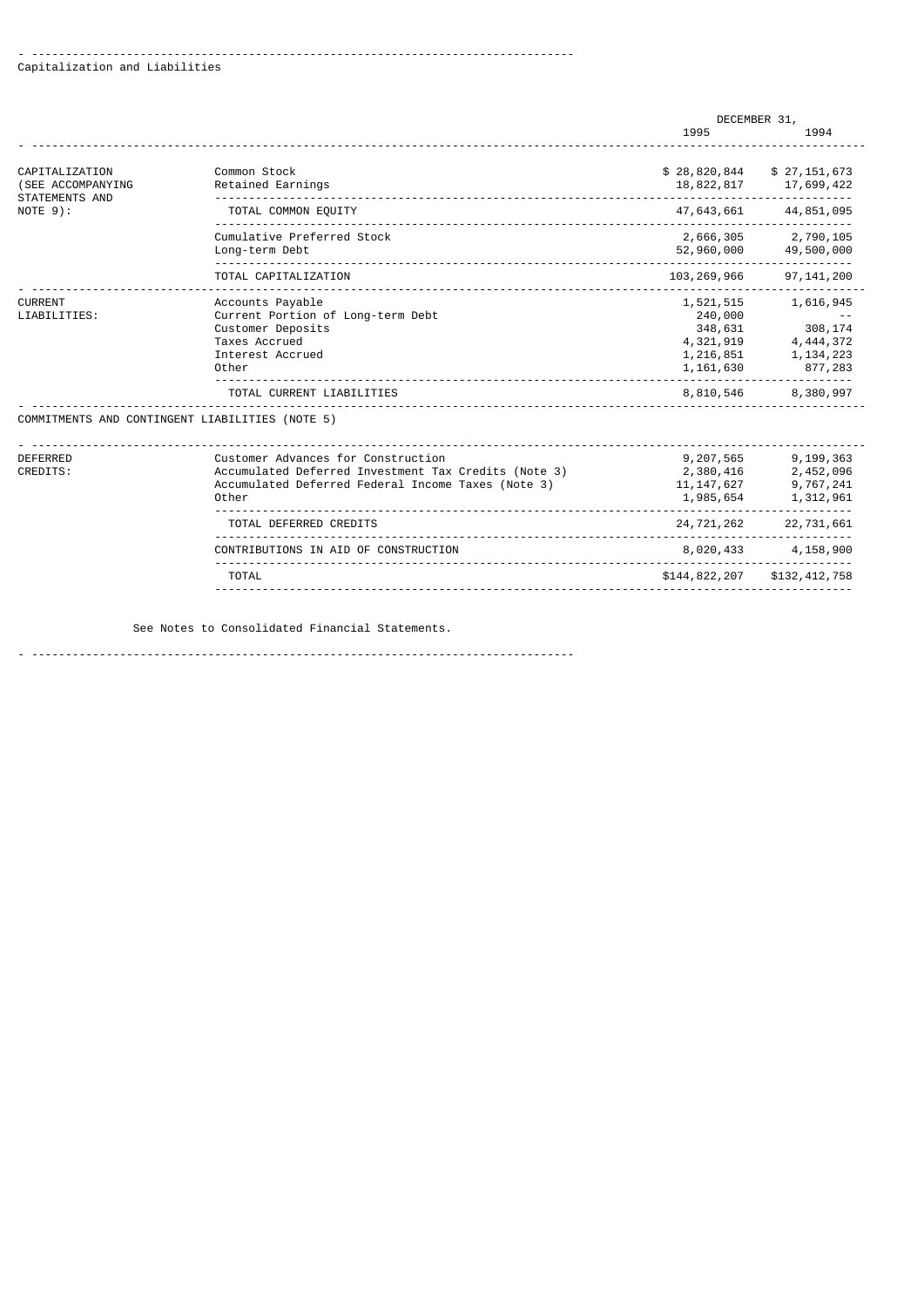MIDDLESEX WATER COMPANY CONSOLIDATED STATEMENTS OF INCOME

|                                                                 | 1995                            | YEARS ENDED DECEMBER 31,<br>1994 | 1993                            |
|-----------------------------------------------------------------|---------------------------------|----------------------------------|---------------------------------|
| OPERATING REVENUES (NOTE 2)                                     | \$37,846,899                    | \$36,122,475                     | \$35,478,810                    |
| OPERATING EXPENSES:<br>Operations:                              |                                 |                                  |                                 |
| Water Purchased (Note 5)                                        | 2,656,423                       | 2,769,265                        | 2,749,514                       |
| Other                                                           | 13, 323, 581                    | 12,567,008                       | 12, 441, 830                    |
| Maintenance                                                     | 1,686,051                       | 1,549,970                        | 1,460,476                       |
| Depreciation                                                    | 2,813,927                       | 2,649,657                        | 2,375,910                       |
| Taxes, other than Income Taxes<br>Federal Income Taxes (Note 3) | 5,479,299<br>2,975,227          | 5, 343, 563<br>2,766,361         | 5,222,320<br>3,072,303          |
|                                                                 |                                 |                                  |                                 |
| TOTAL OPERATING EXPENSES                                        | 28, 934, 508                    | 27,645,824                       | 27, 322, 353                    |
| OPERATING INCOME                                                | 8,912,391                       | 8,476,651                        | 8,156,457                       |
| OTHER INCOME/(EXPENSE):<br>Allowance for Funds Used During      |                                 |                                  |                                 |
| Construction - Equity                                           | 21,654                          |                                  | 166,724                         |
| Other - Net                                                     | (115, 539)                      | 62,418                           | 170,922                         |
| TOTAL OTHER INCOME/(EXPENSE)                                    | (93, 885)                       | 62,418                           | 337,646                         |
| INCOME BEFORE INTEREST CHARGES                                  | 8,818,506                       | 8,539,069                        | 8,494,103                       |
| <b>INTEREST CHARGES:</b>                                        |                                 |                                  |                                 |
| Interest on Long-term Debt                                      | 2,922,008                       | 2,882,731                        | 2,772,227                       |
| Allowance for Funds Used During                                 |                                 |                                  |                                 |
| Construction - Debt                                             | (5,606)                         | $\sim$ $\sim$                    | (108, 398)                      |
| Amortization of Debt Expense                                    | 121, 138                        | 118,657                          | 144,043                         |
| Other Interest Expense                                          | 77,222                          | 42,309                           | 206,605                         |
| TOTAL INTEREST CHARGES                                          | 3, 114, 762                     | 3,043,697                        | 3,014,477                       |
| NET INCOME<br><u></u>                                           | 5,703,744                       | 5, 495, 372                      | 5,479,626                       |
| PREFERRED STOCK DIVIDEND REQUIREMENTS                           | 158,932                         | 188,357                          | 255,722                         |
| EARNINGS APPLICABLE TO COMMON STOCK                             | \$5,544,812                     | \$5,307,015                      | \$5,223,904                     |
| EARNINGS AND DIVIDENDS PER SHARE OF COMMON STOCK:               |                                 |                                  |                                 |
| Earnings                                                        | 1.36<br>\$                      | 1.33<br>\$                       | 1.33<br>\$                      |
| Dividends Paid<br>Average Number of Shares Outstanding          | $1.08$ $1/2$<br>\$<br>4,078,890 | 1.053/4<br>\$<br>4,003,393       | $1.01$ $1/4$<br>\$<br>3,924,363 |
|                                                                 |                                 |                                  |                                 |

See Notes to Consolidated Financial Statements.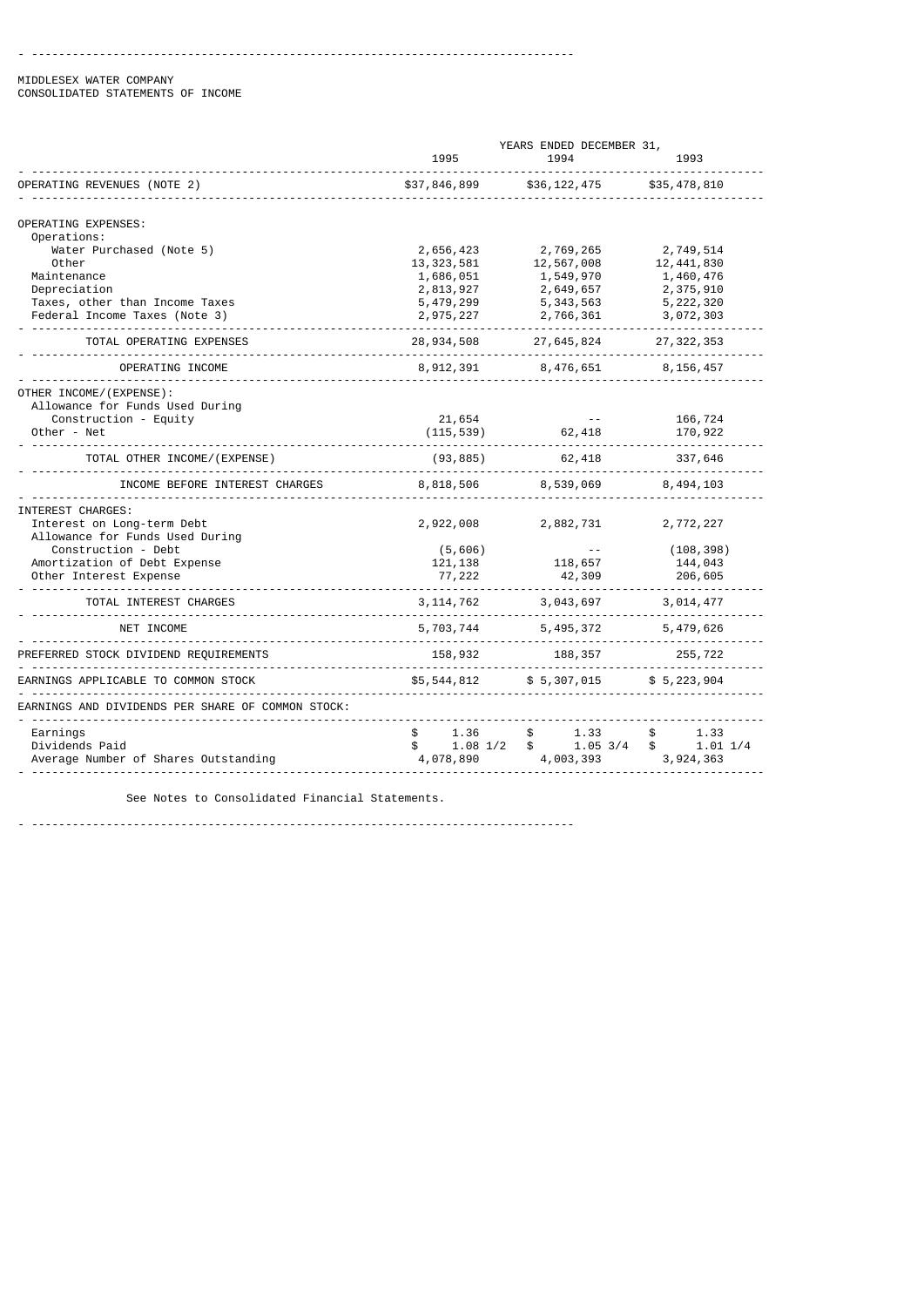- -------------------------------------------------------------------------------- MIDDLESEX WATER COMPANY CONSOLIDATED STATEMENTS OF CAPITAL STOCK AND LONG-TERM DEBT

|                                                                                                                                                                                                          | DECEMBER 31,                                                     |                                                                  |
|----------------------------------------------------------------------------------------------------------------------------------------------------------------------------------------------------------|------------------------------------------------------------------|------------------------------------------------------------------|
|                                                                                                                                                                                                          | 1995                                                             | 1994                                                             |
| Common Stock, No Par Value (Notes 4 and 9)<br>Shares Authorized - 6,000,000                                                                                                                              |                                                                  |                                                                  |
| Shares Outstanding - 1995 - 4, 136, 972<br>1994 - 4,030,834<br>Restricted Stock Plan                                                                                                                     | \$29,110,095<br>(289, 251)                                       | \$27,412,913<br>(261, 240)                                       |
| TOTAL COMMON STOCK                                                                                                                                                                                       | \$28,820,844 \$27,151,673                                        |                                                                  |
| Cumulative Preference Stock, No Par Value<br>Shares Authorized - 100,000<br>Shares Outstanding - None<br>Cumulative Preferred Stock, No Par Value (Note 9)<br>Shares Authorized - 69,418<br>Convertible: |                                                                  |                                                                  |
| Shares Outstanding, \$7.00 Series -<br>14,901<br>Nonredeemable:<br>Shares Outstanding, \$7.00 Series - 1995 - 1,017                                                                                      | \$1,564,605<br>101,700                                           | \$1,564,605                                                      |
| 1994 - 2,255<br>Shares Outstanding, \$4.75 Series -<br>10,000                                                                                                                                            | 1,000,000                                                        | 225,500<br>1,000,000                                             |
| TOTAL CUMULATIVE PREFERRED STOCK                                                                                                                                                                         | \$2,666,305                                                      | \$2,790,105                                                      |
| Long-term Debt (Note 9):<br>8.02%, Amortizing Secured Note, due December 20, 2021<br>7.00%, Promissory Notes due April 21, 2000<br>First Mortgage Bonds:                                                 | \$2,500,000<br>1,200,000                                         | \$                                                               |
| 7.25%, Series R, due July 1, 2021<br>5.20%, Series S, due October 1, 2022<br>5.25%, Series T, due October 1, 2023<br>6.40%, Series U, due February 1, 2009<br>5.25%, Series V, due February 1, 2029      | 6,000,000<br>12,000,000<br>6,500,000<br>15,000,000<br>10,000,000 | 6,000,000<br>12,000,000<br>6,500,000<br>15,000,000<br>10,000,000 |
| SUBTOTAL LONG-TERM DEBT                                                                                                                                                                                  | \$53,200,000 \$49,500,000                                        |                                                                  |
| Less: Current Portion of Long-term Debt                                                                                                                                                                  | (240, 000)                                                       |                                                                  |
| TOTAL LONG-TERM DEBT                                                                                                                                                                                     | \$52,960,000 \$49,500,000                                        |                                                                  |
|                                                                                                                                                                                                          |                                                                  |                                                                  |

See Notes to Consolidated Financial Statements.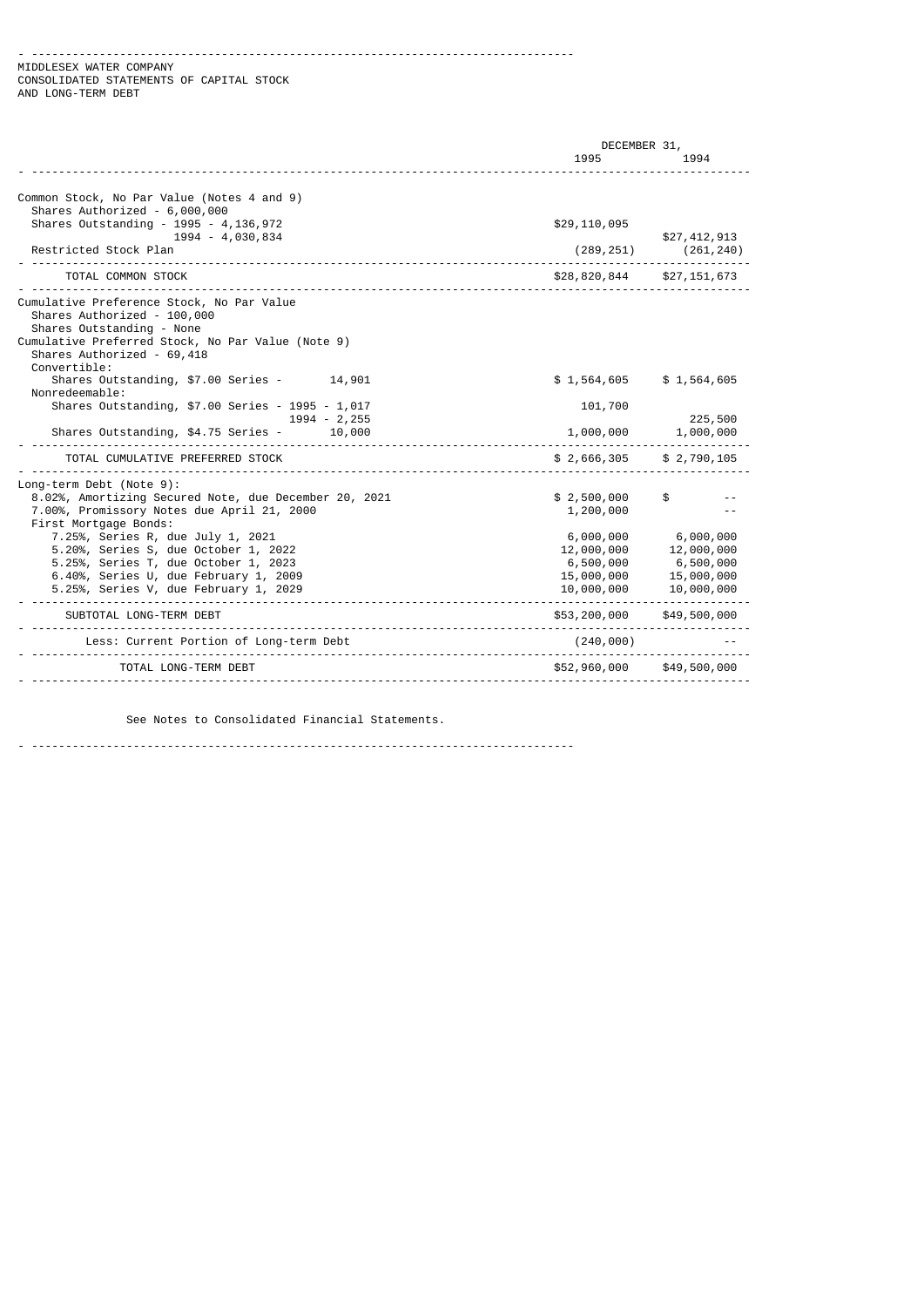MIDDLESEX WATER COMPANY CONSOLIDATED STATEMENTS OF CASH FLOWS

|                                                                                                               |               | YEARS ENDED DECEMBER 31,        |                 |  |
|---------------------------------------------------------------------------------------------------------------|---------------|---------------------------------|-----------------|--|
|                                                                                                               | 1995          | 1994                            | 1993            |  |
| CASH FLOWS FROM OPERATING ACTIVITIES:                                                                         |               |                                 |                 |  |
| NET INCOME                                                                                                    | \$5,703,744   | \$5,495,372                     | \$5,479,626     |  |
| Adjustments to Reconcile Net Income to                                                                        |               |                                 |                 |  |
| Net Cash Provided by Operating Activities:                                                                    |               |                                 |                 |  |
| Depreciation and Amortization                                                                                 | 2,925,928     | 2,961,727                       | 2,789,869       |  |
| Provision for Deferred Income Taxes                                                                           | 278,384       | 639,381                         | 5,882           |  |
| Allowance for Funds Used During Construction                                                                  | (27, 260)     | $\sim$ $\sim$                   | (275, 122)      |  |
| Changes in Current Assets and Liabilities:                                                                    |               |                                 |                 |  |
| Accounts Receivable                                                                                           | 12,147        | (694, 293)                      | (691, 296)      |  |
| Materials and Supplies                                                                                        | (36, 907)     | (24, 109)                       | (49, 290)       |  |
| Accounts Payable                                                                                              | (95, 430)     | 144,923                         | (609, 161)      |  |
| Accrued Income Taxes                                                                                          | (122, 453)    | 77,450                          | 610,448         |  |
| Accrued Interest                                                                                              | 82,628        | 191,728                         | (190, 808)      |  |
| Unbilled Revenues                                                                                             | (26, 348)     | 102,820                         | (254, 393)      |  |
| Other - Net                                                                                                   | 227,334       | (53, 483)                       | 209,890         |  |
| NET CASH PROVIDED BY OPERATING ACTIVITIES                                                                     | 8,921,767     | 8,841,516                       | 7,025,645       |  |
|                                                                                                               |               |                                 |                 |  |
| CASH FLOWS FROM INVESTING ACTIVITIES:                                                                         |               |                                 |                 |  |
| Utility Plant Expenditures*                                                                                   | (8,990,408)   | (5, 979, 113)                   | (6, 910, 274)   |  |
| Notes Receivable                                                                                              | (1, 250, 000) | $\sim$ $ \sim$                  |                 |  |
| Preliminary Survey & Investigation Charges                                                                    | (180, 541)    | 11,819                          | (103, 664)      |  |
| Marketable Securities                                                                                         | 931,750       | (933, 298)                      |                 |  |
| Other - Net                                                                                                   | (93, 919)     | (345,778)                       | (374, 369)      |  |
| IET CASH USED IN INVESTING ACTIVITIES                                                                         | (9, 583, 118) | (7,246,370)                     | (7, 388, 307)   |  |
|                                                                                                               |               |                                 |                 |  |
| CASH FLOWS FROM FINANCING ACTIVITIES:                                                                         |               |                                 |                 |  |
| Redemption of Long-term Debt                                                                                  |               | (12, 500, 000)                  | (24, 050, 000)  |  |
| Proceeds from Issuance of Long-term Debt                                                                      | 3,700,000     | 25,000,000                      | 18,500,000      |  |
| Temporary Cash Investments - Restricted                                                                       | 212,362       | 2,633,653                       | 896,173         |  |
| Proceeds from Issuance of Common Stock - Net                                                                  | 1,669,171     | 928,459                         | 1,579,332       |  |
| Deferred Debt Issuance Expenses                                                                               | (53, 719)     | (1, 167, 605)                   | (1,009,839)     |  |
| Payment of Preferred Dividends                                                                                | (158, 497)    | (180,006)                       | (287,461)       |  |
| Payment of Common Dividends                                                                                   | (4, 421, 852) | (4, 231, 410)                   | (3,971,830)     |  |
| Construction Advances and Contributions - Net                                                                 | 884,140       | 878,204                         | 1,205,394       |  |
| Redemption of Preferred Stock                                                                                 | (123, 800)    | (1, 248, 500)                   | (66,000)        |  |
| Short-term Bank Borrowings (Repayments)                                                                       |               | (9,000,000)                     | 7,950,000       |  |
| NET CASH PROVIDED BY FINANCING ACTIVITIES                                                                     | 1,707,805     | 1, 112, 795                     | 745,769         |  |
| NET CHANGES IN CASH AND CASH EQUIVALENTS                                                                      |               | <u>.</u><br>1,046,454 2,707,941 | 383,107         |  |
| CASH AND CASH EQUIVALENTS AT BEGINNING OF YEAR                                                                | 3, 854, 186   | 1, 146, 245                     | 763,138         |  |
| CASH AND CASH EQUIVALENTS AT END OF YEAR                                                                      | \$4,900,640   | <u>.</u><br>\$ 3,854,186        | \$1,146,245     |  |
| ------------------------------                                                                                |               |                                 |                 |  |
| *Excludes Allowance for Funds Used During Construction.<br>SUPPLEMENTAL DISCLOSURE OF CASH FLOWS INFORMATION: |               |                                 |                 |  |
| Cash Paid During the Year for:                                                                                |               |                                 |                 |  |
| Interest (net of amounts capitalized)                                                                         | \$2,877,483   | \$2,722,327                     | 2,874,586<br>\$ |  |
| Income Taxes                                                                                                  | \$3,078,000   | \$2,453,936                     | \$<br>3,028,767 |  |
|                                                                                                               |               |                                 |                 |  |

See Notes to Consolidated Financial Statements.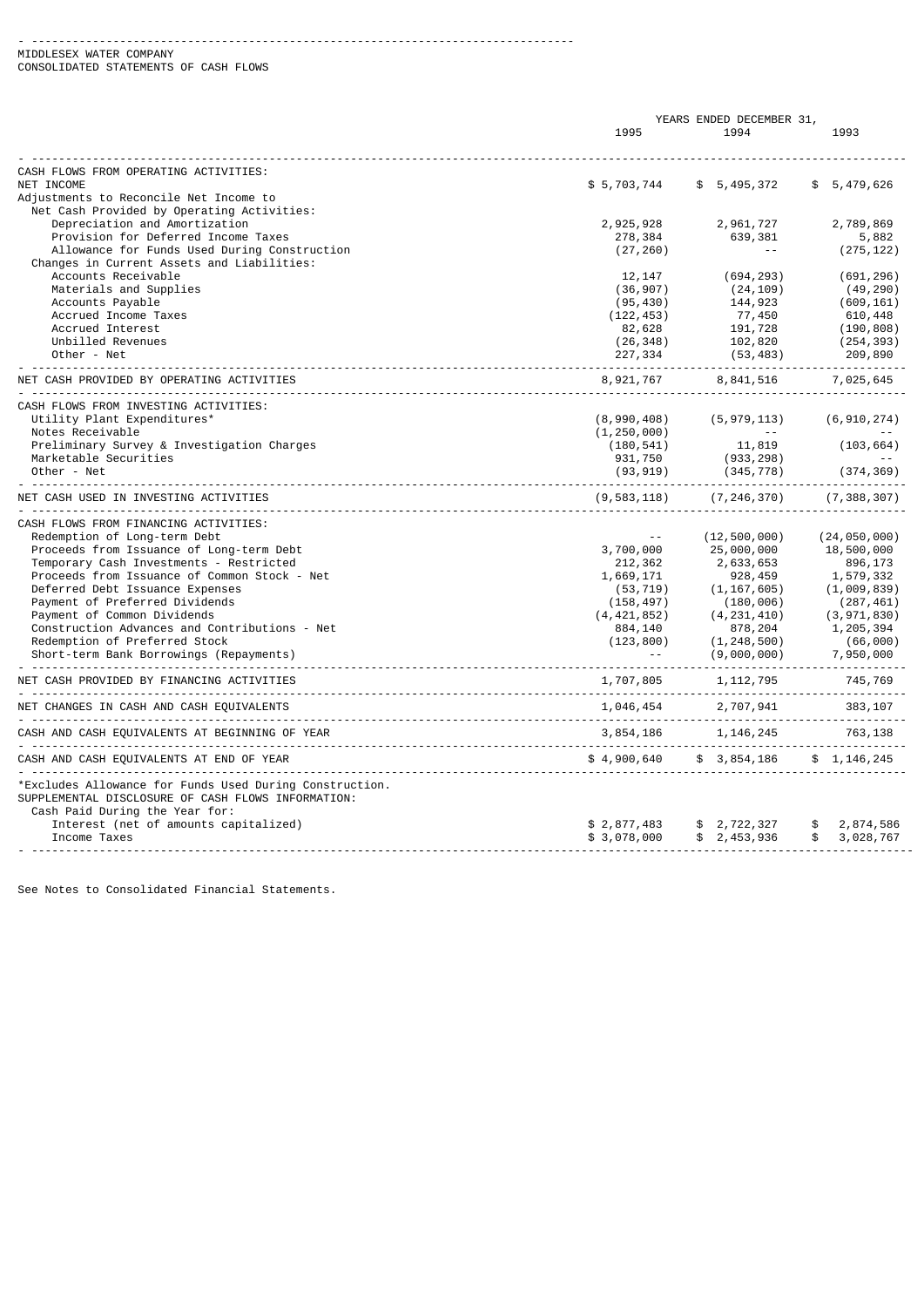#### MIDDLESEX WATER COMPANY CONSOLIDATED STATEMENTS OF RETAINED EARNINGS

|                                                                            | YEARS ENDED DECEMBER 31,    |                              |                                |
|----------------------------------------------------------------------------|-----------------------------|------------------------------|--------------------------------|
|                                                                            | 1995                        | 1994                         | 1993                           |
| BALANCE AT BEGINNING OF YEAR                                               | \$17,699,422                | \$16,615,466                 | \$15,426,065                   |
| NET INCOME                                                                 | 5,703,744                   | 5,495,372                    | 5,479,626                      |
| TOTAL<br>CASH DIVIDENDS:                                                   | 23, 403, 166                | 22,110,838                   | 20,905,691                     |
| Cumulative Preferred Stock<br>Common Stock<br><b>COMMON STOCK EXPENSES</b> | 158,497<br>4,421,852<br>- - | 180,006<br>4,231,410<br>$ -$ | 287,461<br>3,971,830<br>30,934 |
| TOTAL DEDUCTIONS                                                           | 4,580,349                   | 4, 411, 416                  | 4,290,225                      |
| BALANCE AT END OF YEAR                                                     | \$18,822,817                | \$17,699,422                 | \$16,615,466                   |
|                                                                            |                             |                              |                                |

See Notes to Consolidated Financial Statements.

## NOTES TO CONSOLIDATED FINANCIAL STATEMENTS

NOTE 1 - SUMMARY OF SIGNIFICANT ACCOUNTING POLICIES

(a) Organization - Middlesex Water Company (Middlesex or the Company) is the parent company and sole shareholder of Tidewater Utilities, Inc. (Tidewater), Pinelands Water Company, Pinelands Wastewater Company, and Utility Service Affiliates, Inc., (USA). White Marsh Environmental Systems, Inc., is a whollyowned subsidiary of Tidewater. The financial statements for Middlesex and its wholly-owned subsidiaries (Consolidated Group) are reported on a consolidated basis. All intercompany accounts and transactions have been eliminated.

\_\_\_\_\_\_\_\_\_\_\_\_\_\_\_\_\_\_\_\_\_\_\_\_\_\_\_\_\_\_\_\_\_\_\_\_\_\_\_\_\_\_\_\_\_\_\_\_\_\_\_\_\_\_\_\_\_\_\_\_\_\_\_\_\_\_\_\_\_\_\_\_\_\_\_\_\_\_\_\_

(b) System of Accounts - Middlesex, Pinelands Water and Pinelands Wastewater maintain their accounts in accordance with the Uniform System of Accounts prescribed by the Board of Public Utilities of the State of New Jersey (BPU). Tidewater maintains its accounts in accordance with the Public Service Commission of Delaware (PSC).

(c) Utility Plant - Utility Plant is stated at original cost as defined for regulatory purposes. Property accounts are charged with the cost of betterments and major replacements of property. Cost includes direct material, labor and indirect charges for pension benefits and payroll taxes. Middlesex and Tidewater capitalize an Allowance for Funds Used During Construction on individual projects with costs exceeding specific thresholds for each company. Depreciation is computed by each regulated member of the Consolidated Group utilizing a rate approved by the applicable regulatory authority. The Accumulated Provision for Depreciation is charged with the cost of property retired, together with removal costs, less salvage. The cost of labor, materials, supervision and other expenses incurred in making repairs and minor replacements and in maintaining the properties is charged to the appropriate expense accounts.

(d) Marketable Securities - Short-term investments in U.S. Treasury Bills not otherwise reported as cash equivalents are recorded at cost, which approximates market value.

(e) Accounts Receivable - Provision for allowance for doubtful accounts at December 31, 1995, 1994 and 1993, and the corresponding expense and deduction for those years, is each less than \$0.1 million.

(f) Revenues - In general, revenues are recorded as service is rendered and include estimates for amounts unbilled at the end of the period for water used subsequent to the last billing cycle. Service charges are billed in advance by two subsidiaries and are recognized in revenue as the service is provided.

(g) Deferred Charges - Unamortized Debt Expense is amortized over the lives of the related issues. As authorized by the BPU, main cleaning and lining costs are being amortized over a 14-year period; depreciation study, the alternate treatment pilot study and acquisition costs over 36 months; and rate case expenses over 18 months.

(h) Income Taxes - Middlesex files a consolidated Federal income tax return for the Consolidated Group and income taxes are allocated based on the separate return method. Investment tax credits have been deferred and are being amortized over the estimated useful life of the related property.

(i) Statements of Cash Flows - For purposes of reporting cash flows, the Company considers all highly liquid investments with original maturity dates of three months or less to be cash equivalents. Cash and cash equivalents represent bank balances, commercial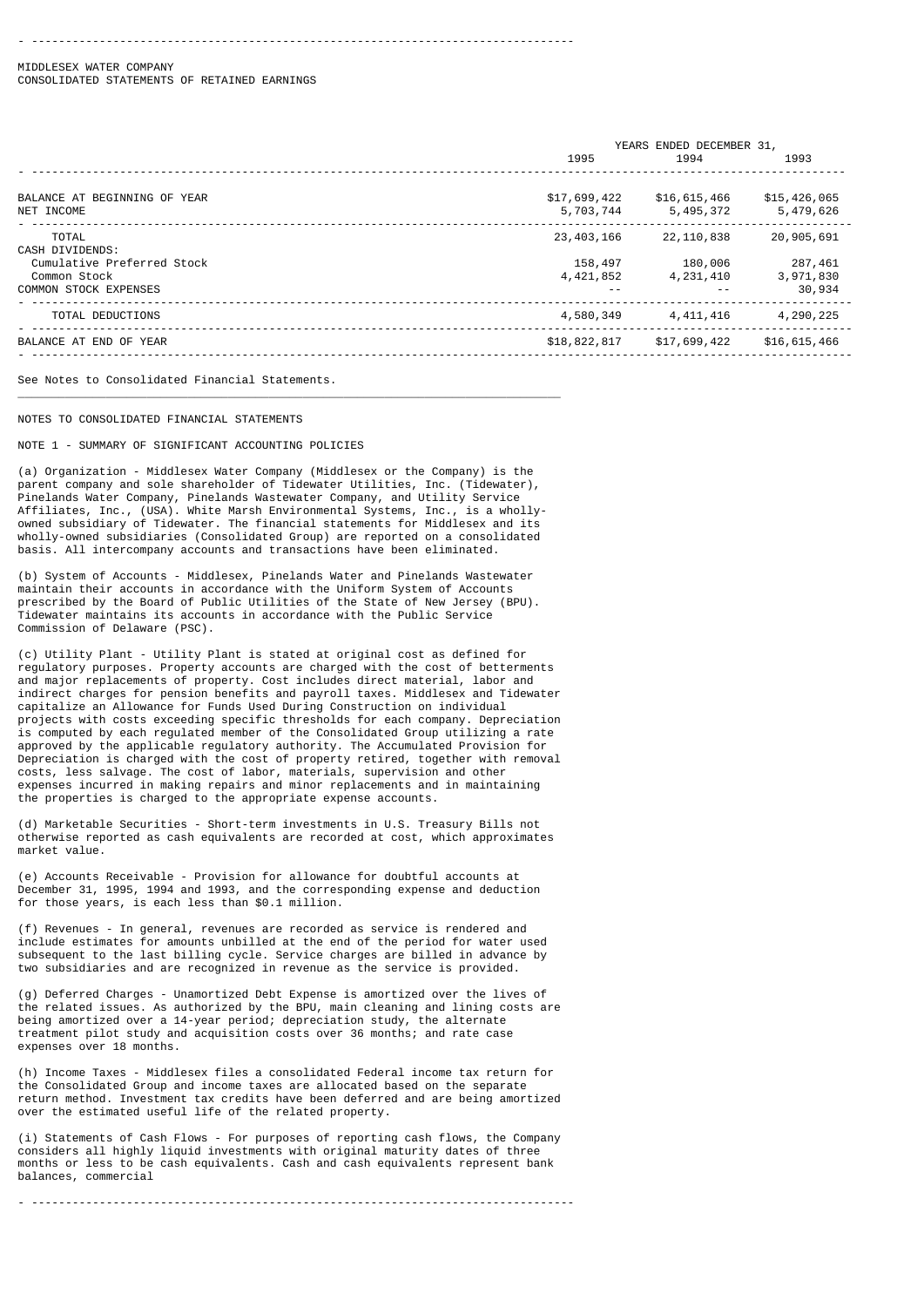paper, money market funds, and U.S. Treasury Bills maturing in less than 90 days.

(j) Use of Estimates - Conformity with generally accepted accounting principles requires management to make estimates and assumptions that affect the reported amounts in the financial statements. Actual results could differ from those estimates.

(k) The FASB issued SFAS No. 121, 'Accounting for the Impairment of Long-Lived Assets and for Long-Lived Assets to Be Disposed Of,' which requires that longlived assets be reviewed for impairment whenever events or changes in circumstances indicate that the carrying amount of an asset may not be recoverable. The FASB also issued SFAS No. 123, 'Accounting for Stock-Based Compensation.' SFAS No. 123 establishes financial accounting and reporting standards for stock-based compensation plans. The Company is evaluating the requirements of SFAS No. 121 and No. 123, both of which must be adopted in fiscal year 1996 and currently believes that they will not have a material impact on its results of operations or cash flows.

(l) Certain prior year amounts have been reclassified to conform to the current year reporting.

#### NOTE 2 - RATES AND REVENUES

On April 30, 1993, the BPU approved a stipulation agreed to by the parties to Middlesex's rate case which was filed in September 1992. The stipulation allowed for an overall rate increase of 9.33% or \$2.8 million, which was implemented on May 1, 1993, based upon several elements, including an 11.5% return on equity, an increased depreciation rate of 2.17% and the addition of two significant construction projects to Utility Plant in the amount of \$13.4 million.

On April 21, 1995, the BPU approved the \$2.3 million asset purchase of a 2,200 customer water utility and a 2,200 customer wastewater utility by Pinelands Water Company and Pinelands Wastewater Company, respectively. The transaction was financed by a combination of cash on hand and promissory notes (see Note 9). These systems, which are located in Burlington County, New Jersey, will not have any material impact on the Company's revenues and will require substantial rate increases to attain profitability. Applications for rate relief, which will include the recovery of an acquisition adjustment, are expected to be filed during the first quarter of 1996.

On July 13, 1995, Middlesex received approval from the BPU for a Purchased Water Adjustment Clause (PWAC) rate decrease pertaining to \$0.1 million of lower costs. A PWAC is a regulatory vehicle that allows New Jersey water utilities to pass along to, or credit, customers' changes in the cost of purchasing water, without the need for filing a full base rate case. A PWAC was first implemented by Middlesex in July 1994, which allowed for the recovery of \$0.1 million of increased costs. The Company expects to file a petition with the BPU during the first quarter of 1996 seeking to change the PWAC for anticipated changes in purchased water costs.

Included in Deferred Charges-Other is \$0.1 million of deferred costs at December 31, 1995, which Middlesex is recovering through rates over periods ranging from 3 to 14 years. The BPU has excluded these costs from rate base and, therefore, Middlesex is not earning a return on these costs during the recovery period.

## NOTE 3 - INCOME TAXES

Federal income tax expense differs from the amount computed by applying the statutory rate on book income subject to tax for the following reasons:

|                                                                                                                      | YEARS ENDED DECEMBER 31,<br>(THOUSANDS OF DOLLARS)<br>1995 | 1994                                       | 1993 |                                       |
|----------------------------------------------------------------------------------------------------------------------|------------------------------------------------------------|--------------------------------------------|------|---------------------------------------|
| Income Tax at Statutory Rate of<br>34%<br>Tax Effect of:<br>Allowance for Funds Used                                 | \$<br>2,951 \$ 2,809 \$ 2,908                              |                                            |      |                                       |
| During Construction<br>Other                                                                                         | (9)<br>33                                                  | (43)                                       |      | (94)<br>258                           |
| Total Federal Income Tax Expense $$ 2,975$ $$ 2,766$ $$ 3,072$                                                       |                                                            |                                            |      |                                       |
| Federal income tax expense is comprised of the following:<br>Current<br>Deferred:                                    | \$<br>$2,726$ \$ 2,219 \$                                  |                                            |      | 3,124                                 |
| Customer Advances<br>Accelerated Depreciation<br>Revenue Taxes<br>Bond Redemptions<br>Investment Tax Credit<br>Other | (265)<br>637<br>(6)<br>(16)<br>(72)<br>(29)                | (123)<br>617<br>(403)<br>477<br>(72)<br>51 |      | (217)<br>730<br>(400)<br>(69)<br>(96) |
| Total Federal Income Tax Expense $$ 2,975$ $$ 2,766$ $$ 3,072$                                                       |                                                            |                                            |      |                                       |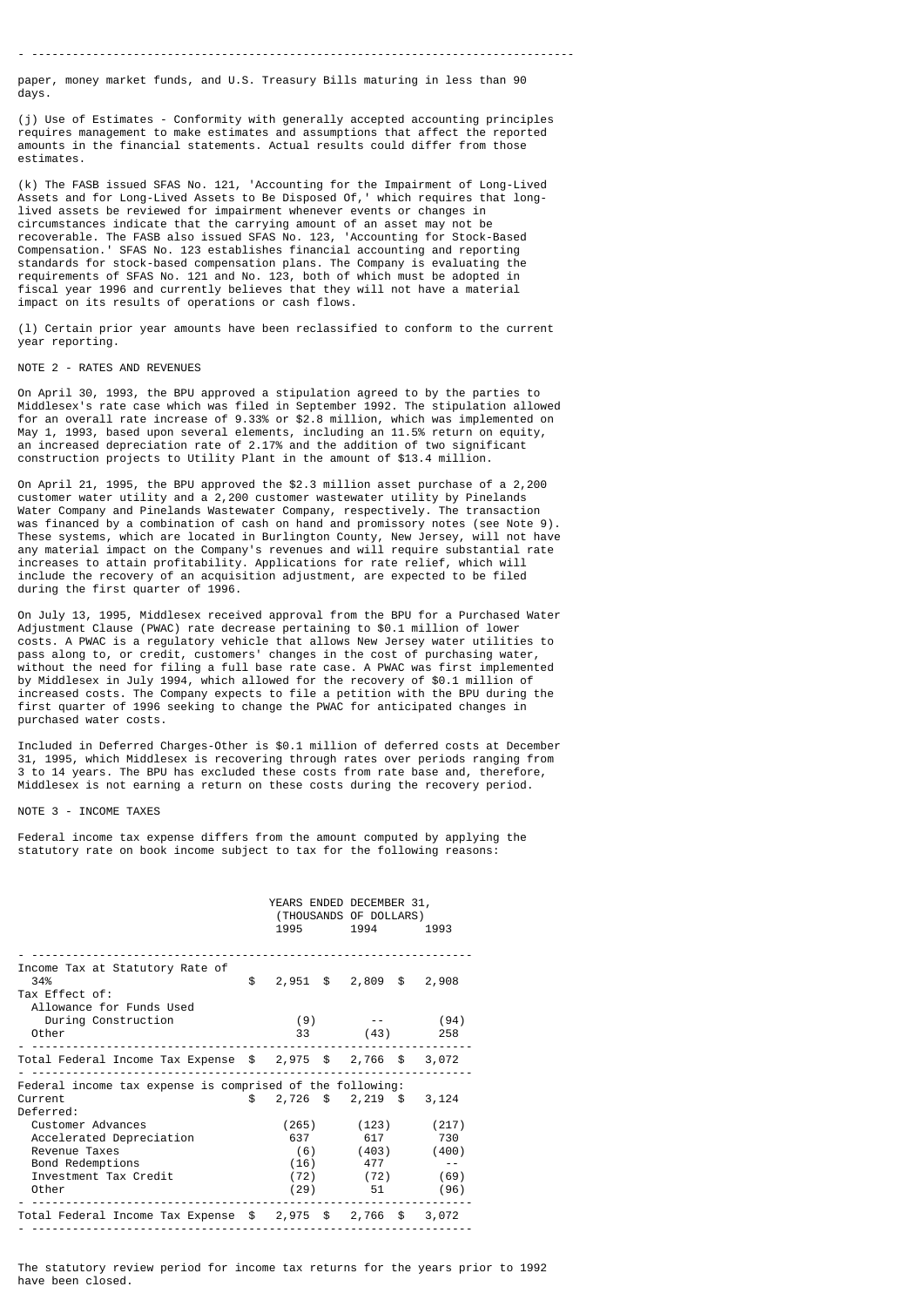The Company adopted SFAS No. 109, 'Accounting for Income Taxes', effective January 1, 1993. Adoption of this statement requires that deferred income taxes be set up for all temporary differences regardless of the regulatory ratemaking treatment. However, if it is probable that these additional taxes will be passed on to ratepayers, an offsetting regulatory asset or liability is to be recorded by the Company. Management believes that it is probable that the consolidated deferred income tax liability of approximately \$6.1 million, resulting from the adoption of SFAS No. 109, will be recovered in future rates and, therefore, a regulatory asset has been set up to offset the increased liability. The adoption of SFAS No. 109 did not have an effect on the Consolidated Statements of Income.

Deferred income taxes reflect the net tax effect of temporary differences between the carrying amounts of assets and liabilities for financial purposes and the amounts used for income tax purposes. The components of the net deferred tax liability are as follows: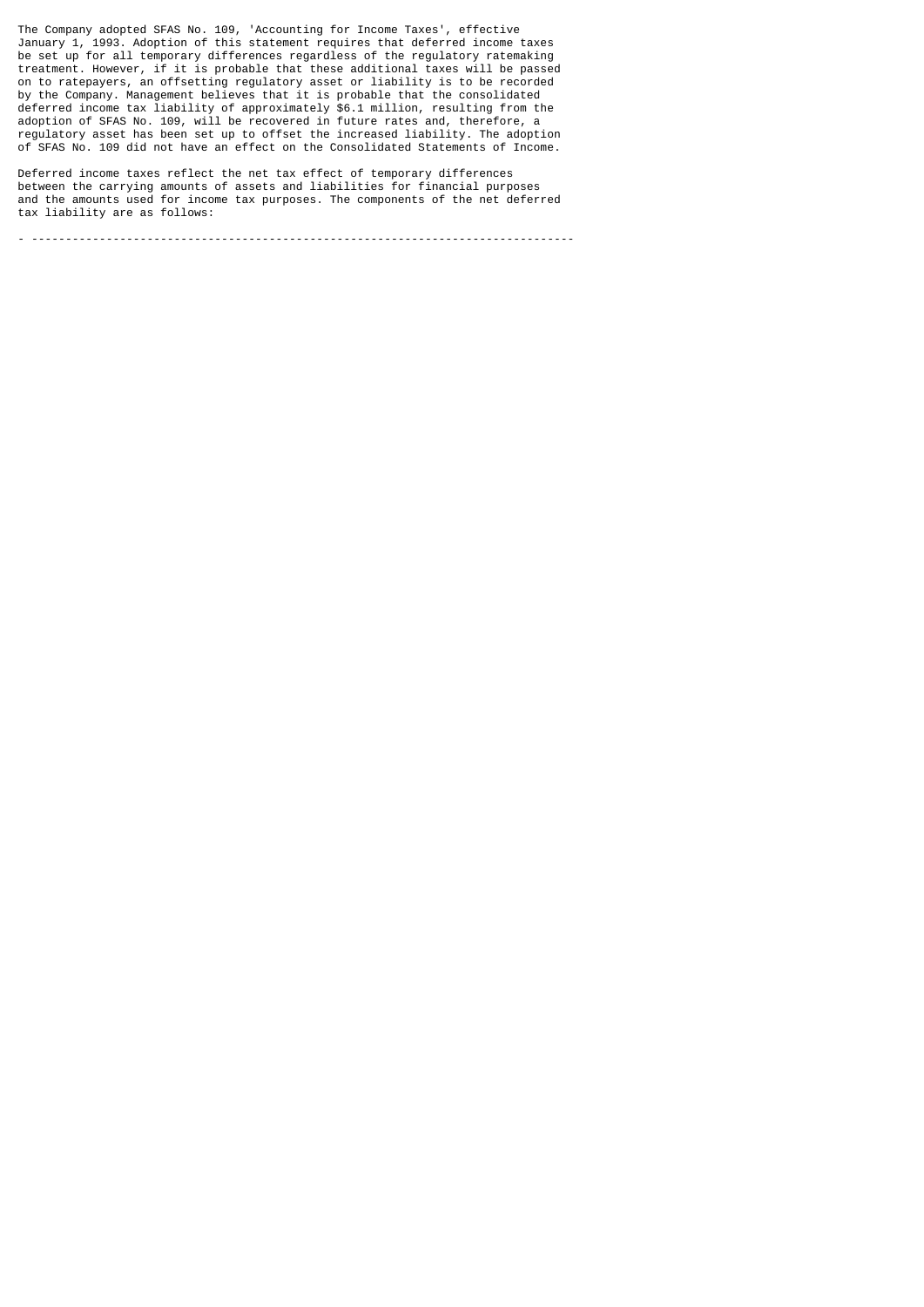|                                                     | YEARS ENDED DECEMBER 31,<br>(THOUSANDS OF DOLLARS) |                             |    |                             |  |  |  |
|-----------------------------------------------------|----------------------------------------------------|-----------------------------|----|-----------------------------|--|--|--|
|                                                     |                                                    | 1995                        |    | 1994                        |  |  |  |
| Utility Plant Related<br>Customer Advances<br>Other | \$                                                 | 15,180<br>(3, 856)<br>(176) | \$ | 13,613<br>(3, 740)<br>(106) |  |  |  |
| Total Deferred Tax<br>Liability                     | \$                                                 | 11, 148                     | \$ | 9,767                       |  |  |  |

#### NOTE 4 - EMPLOYEE BENEFIT PLANS

The Company has a noncontributory defined benefit pension plan which covers substantially all employees with more than 1,000 hours of service. The Company makes annual contributions to the plan consistent with the funding requirements of Federal laws and regulations.

Pension expense for 1995, 1994 and 1993 was \$372,000, \$218,000, and \$240,000, respectively.

Plan assets consist primarily of corporate equities, cash equivalents, and stock and bond funds. The following table sets forth the plan's funded status and amounts recognized in the Company's balance sheets.

|                                                                                                             |              | YEARS ENDED DECEMBER 31,<br>(THOUSANDS OF DOLLARS) |                      |
|-------------------------------------------------------------------------------------------------------------|--------------|----------------------------------------------------|----------------------|
|                                                                                                             |              | 1995                                               | 1994                 |
|                                                                                                             |              |                                                    |                      |
| Actuarial present value of plan benefits:                                                                   |              |                                                    |                      |
| Vested benefits<br>Nonvested benefits<br>Impact of estimated future                                         |              | $$ (8,172) \qquad $ (7,021)$<br>(31)               | (43)                 |
| compensation charges                                                                                        |              | (2, 964)                                           | (2, 479)             |
| Projected plan benefits<br>Plan assets at fair value                                                        |              | $(11, 167)$ $(9, 543)$<br>11,705                   | 9,443                |
| Plan assets in excess of<br>projected plan benefits<br>Unrecognized net obligation<br>Unrecognized net gain |              | 538<br>86<br>(701)                                 | (100)<br>100<br>(77) |
| Accrued pension cost recognized<br>in the balance sheet                                                     |              | \$ (77) \$ (77)                                    |                      |
| Net pension cost includes the following components:<br>Service cost benefits earned                         |              |                                                    |                      |
| during the period<br>Interest cost on projected                                                             | \$           | 344                                                | \$<br>309            |
| benefit obligation<br>Return on plan assets<br>Net amortization and deferral                                |              | 763<br>(749)<br>14                                 | 698<br>(788)<br>(1)  |
| Net pension cost                                                                                            | $\mathsf{s}$ | 372                                                | \$<br>218            |
|                                                                                                             |              |                                                    |                      |

The assumptions used in determining the actuarial present value of the projected obligation at December 31, 1995, and December 31, 1994, were discount rates of 7.25% and 8.0% and compensation increases of 4.75% and 5.5%, respectively. The expected long-term rate of return on plan assets used in determining net periodic cost was 8.0%.

Effective January 1, 1993, the Company adopted SFAS No. 106, 'Employers' Accounting for Postretirement Benefits Other Than Pensions.' SFAS No. 106 requires employers to accrue the estimated cost of retiree benefit payments during the years the employee provides services.

The Company previously expensed the cost of these benefits, which are principally health care, as premiums were incurred. SFAS No. 106 allows recognition of the cumulative effect of the liability in the year of the adoption or the amortization of the obligation over a period of up to 20 years. Middlesex elected to recognize this obligation of \$4.7 million over a period of 20 years.

Middlesex provides certain health care and life insurance benefits for substantially all of its retired employees. In 1995, 1994 and 1993, the Company recognized \$185,000, \$176,000, and \$168,000, respectively, as an expense for postretirement health care and life insurance benefits. The plan's funded status is as follows: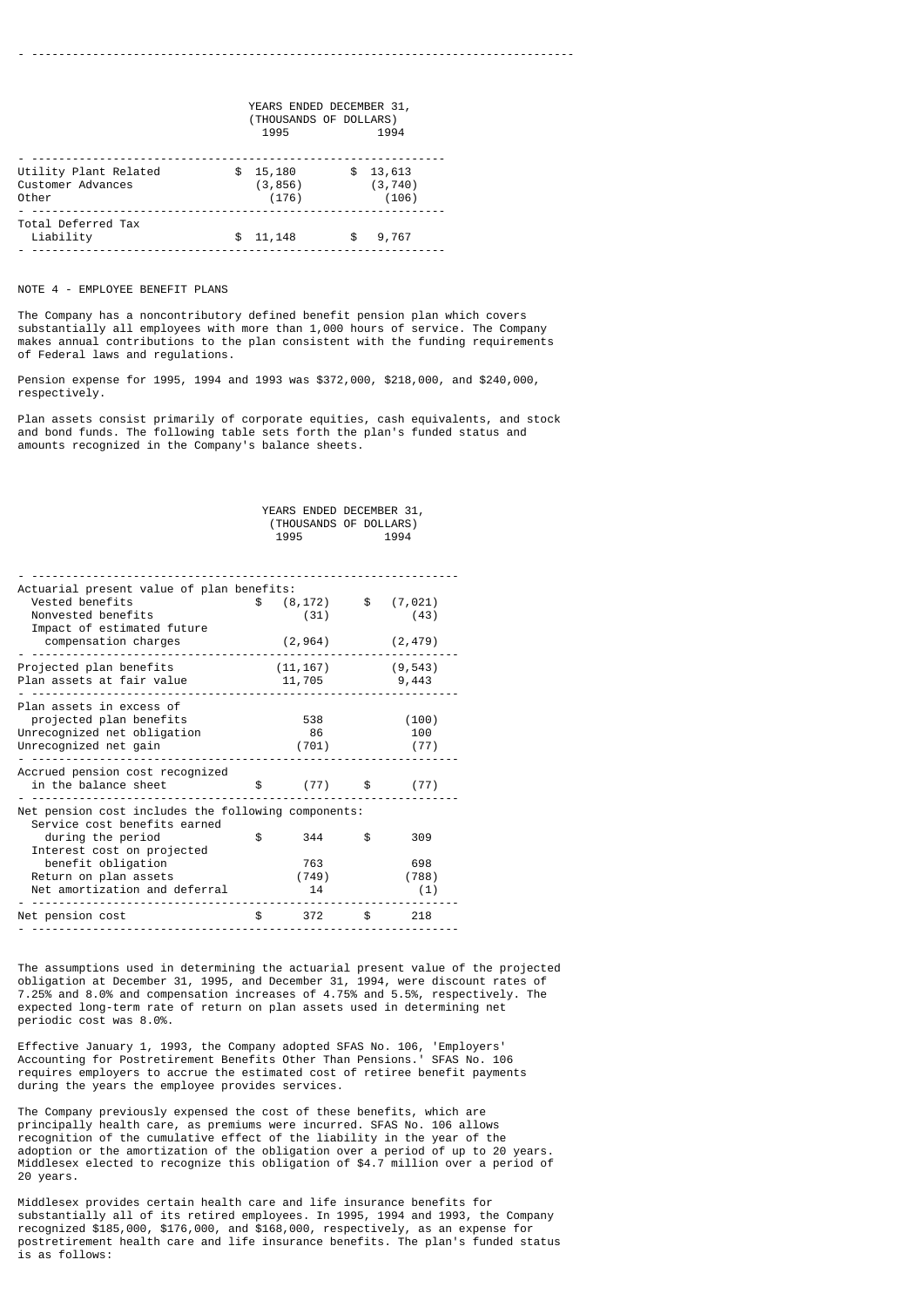|                                                                                       | YEARS ENDED DECEMBER 31,<br>(THOUSANDS OF DOLLARS)<br>1995<br>1994 |           |  |  |  |
|---------------------------------------------------------------------------------------|--------------------------------------------------------------------|-----------|--|--|--|
|                                                                                       |                                                                    |           |  |  |  |
| Retirees<br>Fully eligible plan                                                       | \$1,623                                                            | \$1,461   |  |  |  |
| participants                                                                          | 776                                                                | 582       |  |  |  |
| Other active plan participants                                                        | 758                                                                | 815       |  |  |  |
| Accumulated postretirement<br>benefit obligation                                      | 3,157                                                              | 2,858     |  |  |  |
| Plan assets at fair value<br>Unrecognized net gain<br>Unrecognized prior service cost | 1,948                                                              | 2,242     |  |  |  |
| Unrecognized transition<br>obligation                                                 | (3, 997)                                                           | (4, 232)  |  |  |  |
| Accrued postretirement benefit<br>obligation                                          | \$1,108                                                            | \$<br>868 |  |  |  |

Net postretirement benefit cost consisted of the following components:

|                                 | YEARS ENDED DECEMBER 31,<br>(THOUSANDS OF DOLLARS)<br>1995<br>1994 |            |  |  |  |
|---------------------------------|--------------------------------------------------------------------|------------|--|--|--|
|                                 |                                                                    |            |  |  |  |
|                                 |                                                                    |            |  |  |  |
| Service cost - benefits earned  |                                                                    |            |  |  |  |
| during the year                 | \$<br>83                                                           | 87<br>\$   |  |  |  |
| Interest cost on accumulated    |                                                                    |            |  |  |  |
| postretirement benefit          |                                                                    |            |  |  |  |
| obligation                      | 212                                                                | 218        |  |  |  |
| Amortization of net gain        | (105)                                                              | (104)      |  |  |  |
| Amortization of transition      |                                                                    |            |  |  |  |
| obligation                      | 235                                                                | 235        |  |  |  |
| Requlatory deferral             | (240)                                                              | (260)      |  |  |  |
|                                 |                                                                    |            |  |  |  |
| Net postretirement benefit cost | \$185                                                              | \$.<br>176 |  |  |  |
|                                 |                                                                    |            |  |  |  |

The assumed health care cost trend rate used in measuring the accumulated postretirement benefit obligation for 1995 was 8% decreasing linearly each successive year until it reaches 5% in 1998, after which it remains constant. A one percentage point increase in the assumed health care cost trend rate would increase the accumulated postretirement benefit obligation by 15% and the 1995 net postretirement benefit cost by approximately 11%. The assumed discount rate used in determining the accumulated postretirement benefit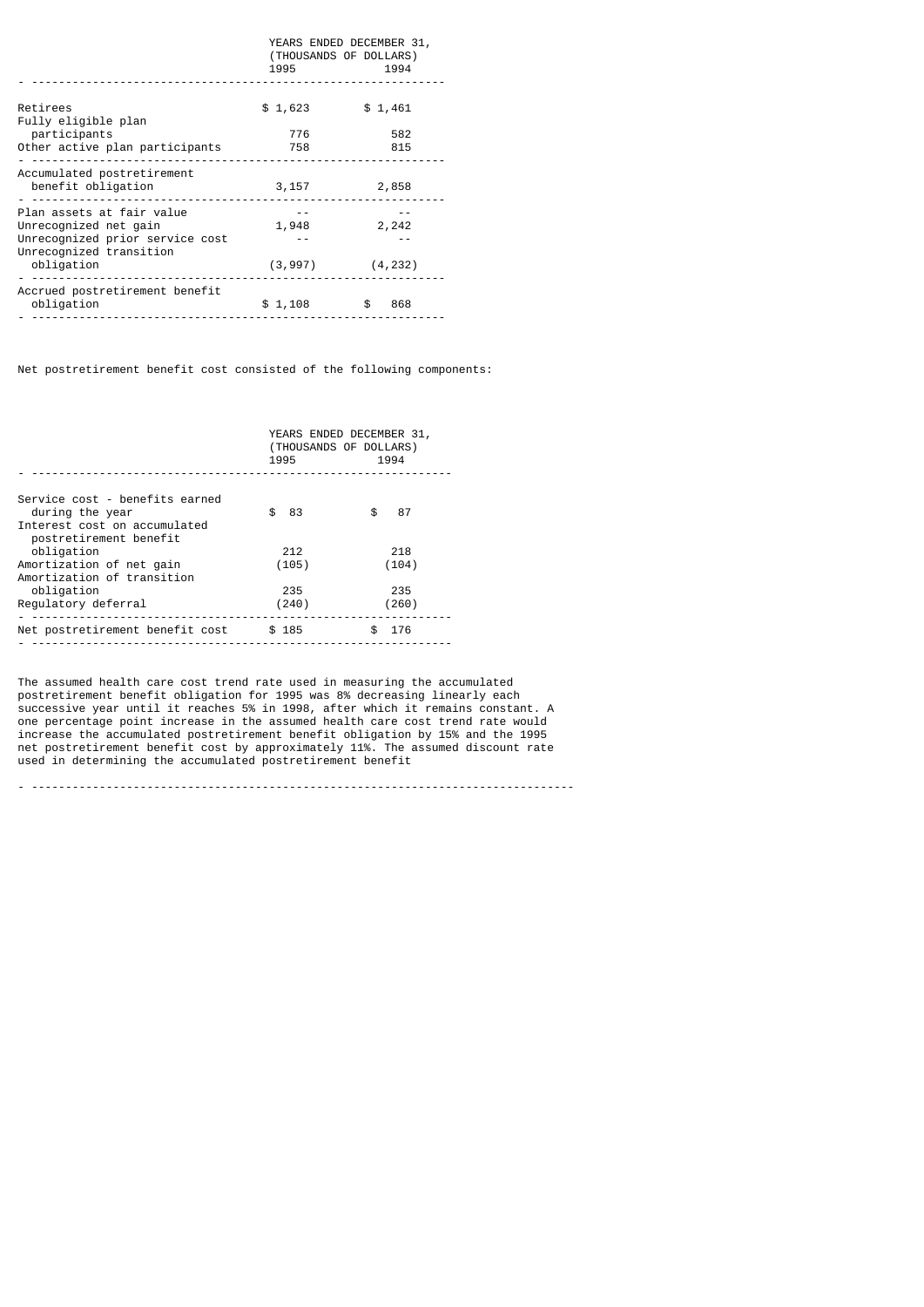obligation in 1995 and 1994 was 7.25% and 8%, respectively.

Middlesex sought rate relief for the increased costs in the 1993 stipulated rate case. The stipulation, approved by the BPU, provided that the costs 'will continue to be included in Petitioner's cost of service for ratemaking purposes and recoverable in rates on a pay-as-you-go basis; and the costs prudently incurred and booked in accordance with SFAS No. 106 will be recoverable in future rates; and Middlesex will account for the difference between the accrued costs as determined under SFAS No. 106 and the level of pay-as-you-go costs built into rates as a regulatory asset pursuant to SFAS No. 71, 'Accounting for the Effects of Certain Types of Regulation.' SFAS No. 71 allows regulated entities to defer costs that are normally expensed, where it is probable by the actions of the regulator, that recovery in future rates is allowable. The regulatory asset at December 31, 1995 and 1994 was \$1.1 million and \$0.9 million, respectively.

The stipulation also provided that 'the issue of cash versus accrual accounting should be revisited, and, to the extent that it is determined that proper ratemaking policy or regulations or policy statements issued by the Financial Accounting Standards Board or the Securities and Exchange Commission require a change to accrual accounting for ratemaking purposes, the accumulated regulatory asset will be recoverable in rates over an appropriate amortization period.'

The Company maintains a restricted stock plan, under which 38,900 shares of the Company's common stock are held in escrow by the Company for key employees. Such stock is subject to an agreement requiring forfeiture by the employee in the event of termination of employment within five years of the grant other than as a result of retirement, death or disability.

The maximum number of shares authorized for grant under this plan is 60,000 shares. Compensation expense is determined by the market value of the stock on the date of the award and is being amortized over a five-year period. The expenses for 1995, 1994 and 1993 were not considered material.

#### NOTE 5 - COMMITMENTS AND CONTINGENT LIABILITIES

Service Agreement - On May 19, 1995, Middlesex and USA jointly entered into a five-year contract with the City of South Amboy to operate and maintain the City's 2,600 customer water system. The Contract, which is subject to renewal for three future five-year periods, is expected to produce approximately \$1.5 million in revenues for the first five years with only a minimal impact on earnings.

Water Supply - Middlesex has an agreement with the Elizabethtown Water Company for the purchase of treated water. This agreement, which expires December 31, 2005, provides for the minimum purchase of 3 million gallons daily (mgd) of treated water with provisions for additional purchases. The minimum purchased under the contract for 1994 and 1993 was 2 mgd. The 1995, 1994 and 1993 costs under this agreement were \$0.9 million, \$1.0 million and \$0.9 million, respectively.

Middlesex also has an agreement with the New Jersey Water Supply Authority (NJWSA), which expires November 1, 2013, and provides for the minimum purchase of 20 mgd of untreated water from the Delaware and Raritan Canal. In addition, the Company has a supplemental one-year agreement for an additional 5 mgd renewed through April 30, 1996. This agreement is renewable on an annual basis. The total costs for 1995, 1994 and 1993 were \$1.7 million, \$1.8 million and \$1.9 million, respectively.

Construction - The Company plans to spend approximately \$12.9 million in 1996 on its construction program. Substantially all of the utility plant of the Company is subject to the lien of its mortgage which also includes certain restrictions as to cash dividend payments and other distributions on common stock.

Litigation - A local entity and its owner have filed a negligence claim against the Company, for which the Company is insured, with a claim for punitive damages which may not be insured. Their action alleges financial losses arising out of improper water pressure and service. An amendment to the claim alleges damages resulting from some poor quality water. Other parties who dealt with the claimants have joined the matter. Without taking a position on the negligence claim, the Company does not believe that the claim for punitive damages will prevail. While the outcome of this case is not presently determinable, management believes that the final resolution will not have a significant effect on the Company's financial position or results of operations or cash flows.

NOTE 6 - LINES OF CREDIT AND NOTES PAYABLE

|                                                       | (THOUSANDS OF DOLLARS) |          |          |  |  |  |  |  |
|-------------------------------------------------------|------------------------|----------|----------|--|--|--|--|--|
|                                                       | 1995                   | 1994     | 1993     |  |  |  |  |  |
|                                                       |                        |          |          |  |  |  |  |  |
| Established Lines of Credit<br>Amounts Outstanding at | \$20,000               | \$15,500 | \$20,000 |  |  |  |  |  |
| December 31                                           |                        |          | 9,000    |  |  |  |  |  |
| Maximum Amount Outstanding                            |                        | 11,000   | 9,000    |  |  |  |  |  |
| Average Outstanding Balance                           | - -                    | 1,769    | 5,435    |  |  |  |  |  |
| Weighted Average Interest Rate                        |                        | 3.4%     | 3.5%     |  |  |  |  |  |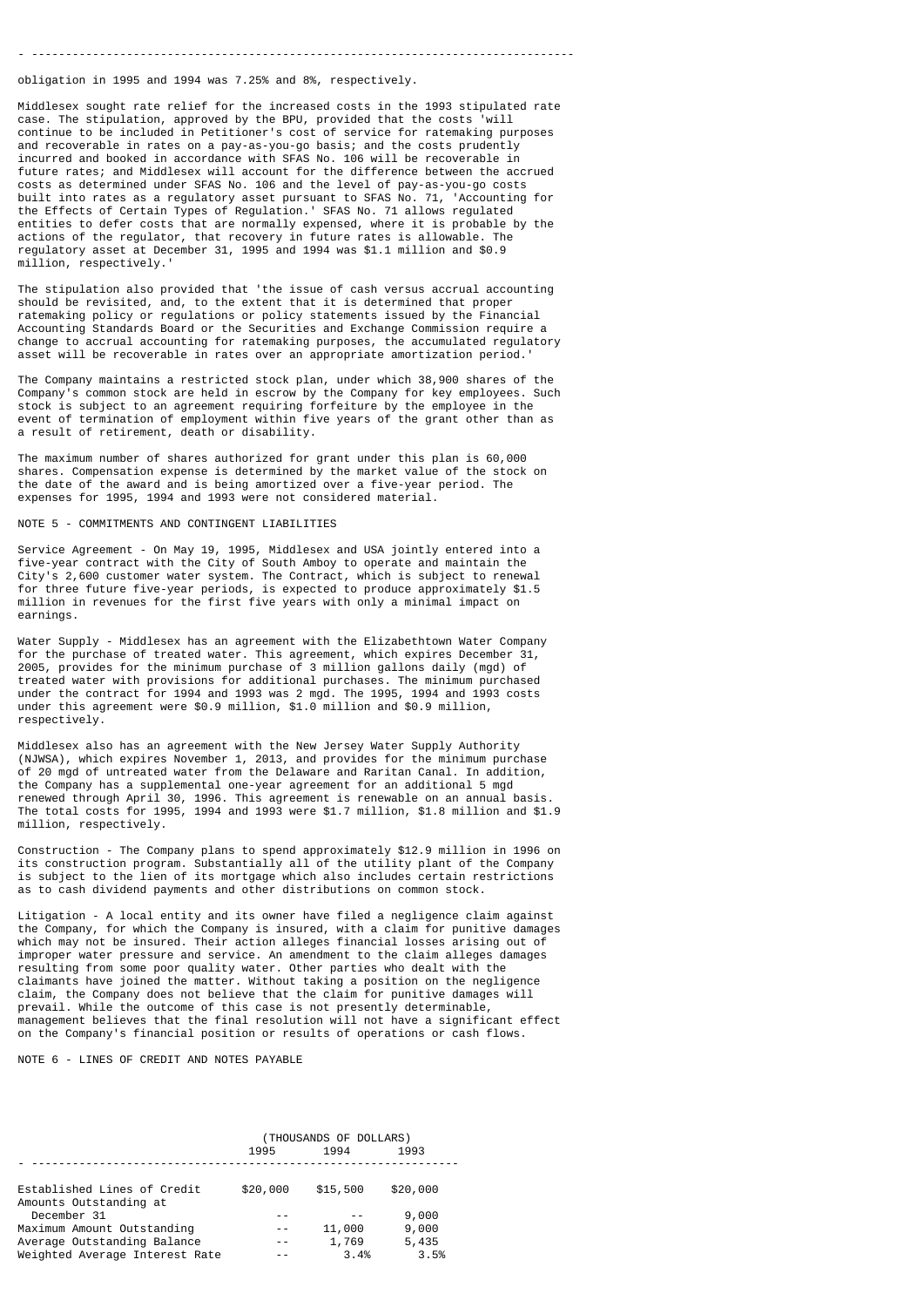Short-term borrowings are generally below the prime rate with no requirements for compensating balances.

Temporary cash investments of \$0.1 million at the end of 1995 represented the balance of New Jersey Economic Development Authority (NJEDA) Bond Proceeds held in trust and its use is restricted to specific expenditures.

As part of the service agreement with the City of South Amboy, on June 1, 1995, USA made an investment in the form of a loan of \$1.25 million, which is included in nonutility assets on the Consolidated Balance Sheet. Principal repayment and the interest rate are based upon renewal provisions of the contract.

### NOTE 7 - RELATED PARTY TRANSACTIONS

During 1995, 1994 and 1993, the Company had transactions with a construction company in which a Director has a financial interest. Major construction transactions were awarded on the basis of negotiated bids approved by the Board of Directors (with the interested Director abstaining) and amounted to \$0.9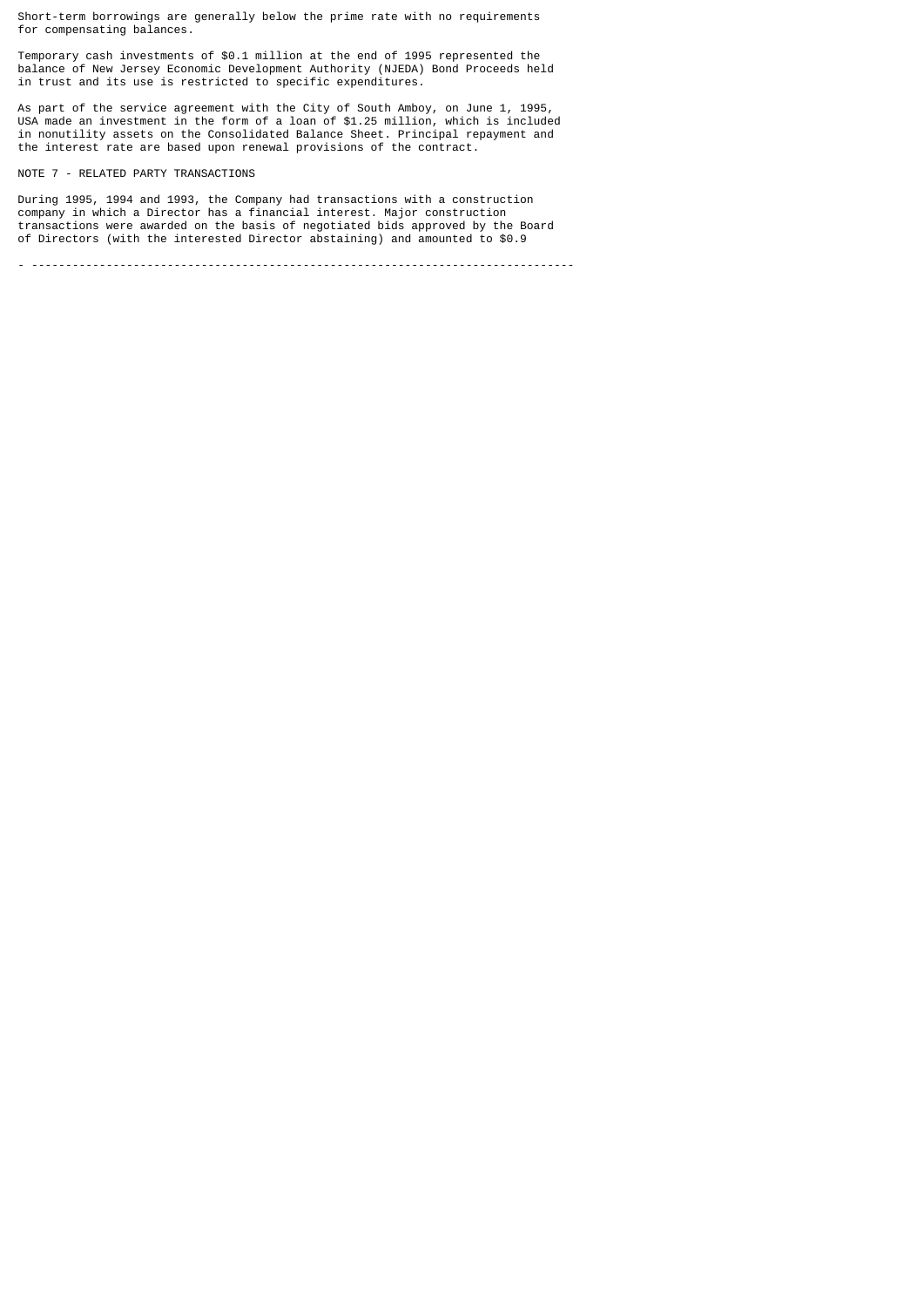million, \$0.6 million and \$0.6 million for the years 1995, 1994 and 1993, respectively. These amounts included less than \$0.1 million due the construction company at December 31, 1995, 1994 and 1993.

NOTE 8 - QUARTERLY OPERATING RESULTS - UNAUDITED

Quarterly operating results for 1995 and 1994 are as follows:

| 1995                                 | (THOUSANDS OF DOLLARS EXCEPT PER SHARE DATA) |         |         |            |            |            |  |  |  |
|--------------------------------------|----------------------------------------------|---------|---------|------------|------------|------------|--|--|--|
|                                      |                                              |         |         |            |            |            |  |  |  |
| Operating Revenues                   |                                              | \$8,740 | \$9,608 | \$10,447   | \$9,052    | \$37,847   |  |  |  |
| Operating Income                     |                                              | 1,970   | 2,285   | 2,788      | 1,869      | 8,912      |  |  |  |
| Net Income                           |                                              | 1,213   | 1,507   | 1,922      | 1,062      | 5,704      |  |  |  |
| Earnings per Common<br>Share<br>1994 |                                              | \$0.29  | \$0.36  | \$0.46     | \$0.25     | \$1.36     |  |  |  |
|                                      |                                              |         |         |            |            |            |  |  |  |
| Operating Revenues                   |                                              | \$8,569 | \$9,196 | \$9,457    | \$8,900    | \$36,122   |  |  |  |
| Operating Income                     |                                              | 1,933   | 2,214   | 2,426      | 1,904      | 8,477      |  |  |  |
| Net Income                           |                                              | 1,208   | 1,520   | 1,617      | 1,150      | 5,495      |  |  |  |
| Earnings per Common                  |                                              |         |         |            |            |            |  |  |  |
| Share                                | \$                                           | 0.29    | \$0.37  | \$<br>0.39 | 0.28<br>\$ | 1.33<br>\$ |  |  |  |

1ST QUARTER 2ND QUARTER 3RD QUARTER 4TH QUARTER YEAR

The information above, in the opinion of the Company, includes all adjustments consisting only of normal recurring accruals necessary for a fair presentation of such amounts. The business of the Company is subject to seasonal fluctuation with the peak period usually occurring during the summer months.

## NOTE 9 - CAPITALIZATION

All the transactions discussed in Note 9 related to the issuance or redemption of securities were approved by the BPU, except where noted.

#### Common Stock

In May 1993, the number of shares available for issue and sale under the Company's Dividend Reinvestment and Common Stock Purchase Plan (DRP) was increased by 500,000 to a total of 900,000 shares. The cumulative number of shares issued under the DRP at December 31, 1995 is 629,466.

During 1995, 1994 and 1993, 106,138 shares (\$1.7 million), 51,447 shares (\$0.9 million), and 88,416 shares (\$1.6 million) of common stock were issued under DRP and the restricted stock plan, respectively.

In the event dividends on the preferred stock are in arrears, no dividends may be declared or paid on the common stock of the Company. At December 31, 1995, no restrictions were placed on common dividends.

### Preferred Stock

If four or more quarterly dividends are in arrears, the preferred shareholders, as a class, are entitled to elect two members to the Board of Directors in addition to Directors elected by holders of the common stock. At December 31, 1995, no dividends were in arrears.

The conversion feature of the no par \$7.00 Cumulative and Convertible Preferred Stock, which is effective in 1997, allows the security holders to exchange one convertible preferred share for six shares of the Company's common stock. In addition, the Company may redeem up to 10% of the outstanding convertible stock in any calendar year at a price equal to the fair market value of six shares of the Company's common stock for each share of convertible stock redeemed.

On February 1, 1994, the Company redeemed and retired all the outstanding preferred shares of the \$6.00 Series (7,800 shares) and \$8.25 Series (4,440 shares) at the stated redemption price of \$101 per share, for \$1.2 million.

Both the \$4.75 Series and the \$7.00 Series are redeemable at the option of the Company and in November 1994 an offer to purchase the \$7.00 Series at the stated redemption price of \$100 per share was extended to all holders of this stock. The Company has purchased and retired 1,483 shares of the \$7.00 Series as of December 31, 1995. Since there is no premium associated with the redemption, approval from the BPU was not required.

#### Long-term Debt

On March 1, 1993, the Company redeemed the \$2.5 million, 10.50%, Series P, First Mortgage Bonds, originally due March 1, 2003, and the redemption was funded by issuing Series P-1, First Mortgage Bonds, due December 1, 1993.

On September 29, 1993, the Company issued \$18.5 million of First Mortgage Bonds. Proceeds of the \$12 million, designated as Series S, with a maturity date of October 1, 2022, and an interest rate of 5.20%, were used to redeem the Series O, First Mortgage Bonds (\$9.5 million) and the Series P-1, First Mortgage Bonds (\$2.5 million). Proceeds of the \$6.5 million, designated as Series T, with a maturity date of October 1, 2023, and an interest rate of 5.25%, were used to fund certain capital projects, including portions of Section B of the South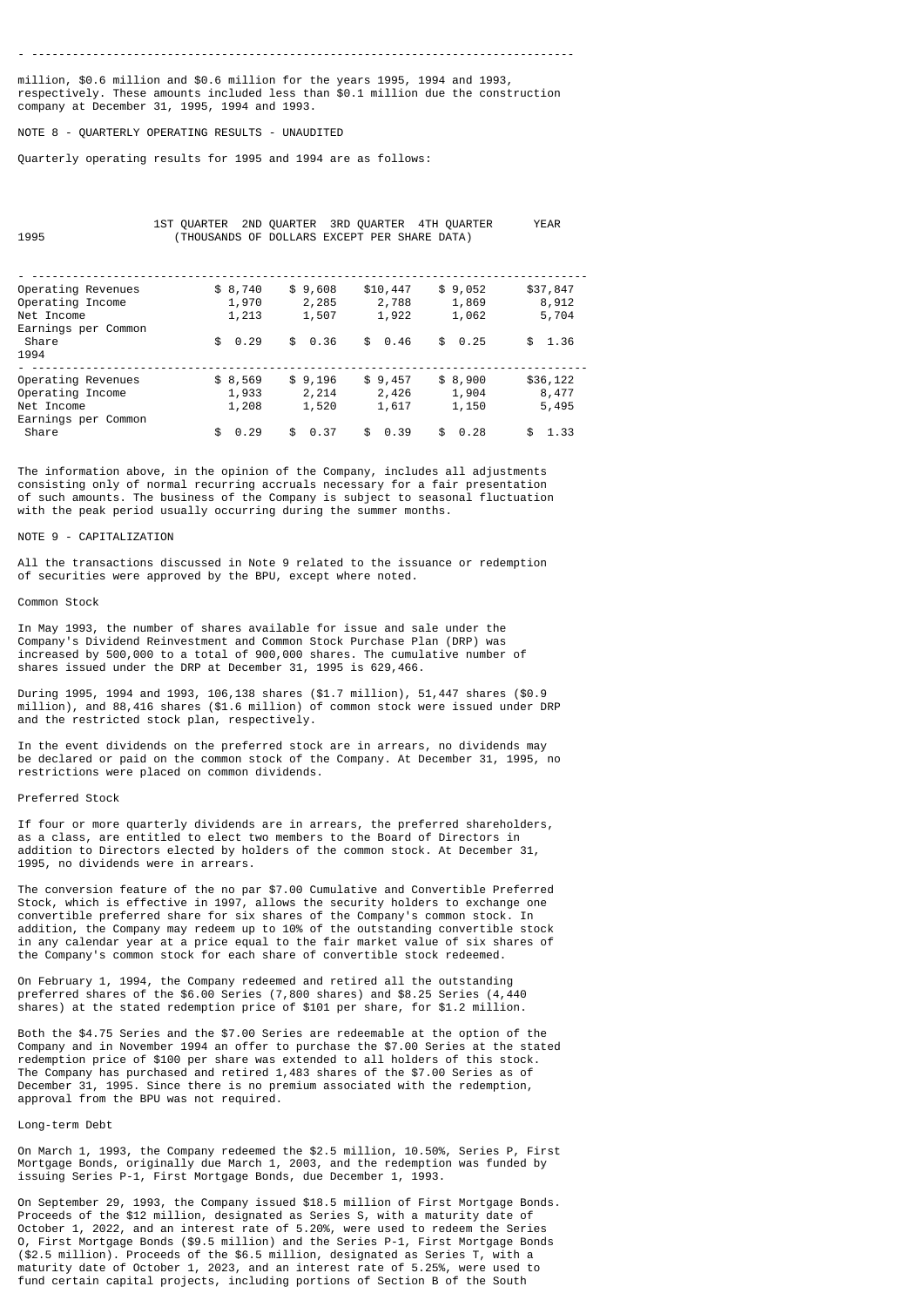River Basin Transmission Main and the Park Avenue Well Field Treatment Facilities.

On February 1, 1994, the Company redeemed the \$10 million, 8%, Series Q, First Mortgage Bonds, originally due August 1, 2018. This redemption was funded by issuing \$10 million, 5.25%, Series V, First Mortgage Bonds, due February 1, 2029.

Series O, P and Q were originally issued in cooperation with the NJEDA. The subsequent redemption of these bonds was also accomplished through the NJEDA.

The interest on the Series S, T and V is tax-exempt for Federal and New Jersey income tax purposes. However, the interest on Series T and V is subject to Alternative Minimum Tax.

On February 2, 1994, the Company issued \$15 million of taxable First Mortgage Bonds, designated as Series U, with a maturity date of February 1, 2009, and a coupon rate of 6.40%. In anticipation of this bond issue, the Company redeemed Series J (\$2.5 million), Series L (\$2.0 million) and Series N (\$1.5 million) on December 1, 1993; Series I (\$4.8 million) on December 31, 1993; and Series K (\$2.5 million) on February 1, 1994. The balance of the proceeds from Series U was used to reimburse the Company for previously incurred financing costs.

On September 13, 1995, Tidewater received approval from the Delaware PSC to borrow up to \$3.5 million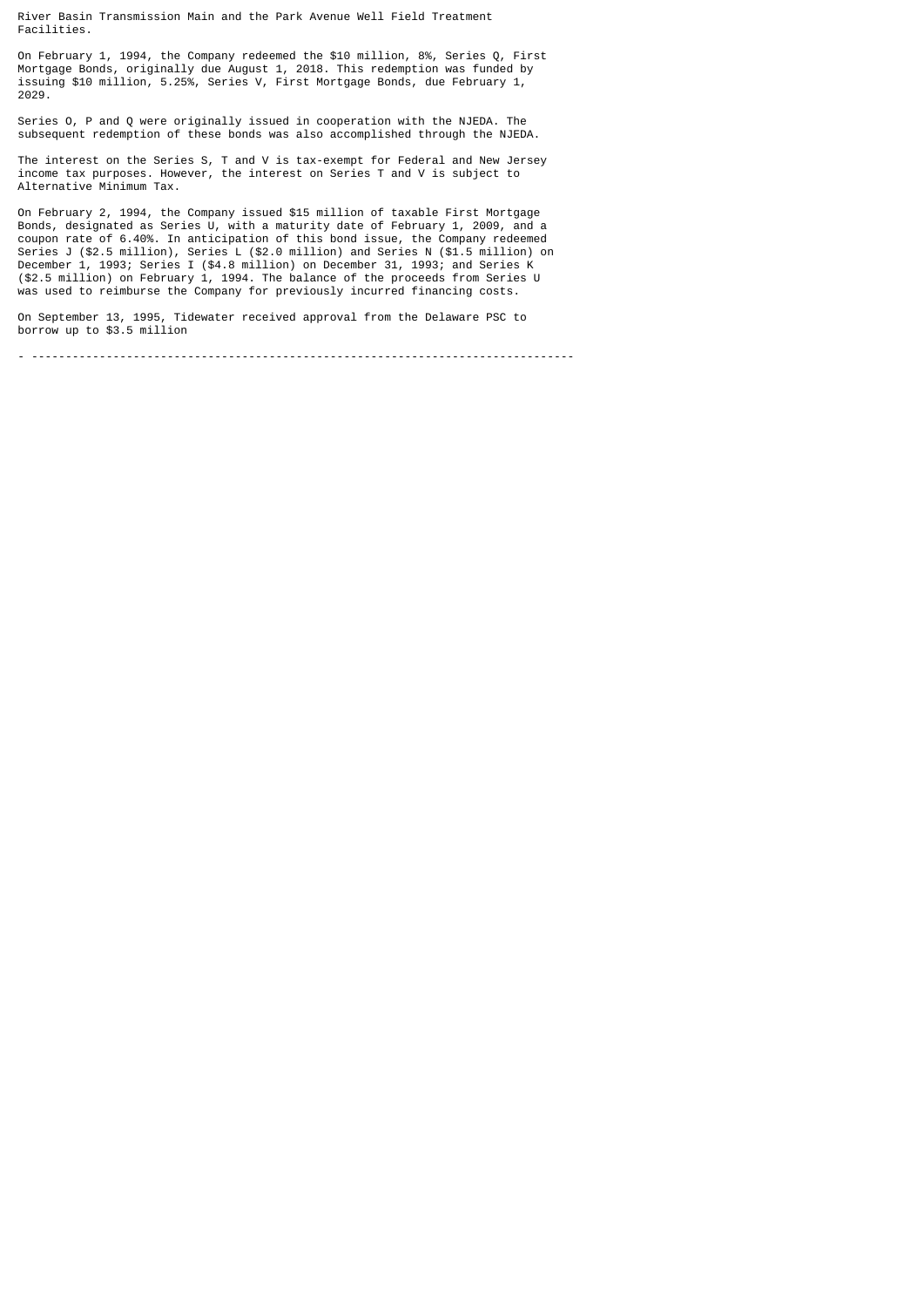through an amortizing secured term bank loan. The terms of the loan agreement provide for a maximum term of twenty five years from the initial advance with the interest rate fixed on the date of any advance by the bank. Tidewater has until December 31, 1996, to draw down the full proceeds of the available loan amount. On October 27, 1995, Tidewater received \$2.5 million at a rate of 8.02%. The proceeds of the loan were used to fund 1995 capital expenditures with the balance available to fund 1996 capital expenditures.

As part of the asset purchase by the Pinelands Companies, promissory notes of \$1.2 million were issued. The terms of the notes call for a 7% rate of interest payable in annual installments, along with 20% of the original note principal. The final installment is due on April 21, 2000.

## Fair Value of Financial Instruments

The following methods and assumptions were used by the Company in estimating its fair value disclosure for financial instruments for which it is practicable to estimate that value. The carrying amounts reflected in the consolidated balance sheets for cash and cash equivalents, marketable securities, and trade receivable and payables approximate their respective fair values due to the short-term maturities of these instruments. The fair value of the Company's long-term debt relating to First Mortgage Bonds is based on quoted market prices for similar issues. At December 31, 1995, the carrying amount and fair market value of its Bonds were \$49.5 million and \$48.4 million, respectively. For other long-term debt for which there were no quoted market prices, it was not practicable to estimate their fair value. The carrying amount of these instruments at December 31, 1995, was \$3.5 million. The Company's customer advances for construction have a carrying value of \$9.2 million at December 31, 1995. Their relative fair values cannot be accurately estimated since future refund payments depend on several variables, including new customer connections, customer consumption levels and future rate increases.

- --------------------------------------------------------------------------------

Independent Auditors' Report

MIDDLESEX WATER COMPANY:

### [ MIDDLESEX WATER LOGO ]

We have audited the accompanying consolidated balance sheets and consolidated statements of capital stock and long-term debt of Middlesex Water Company and its subsidiaries as of December 31, 1995 and 1994 and the related consolidated statements of income, retained earnings and of cash flows for each of the three years in the period ended December 31, 1995. These consolidated financial statements are the responsibility of the Company's management. Our responsibility is to express an opinion on these consolidated financial statements based on our audits.

We conducted our audits in accordance with generally accepted auditing standards. Those standards require that we plan and perform the audit to obtain reasonable assurance about whether the financial statements are free of material misstatement. An audit includes examining, on a test basis, evidence supporting the amounts and disclosures in the financial statements. An audit also includes assessing the accounting principles used and significant estimates made by management, as well as evaluating the overall financial statement presentation. We believe that our audits provide a reasonable basis for our opinion.

In our opinion, such consolidated financial statements present fairly, in all material respects, the financial position of Middlesex Water Company and its subsidiaries at December 31, 1995 and 1994 and the results of their operations and their cash flows for each of the three years in the period ended December 31, 1995 in conformity with generally accepted accounting principles.

DELOITTE & TOUCHE LLP

Parsippany, New Jersey February 14, 1996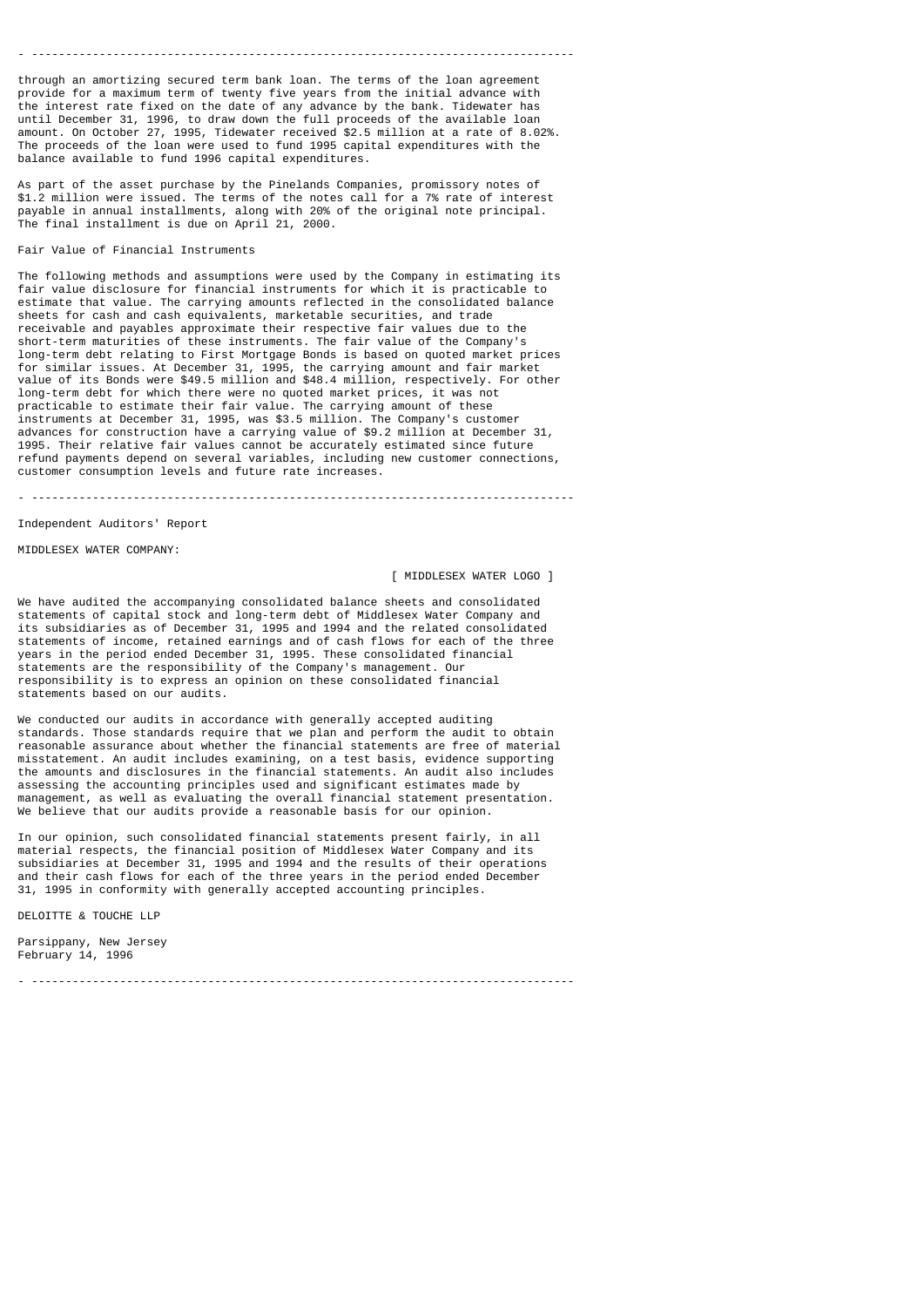CONSOLIDATED SELECTED FINANCIAL DATA (Thousands of Dollars Except per Share Data)

|                                          | 1995 (2)      |    | 1994                                    |    | 1993            |                  | 1992 (1)               | 1991                       |
|------------------------------------------|---------------|----|-----------------------------------------|----|-----------------|------------------|------------------------|----------------------------|
| OPERATING REVENUES                       | \$<br>37,847  | \$ | 36,122                                  | \$ | 35,479          | \$               | $30,861$ \$            | 29,853                     |
| OPERATING EXPENSES:                      |               |    |                                         |    |                 |                  |                        |                            |
| Operations and Maintenance               | 17,666        |    | 16,886                                  |    | 16,653          |                  | 14,715                 | 13,454                     |
| Depreciation                             | 2,814         |    | 2,650 2,376                             |    |                 |                  | 1,961                  | 1,834                      |
| Taxes, other than Income Taxes           | 5,479         |    | $5,343$ $5,222$                         |    |                 |                  | 4,620                  | 5,132                      |
| Income Taxes                             | 2,975         |    | 2,766                                   |    | 3,072           |                  | 2,351                  | 2,377                      |
| TOTAL OPERATING EXPENSE                  | 28,934        |    | 27,645                                  |    | 27,323          |                  | 23,647                 | 22,797                     |
| OPERATING INCOME                         | 8,913         |    | 8,477                                   |    | 8,156           |                  | 7,214                  | 7,056                      |
| OTHER INCOME/(EXPENSE) - NET             | (94)          |    | 62                                      |    | 338             |                  | 515                    | 205                        |
| INCOME BEFORE                            |               |    |                                         |    |                 |                  |                        |                            |
| <b>INTEREST CHARGES</b>                  | 8,819         |    | 8,539                                   |    | 8,494           |                  | 7,729                  | 7,261                      |
| <b>INTEREST CHARGES</b>                  | 3,115         |    | 3,044                                   |    | 3,014           |                  | 3,267                  | 3,156                      |
| NET INCOME                               | 5,704         |    | 5,495                                   |    | 5,480           |                  | 4,462                  | 4,105                      |
| PREFERRED STOCK DIVIDEND REQUIREMENTS    | 159           |    | 188                                     |    | 256             |                  | 186                    | 161                        |
| EARNINGS APPLICABLE TO COMMON STOCK      | \$<br>5,545   | \$ | 5,307                                   | \$ | 5,224           | \$               | $4,276$ \$             | 3,944                      |
| EARNINGS PER SHARE OF COMMON STOCK       | \$<br>1.36    | \$ | 1.33                                    | \$ | 1.33            | $\mathfrak{S}^-$ | $1.20$ \$              | 1.14                       |
| Average Number of Shares Outstanding for |               |    |                                         |    |                 |                  |                        |                            |
| the Year                                 | 4,078,890     |    | 4,003,393                               |    | 3,924,363       |                  | 3,568,499              | 3,477,406                  |
| Dividends Declared and Paid              | 1.08 1/2      |    | $1.05 \frac{3}{4}$ \$<br>$\mathbb{S}$ . |    | $1.01$ $1/4$ \$ |                  | 0.97                   | $\mathbb{S}$<br>$0.94$ 1/2 |
| Total Assets                             | \$<br>144,822 |    | \$132,413                               |    | \$125,676       |                  | $$113,843$$ \$ 100,014 |                            |
| Redeemable Preferred Stock               | $- -$         |    | $- -$                                   |    | 1,158           |                  | $$1,224$ \$ 1,290      |                            |
| Long-term Debt                           | \$<br>52,960  |    | \$ 49,500                               |    | \$37,000        |                  | $$42,550$ \$45,350     |                            |

|                                                                                                                     |                      | 1990                                                                   |                               | 1985                                        |  |
|---------------------------------------------------------------------------------------------------------------------|----------------------|------------------------------------------------------------------------|-------------------------------|---------------------------------------------|--|
| OPERATING REVENUES<br>.                                                                                             |                      | $$26,417$ $$20,313$                                                    |                               |                                             |  |
| OPERATING EXPENSES:<br>Operations and Maintenance<br>Depreciation<br>Taxes, other than Income Taxes<br>Income Taxes |                      | 13,185<br>1,592<br>4,201<br>1,426                                      |                               | 8,722<br>1,000<br>3,325<br>2,296            |  |
| TOTAL OPERATING EXPENSE                                                                                             |                      | 20,404                                                                 |                               | 15,343                                      |  |
| OPERATING INCOME<br>OTHER INCOME/(EXPENSE) - NET                                                                    |                      | 6,013<br>282                                                           |                               | 4,970<br>- 383                              |  |
| INCOME BEFORE<br><b>INTEREST CHARGES</b><br><u>.</u>                                                                |                      | 6,295                                                                  |                               | 5,353                                       |  |
| <b>INTEREST CHARGES</b>                                                                                             |                      | 2,828                                                                  |                               | 2,191                                       |  |
| NET INCOME<br>PREFERRED STOCK DIVIDEND REQUIREMENTS                                                                 |                      | 3,467<br>166                                                           |                               | 3,162<br>190                                |  |
| EARNINGS APPLICABLE TO COMMON STOCK                                                                                 | \$                   |                                                                        |                               | $3,301$ \$ 2,972                            |  |
| EARNINGS PER SHARE OF COMMON STOCK<br>Average Number of Shares Outstanding for                                      | \$                   | 0.96                                                                   | $\mathbb{S}$ and $\mathbb{S}$ | 1.01                                        |  |
| the Year<br>Dividends Declared and Paid<br>Total Assets<br>Redeemable Preferred Stock<br>Long-term Debt             | \$<br>\$<br>\$<br>\$ | 3,439,042 2,938,244<br>$0.92 \frac{1}{2}$<br>93,093<br>1,356<br>39,350 |                               | \$ 0.76<br>\$71,915<br>\$ 1,686<br>\$30,470 |  |

## STATISTICAL SUMMARY

|                                  | 1995(2)  | 1994     | 1993     | 1992(1)  | 1991     | 1990     | 1985        |
|----------------------------------|----------|----------|----------|----------|----------|----------|-------------|
| REVENUES (Thousands of Dollars): |          |          |          |          |          |          |             |
|                                  |          |          |          |          |          |          |             |
| Residential                      | \$15,202 | \$14,306 | \$14.042 | \$11,733 | \$11.624 | \$10,533 | 9,420<br>\$ |
| Commercial                       | 4,393    | 4,282    | 4,170    | 3,616    | 3,549    | 3,287    | 2,497       |
| Industrial                       | 6,669    | 6,598    | 6,481    | 6,044    | 5,768    | 5,349    | 5,193       |
| Fire Protection                  | 4,543    | 4,352    | 4,312    | 3,905    | 3,772    | 3,512    | 2,915       |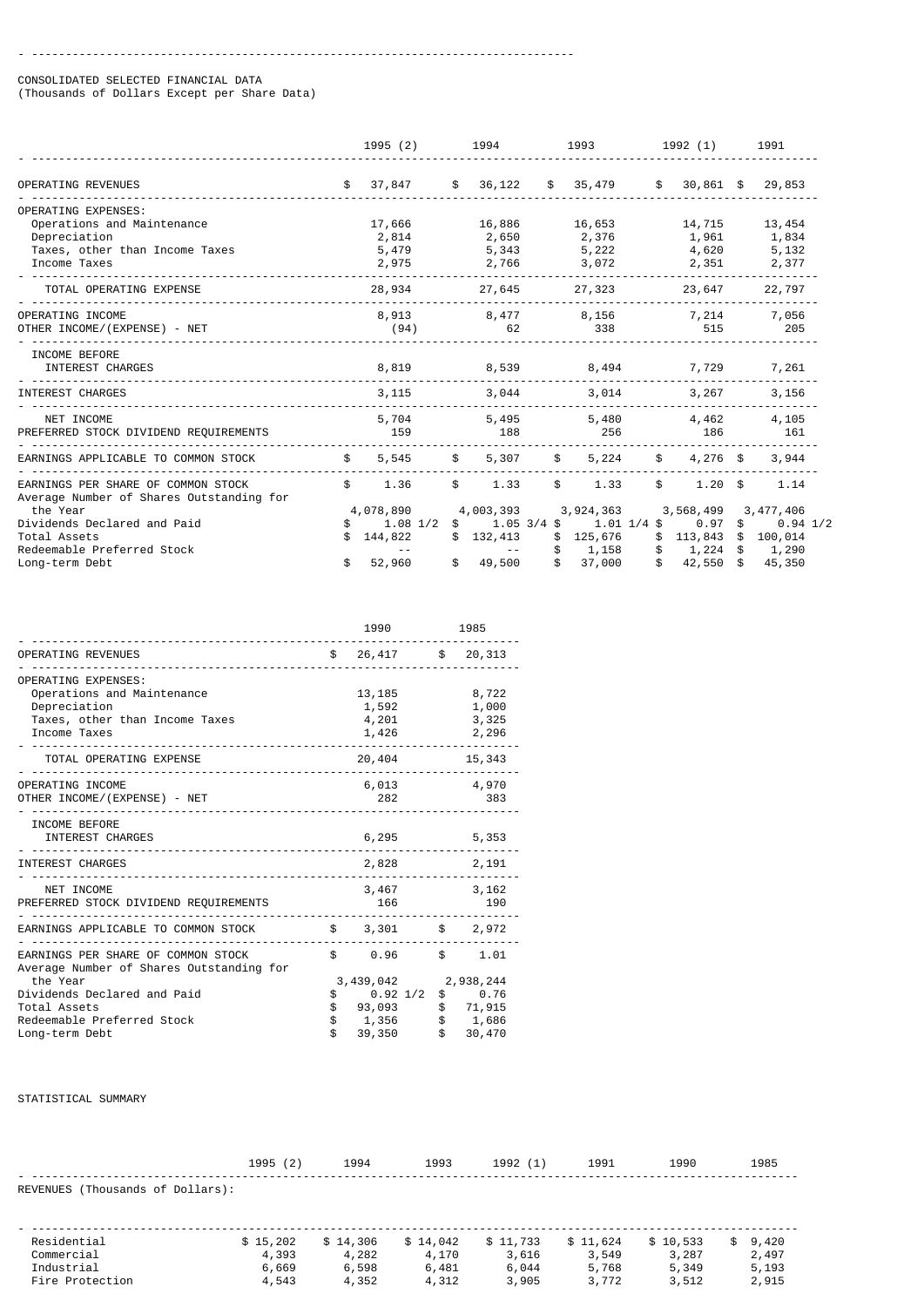| Contract Sales<br>Other                  | 6,658<br>382 | 6,322<br>262 | 6,232<br>242 | 5,477<br>86 | 5,098<br>42          | 3,635<br>101           | 246<br>42  |
|------------------------------------------|--------------|--------------|--------------|-------------|----------------------|------------------------|------------|
| TOTAL REVENUES<br>CAPITALIZATION RATIOS: | \$ 37,847    | \$36,122     | \$35,479     | \$30,861    | \$29,853             | \$26,417               | \$20,313   |
| Long-term Debt                           | 51%          | 51%          | 50%          | 49%         | 56%                  | 53%                    | 53%        |
| Preferred Stock                          | 3            |              | 4            | 5           | 3                    |                        | 5          |
| Common Stock Equity                      | 46           | 46           | 46           | 46          | 41                   | 43                     | 42         |
| TOTAL RATIOS                             | 100%         | 100%         | 100%         | 100%        | 100%                 | 100%                   | 100%       |
| BOOK VALUE OF COMMON STOCK               | \$11.52      | \$<br>11.13  | 10.77<br>\$  | 10.29<br>\$ | $\mathbb{S}$<br>9.44 | $\mathfrak{L}$<br>9.25 | \$<br>8.18 |
| Meters in Service                        | 61,332       | 58,371       | 57,318       | 56,340      | 52,356               | 52, 167                | 50,193     |
| Population Served (Retail)               | 245,000      | 233,000      | 229,000      | 225,000     | 209,000              | 209,000                | 200,000    |
| Miles of Main (3)                        | 701          | 663          | 661          | 655         | 654                  | 647                    | 629        |
| Fire Hydrants (3)                        | 4,186        | 4,092        | 4,072        | 4,046       | 4,024                | 4,011                  | 3,810      |
| Pumpage (million gallons)                | 17,380       | 16,794       | 16,789       | 15,174      | 14,572               | 13,390                 | 9,275      |

(1) Includes Tidewater Utilities, Inc. as of October 20, 1992.

(2) Includes Pinelands Water and Pinelands Wastewater as of April 22, 1995.

(3) Excludes Tidewater Utilities, Inc.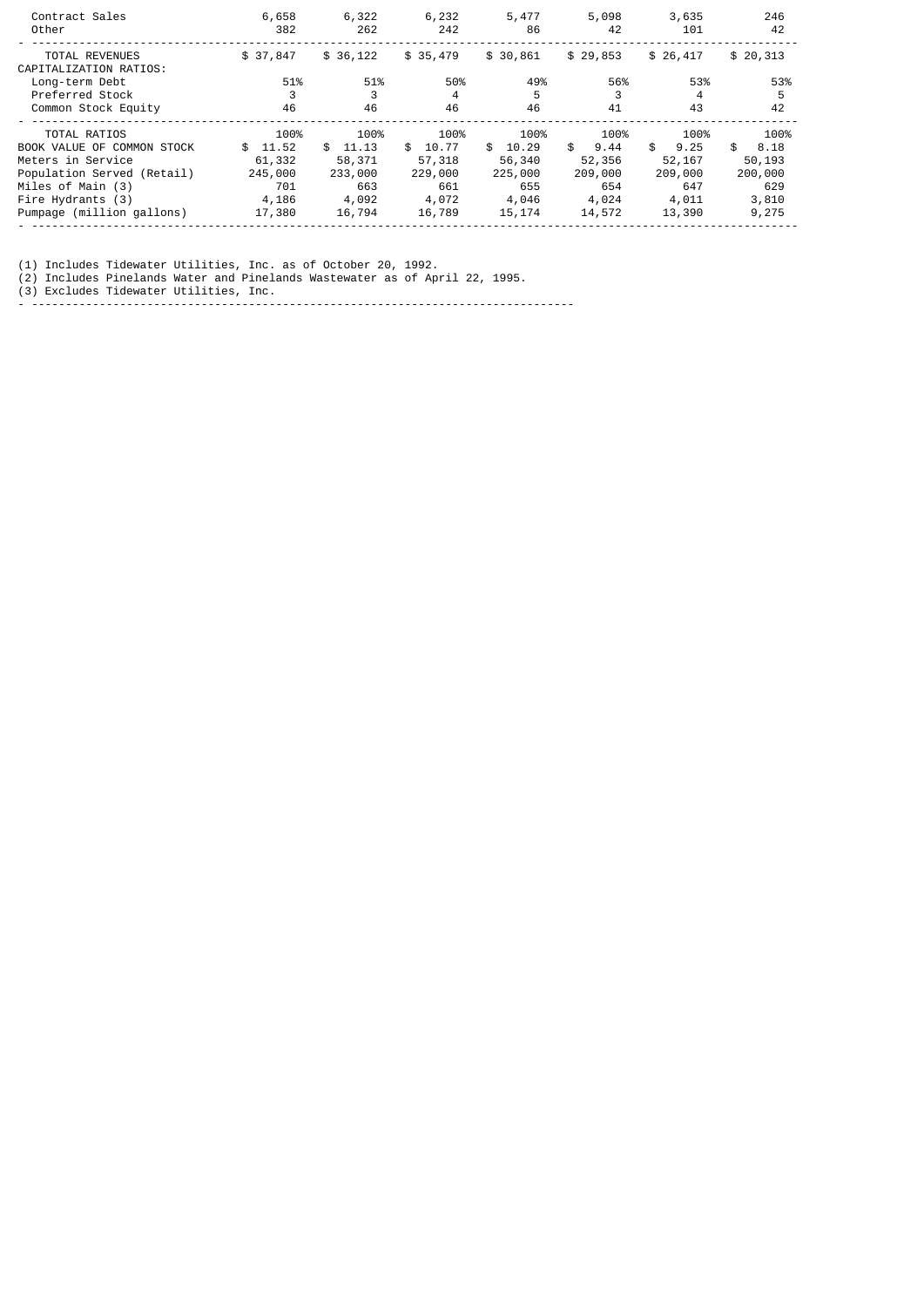Independent Auditors' Consent

We consent to the incorporation by reference in Registration Statement No. 33-11717 of Middlesex Water Company on Form S-3 of our report dated February 14, 1996, incorporated by reference in this Annual Report on Form 10-K of Middlesex Water Company and its subsidiaries for the year ended December 31, 1995.

/DELOITTE & TOUCHE LLP/

DELOITTE & TOUCHE LLP Parsippany, New Jersey March 28, 1996